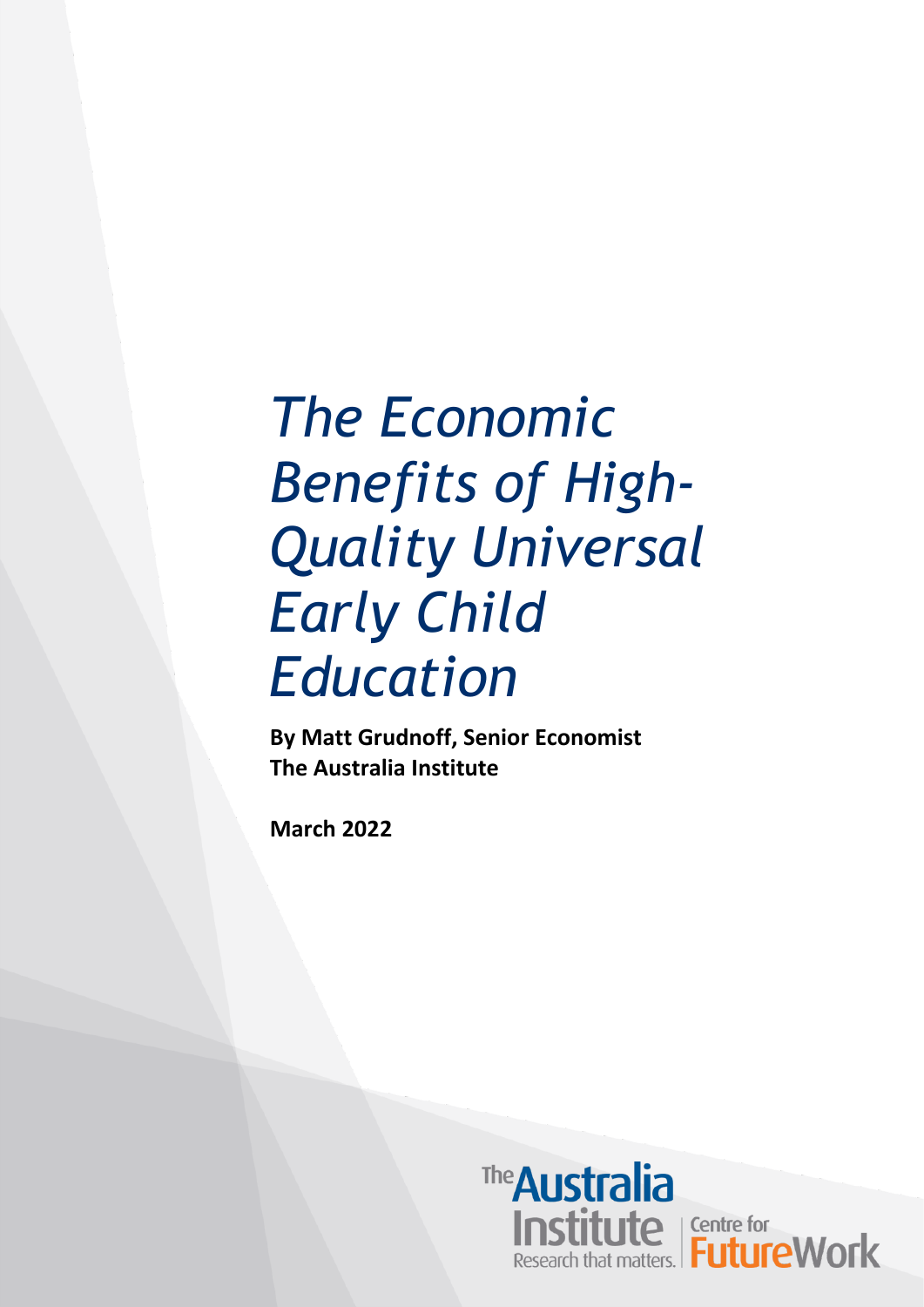#### About The Australia Institute

The Australia Institute is an independent public policy think tank based in Canberra. It is funded by donations from philanthropic trusts and individuals and commissioned research. We barrack for ideas, not political parties or candidates. Since its launch in 1994, the Institute has carried out highly influential research on a broad range of economic, social and environmental issues..

#### Our Philosophy

As we begin the 21st century, new dilemmas confront our society and our planet. Unprecedented levels of consumption co-exist with extreme poverty. Through new technology we are more connected than we have ever been, yet civic engagement is declining. Environmental neglect continues despite heightened ecological awareness. A better balance is urgently needed.

The Australia Institute's directors, staff and supporters represent a broad range of views and priorities. What unites us is a belief that through a combination of research and creativity we can promote new solutions and ways of thinking.

#### Our Purpose – *'Research That Matters'*

The Institute publishes research that contributes to a more just, sustainable and peaceful society. Our goal is to gather, interpret and communicate evidence in order to both diagnose the problems we face and propose new solutions to tackle them.

The Institute is wholly independent and not affiliated with any other organisation. Donations to its Research Fund are tax deductible for the donor. Anyone wishing to donate can do so via the website at https://www.tai.org.au or by calling the Institute on 02 6130 0530. Our secure and user-friendly website allows donors to make either one-off or regular monthly donations and we encourage everyone who can to donate in this way as it assists our research in the most significant manner.

Level 1, Endeavour House, 1 Franklin St Canberra, ACT 2601 Tel: (02) 61300530 Email: mail@tai.org.au Website: www.tai.org.au

#### About the Centre for Future Work

The Centre for Future Work is a research centre, housed within the Australia Institute, to conduct and publish progressive economic research on work, employment, and labour markets. It serves as a unique centre of excellence on the economic issues facing working people: including the future of jobs, wages and income distribution, skills and training, sector and industry policies, globalisation, the role of government, public services, and more. The Centre also develops timely and practical policy proposals to help make the world of work better for working people and their families.

www.futurework.org.au

#### About the Author

Matt Grudnoff is Senior Economist at the Australia Institute. He is a Ph.D. Candidate in Economics at the University of Newcastle, and has 15 years of experience in labour market, fiscal, and social policy analysis.

The author thanks without implication Matt Saunders, Emma Cannen and Susan Belardi for valuable input and comments.

# <sup>The</sup>Australia **Institute**<br>
Research that matters. **FutureWork**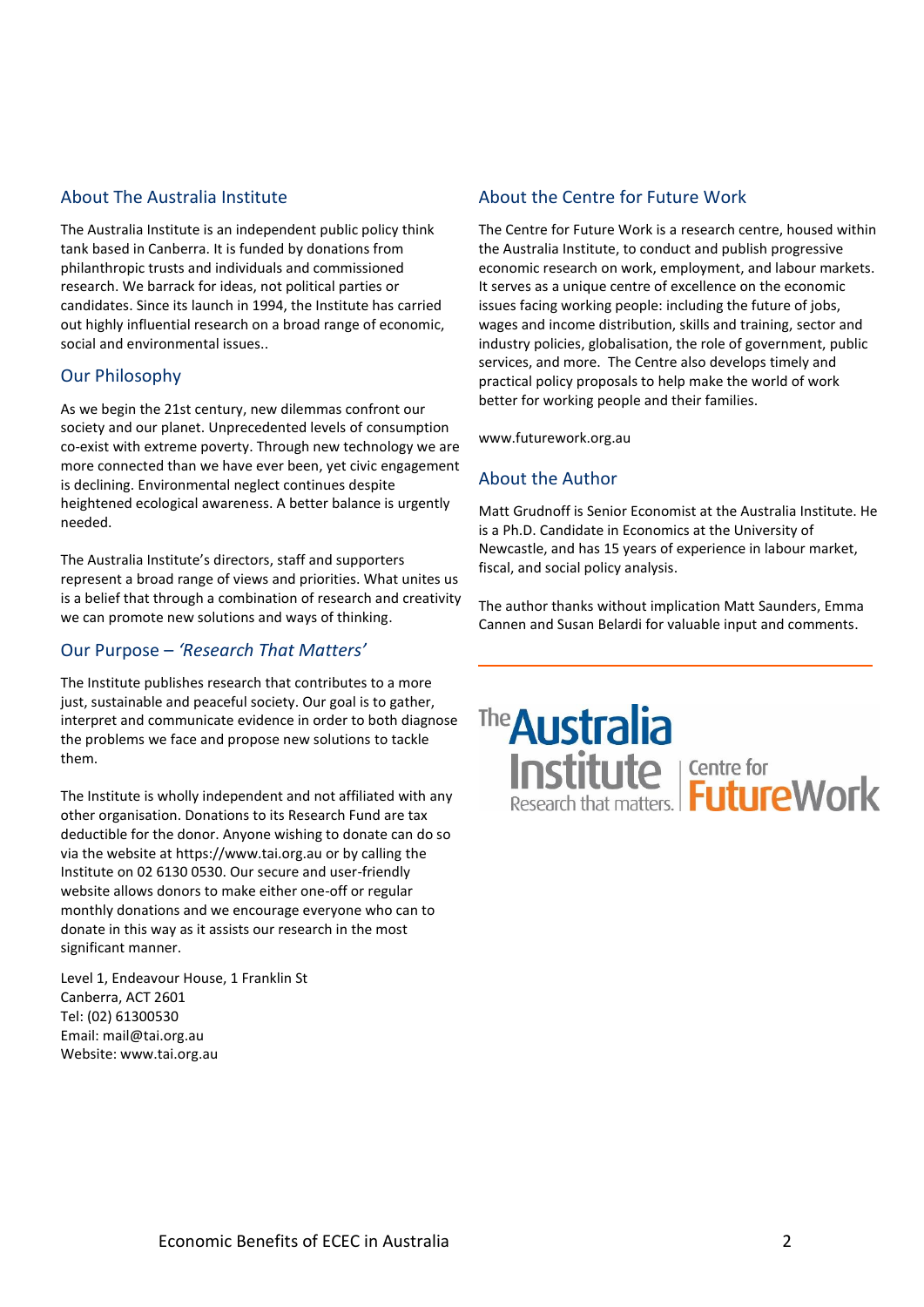## **Table of Contents**

| Macroeconomic and Fiscal Impacts of Greater Female Labour Supply 21 |  |
|---------------------------------------------------------------------|--|
|                                                                     |  |
|                                                                     |  |
|                                                                     |  |
|                                                                     |  |
|                                                                     |  |
|                                                                     |  |
|                                                                     |  |
|                                                                     |  |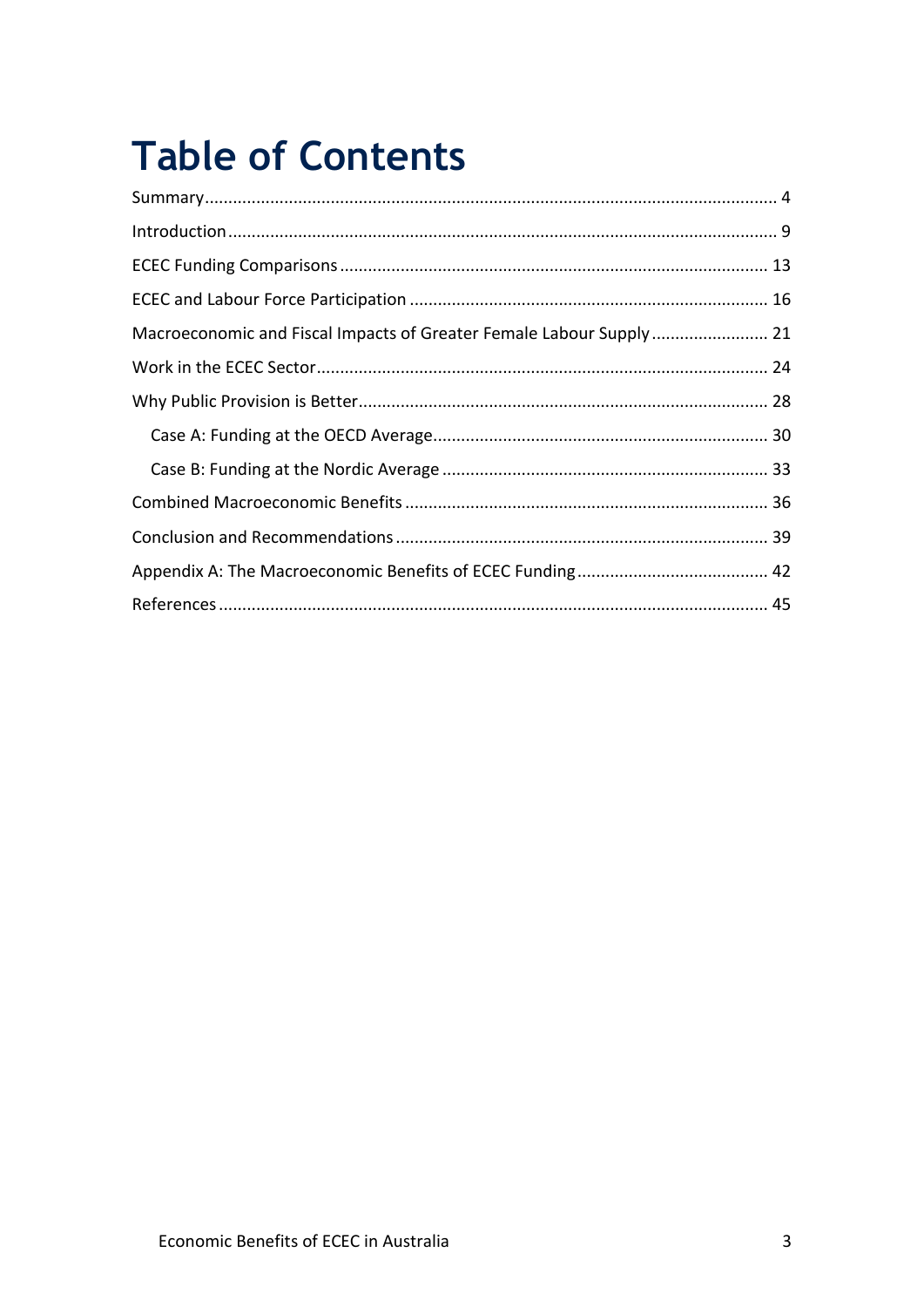#### <span id="page-3-0"></span>**Summary**

The COVID-19 pandemic and resulting recession shone a very bright light on the essential services provided by 200,000 Australians who work in the nation's early child education and care (ECEC) sector. In the early days of the pandemic, when ECEC centres were closed for health reasons, hundreds of thousands of parents were prevented from attending their own jobs because there was no-one to care for their children. Even those who were able to transfer their jobs home, found that trying to juggle child care with home-based work was stressful and unproductive. Australians were thus reminded that ECEC is a vital input to the entire economy – which cannot function to its potential unless parents are able to work. This experience also highlighted the unequal gender impacts of inadequate ECEC. The decline in labour force participation and employment experienced during both the initial lockdowns in early 2020, and the renewed lockdowns later in 2021, were far worse for women than for men. This reflects the importance of ECEC services to female labour supply – as well as the unequal division of child care responsibilities within families, and the pernicious impacts of gender-based wage inequality on family labour supply decisions.

For a short time, the Commonwealth government treated ECEC like the essential public service it proved itself to be. ECEC services were made effectively free (through expanded subsidies to parents), and ECEC work was supported with JobKeeper benefits. But those supports were then cut off quickly and prematurely. In fact, the ECEC sector was the first industry in the entire economy to have JobKeeper benefits stripped away (in July 2020, when the pandemic was still in its early stages). Parents and ECEC providers alike were left on their own to manage the resulting chaotic and patchwork system of care and funding. Australia's economy continues to be held back by relatively poor ECEC provision, and an overreliance on the private sector – both for funding ECEC services, and for delivering them. One result is that female labour force participation and employment outcomes are well below potential: compared to both male outcomes, and female outcomes in other industrial countries. This in turn suppresses overall employment, incomes, GDP, and even government tax revenues. Another result, perhaps even more damaging, is experienced by children. The opportunity to provide them with high-quality early child education and enhanced social development – proven results of high-quality ECEC enrolment – is wasted. This undermines the lifelong participation, employability, income potential, and social success of future generations.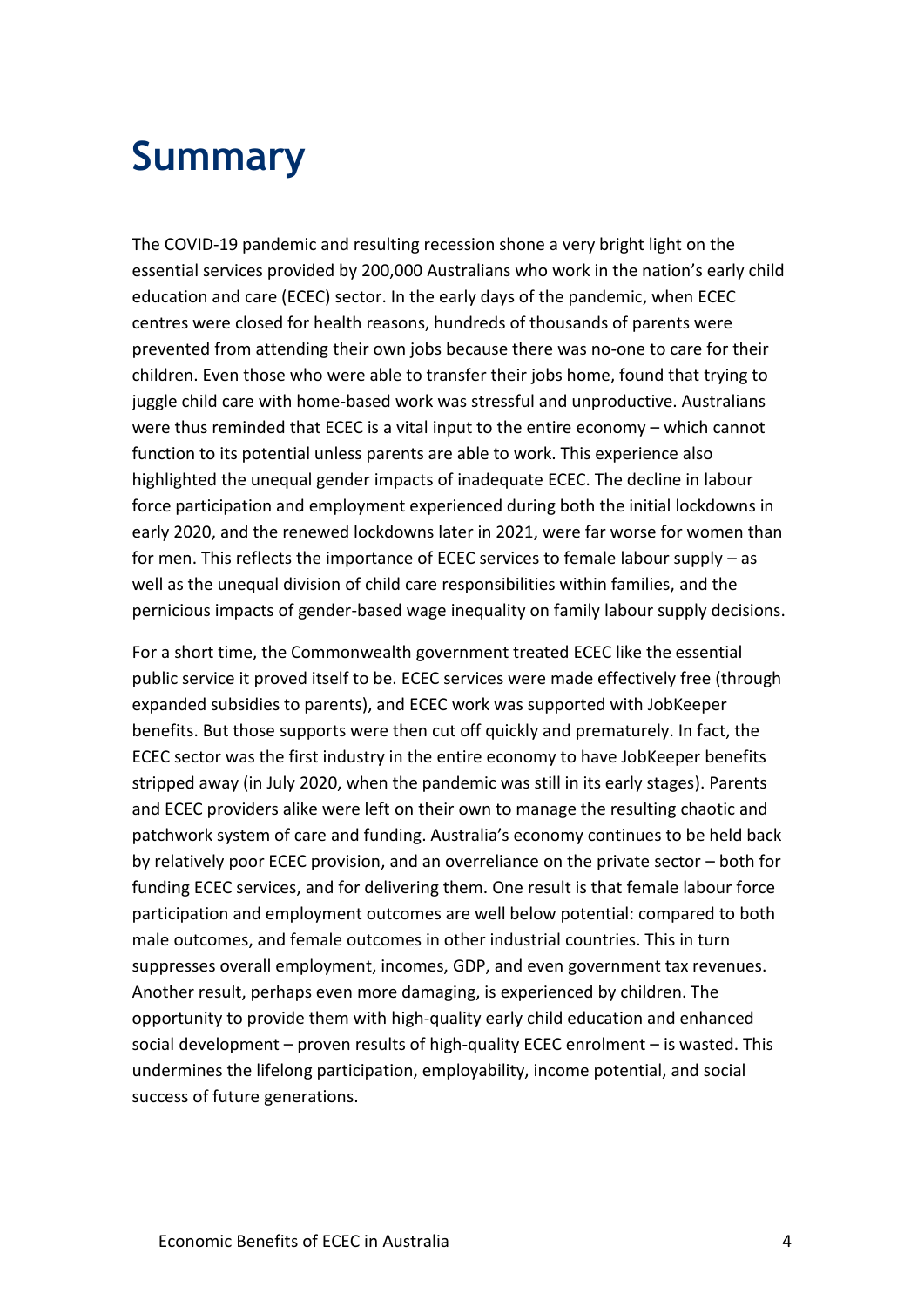This report reviews several economic aspects of Australia's failure to both allocate sufficient economic resources to ECEC services, and to ensure that those resources are used to provide the best-quality services possible. Ample evidence documents widespread quality failures among private for-profit providers of (publicly-subsidised) ECEC services. Australia's reliance on private for-profit providers not only undermines the quality of services received by children and parents; it also diminishes the macroeconomic and fiscal benefits of the whole system. The main findings of the report include:

- Australia invests less in ECEC services (relative to GDP) than most OECD countries, and far less than the Nordic countries (with their world-leading ECEC systems). But Australian households pay more toward those services (again measured as a share of GDP) than those in other countries (even including Nordic countries). Australians thus pay more, but get less, from an ECEC system that is both underfunded and disproportionately dependent on private contributions (mainly parent user fees).
- Inadequate and expensive ECEC services deter many families from enrolling their children, and this disproportionately suppresses women's paid work activity. Women's labour force participation, which matches male participation until the late 20s, drops off sharply during prime parenting years – falling as much as 17 points below male participation. Australian women of prime parenting age are 25 percentage points less likely to participate in paid work than their Nordic counterparts. They are also far less likely (relative to both Australian men and Nordic women) to take full-time work, even when they are working. For both reasons, Australia's inadequate ECEC system holds back women's employment, with consequent damage to incomes and national GDP.
- If Australian women had the same participation rates and opportunity to work fulltime as Nordic women, Australia's GDP would be some \$132 billion per year higher. Among many other benefits of that significant expansion of output and income, is the fact that government tax revenue would grow (solely on the basis of existing taxes and tax rates) by some \$38 billion per year. Government revenues would rise by more than enough to pay for a universal, affordable non-profit ECEC system in the first place. In other words, high-quality ECEC is a public service that quite literally pays for itself.
- Not all ECEC centres are created equal, however, and another fundamental weakness of Australia's ECEC system is its unusual and growing reliance on private for-profit providers to deliver ECEC services. About half of Australia's ECEC providers are for-private private companies, and all of the growth in the sector in recent years has been captured by for-profit providers. For-profit ECEC centres must pay out profits to their owners (thus diverting resources away from the core goal of service provision), they pay much higher executive compensation, and they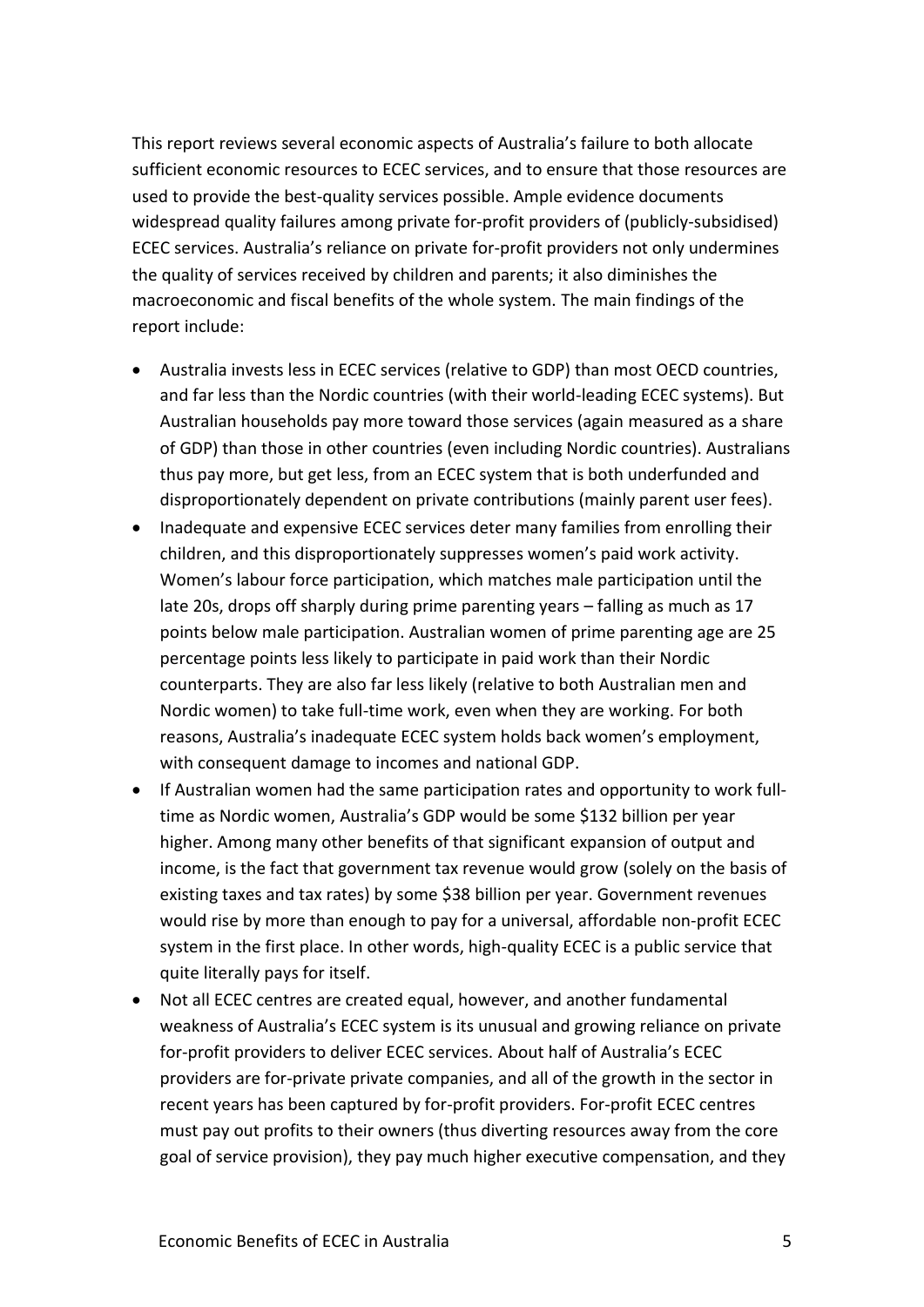face financial incentives to cut corners (with resulting consequences for ECEC quality). This report reviews evidence from numerous sources showing service levels are inferior in private for-profit ECEC centres, compared to not-for-profit or public providers. This poor quality record arises in large part from the inferior working conditions faced by ECEC workers in for-profit centres: in ECEC, as in other human and caring services, the quality of care directly reflects the quality, training, compensation, and stability of jobs for care providers. The focus of private ECEC companies on cutting costs and maximising profit results in more poorly-paid, insecure jobs for ECEC workers – with resulting consequences for the quality of education and care they can provide.

- Another striking consequence of Australia's over-reliance on for-profit ECEC delivery is the dissipation of many of the potential macroeconomic and fiscal benefits of expanded ECEC services. This report estimates the benefits for employment, GDP, and government tax revenue of the future expansion of ECEC services in Australia, using two broad scenarios: one in which the level and composition of ECEC funding is increased to match the average of other OECD countries, and a more ambitious scenario in which it matches the average of the Nordic countries. In both cases the ECEC expansion provides a major lift to employment, GDP, and government revenues – but in both cases those benefits would be much larger if new funding was focused on not-for-profit and public delivery (rather than being siphoned to support the profits of for-profit firms). With an expansion of funding to Nordic levels, fully channelled into public and not-forprofit centres (rather than private firms), GDP would grow by over \$35 billion, and government revenues (at all levels) would increase by over \$10 billion. (This is in addition to the macroeconomic and fiscal gains resulting from women's increased employment, discussed above.) The employment benefits of new funding are almost one-third larger when the funds are channelled to not-for-profit and public providers, instead of private for-profit businesses.
- Considering all of these channels of economic benefit, the provision of Nordic-style universal, publicly-delivered ECEC would support a massive expansion in employment, incomes, GDP, and government revenues. The table below summarises the combined impacts on GDP and tax revenues (for all levels of government) from the increase in female labour force participation, the greater opportunity for paid full-time work by women, and the direct and indirect jobs associated with ECEC supply. The combined increase in annual GDP resulting from a Nordic-style program totals \$168 billion, generating an additional \$48 billion in government revenues – much more than the cost of providing the ECEC services in the first place.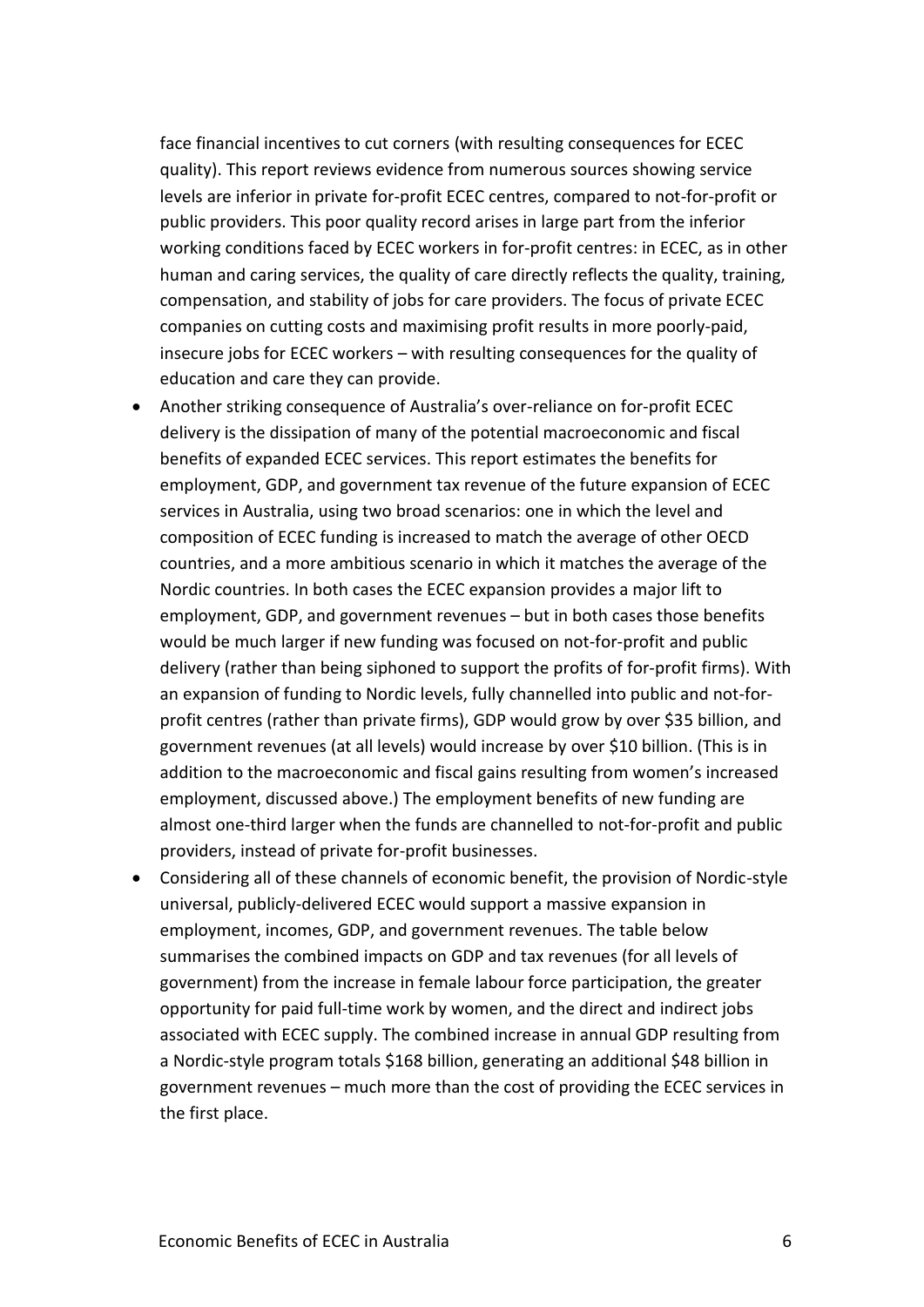| <b>Combined Macroeconomic &amp; Fiscal Benefits of</b><br><b>Nordic-Style Universal ECEC</b>                                                                                                                 |                                 |                                                             |  |  |  |
|--------------------------------------------------------------------------------------------------------------------------------------------------------------------------------------------------------------|---------------------------------|-------------------------------------------------------------|--|--|--|
|                                                                                                                                                                                                              | <b>Impact on GDP</b><br>(\$bil) | <b>Impact on Government</b><br>Revenue <sup>1</sup> (\$bil) |  |  |  |
| Increased female labour force<br>participation                                                                                                                                                               | \$64.0                          | \$18.4                                                      |  |  |  |
| Increased incidence of female<br>full-time work                                                                                                                                                              | \$68.2                          | \$19.6                                                      |  |  |  |
| Direct and indirect jobs in ECEC<br>provision <sup>2</sup>                                                                                                                                                   | \$35.6                          | \$10.2                                                      |  |  |  |
| <b>TOTAL</b>                                                                                                                                                                                                 | \$167.8                         | \$48.2                                                      |  |  |  |
| Source: Author's estimates as described in text.<br>Received by all levels of government.<br>the contract of the contract of the contract of the contract of the contract of the contract of the contract of |                                 |                                                             |  |  |  |

2. Incremental funds directed fully to public and not-for-profit providers.

In sum, expanded ECEC services would provide a badly-needed boost to Australia's economic recovery from COVID-19. Matching the ECEC investments of other industrial countries would create hundreds of thousands of new jobs in child care centres and related industries, tens of billions of dollars in new GDP, and billions of dollars in government tax revenue. It would facilitate the expanded paid work effort of hundreds of thousands of Australian women, and help to close the gender income gap that so constrains their life chances. However, expanded ECEC must be done right, to maximise these potential economic and social benefits. That means channelling new resources into not-for-profit and public centres which put top priority on quality – rather than maximising the returns to private investors in an ECEC system which views children as an avenue for profit, rather than economic and social development.

Better government funding alone is not the only requirement for achieving a topquality ECEC system: Australia must also develop strong labour force and industrial relations measures to ensure that ECEC workers can be recruited, retained, trained, and compensated in line with the high standards envisioned for this sector. Some specific parameters of a universal, affordable, and publicly-delivered ECEC system were mapped out in the plan for national post-COVID reconstruction recently advanced by the Australian Council of Trade Unions (2020). That program described how Australia could transition from its current inadequate patchwork of ECEC arrangements, toward a more equitable and consistent system:

• Reintroduce the free childcare crisis arrangements that were in place earlier in the pandemic, for a 12-month period. Increase the minimum funding rate to providers from 50% of fee income to 60%-65%.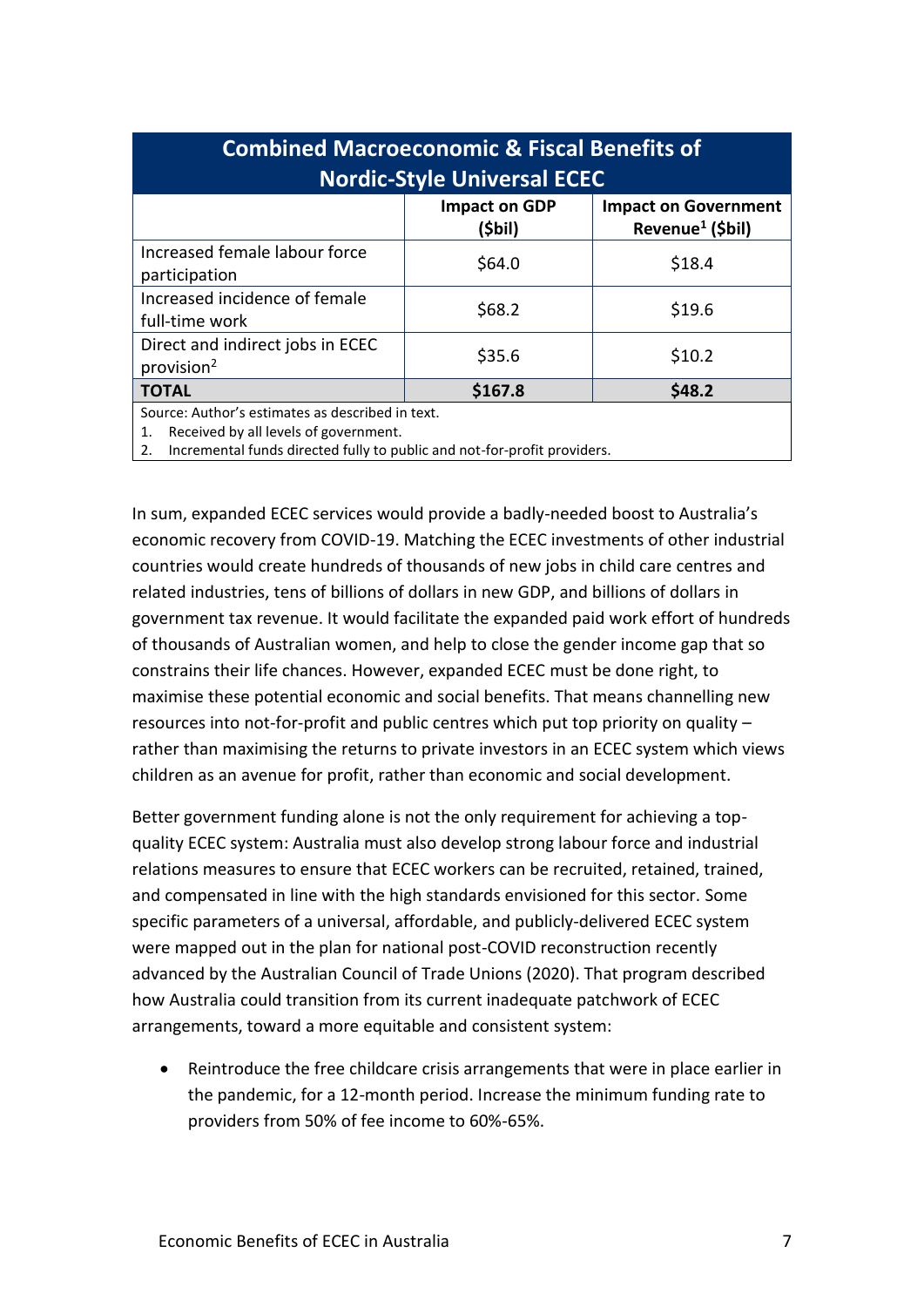- Design and implement a new free universal public ECEC system within that 12 month period. The new system should include permanent ongoing funding for preschool education for all 3- and 4-year-old children.
- Construct new high-quality publicly-funded not-for-profit ECEC facilities. An initial capital endowment allocated over three years would create thousands of jobs in construction, and make a significant contribution to alleviating capacity constraints in ECEC as women return to paid work after the pandemic.
- Extend the current 25% wage subsidy for ECEC workers to support the ongoing employment of staff, with the level of support increased to 30-35% of fee revenue.
- Address gendered pay discrimination in ECEC, with increased funding targeted at delivering wages at a level consistent with the attainment of pay equity relative to the market value of equivalently skilled workers in mostly male industries.

A universal ECEC system should be viewed as a fundamental goal for the future Australian economy. Achieving the superior quality and economic benefits of the Nordic systems cannot be done instantly, of course. But our ECEC policies should be reoriented and expanded, with a universal, publicly-delivered, high-quality, and affordable system akin to the Nordic benchmark as its end goal. That will require more substantial investments in ECEC funding, and its reallocation toward the not-for-profit and public facilities which deliver the best quality, and the largest economic benefits.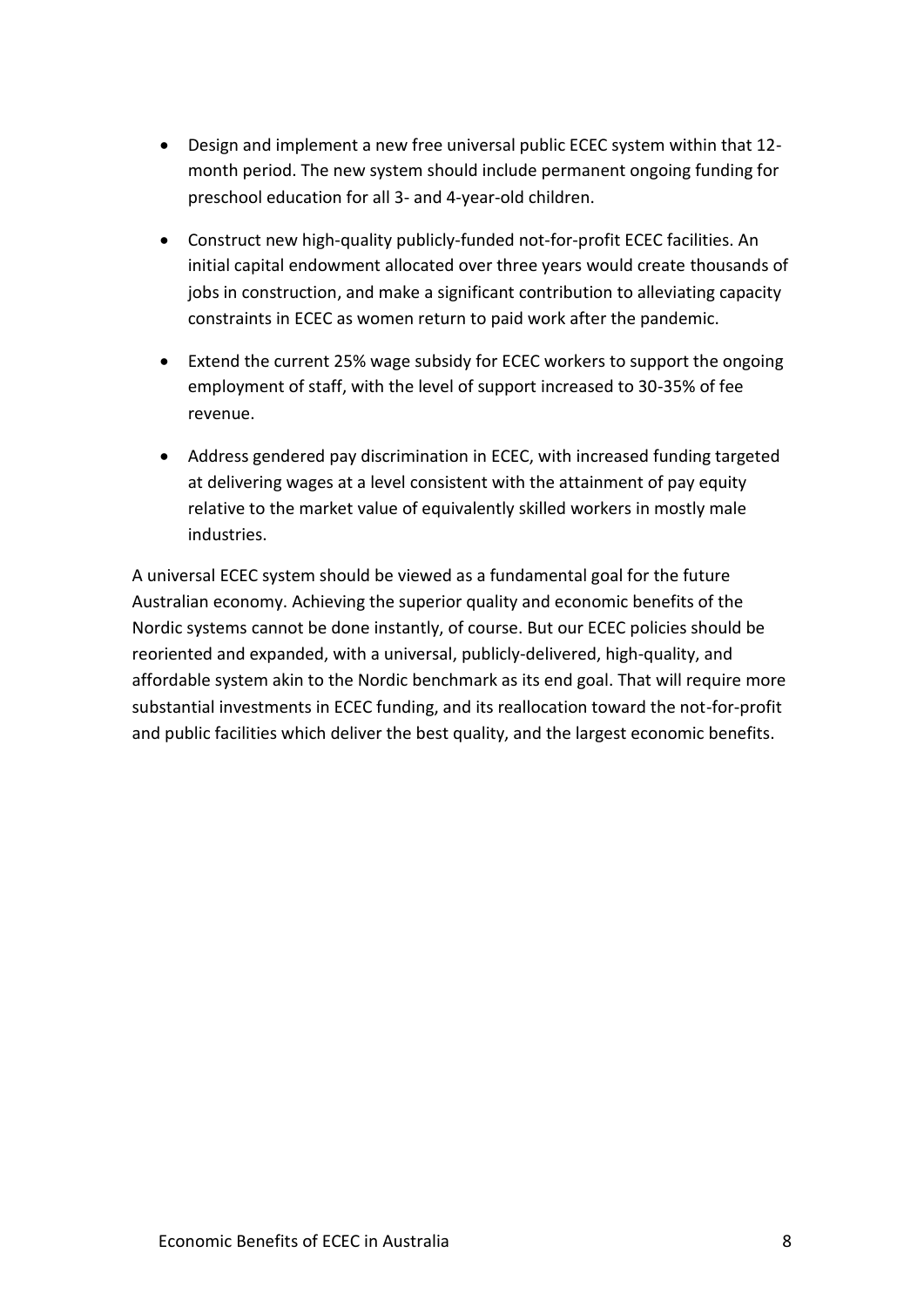#### <span id="page-8-0"></span>**Introduction**

The enormous economic disruptions associated with the COVID-19 pandemic have once again reminded Australians that reliable, high-quality, and safe early child education and care (ECEC) is an essential input to all other economic and social activity. The closure of ECEC facilities during the first lockdowns in early 2020 forced hundreds of thousands of Australian workers (mostly women) to stay home from work. This amplified the spill-over consequences of the lockdowns for other industries. It also magnified the financial and social stresses experienced by families and children. The Commonwealth Government recognised the vital nature of ECEC services – but only temporarily. It extended emergency subsidies to parents, to fully offset the cost of ECEC services: a historic recognition that early learning is indeed an essential service and should be treated as such. But then, inexplicably, it quickly and prematurely cancelled those subsidies, when the pandemic (in retrospect) was still in its early stages. Worse yet, after initially including the ECEC sector in the JobKeeper wage subsidy, it later singled it out and arbitrarily excluded it entirely from the \$80 billion program. <sup>1</sup> Unfortunately, it seems that the government's recognition of the importance of ECEC to Australia's overall economic and social well-being was just a 'passing phase.'

At time of writing, Australia is still facing continued COVID contagion (including associated with new variants of the virus) and associated impacts on travel and economic activity. The initial economic recovery posted from mid-2020 to mid-2021 was followed by a 'double dip' downturn. Hundreds of thousands of jobs disappeared once again. And once again, the impact was disproportionately felt by women: in part because of their concentration in sectors (like hospitality and retail) most immediately affected by closure orders, in part because of their greater exposure to casual employment and other insecure working arrangements, and in part because they continue to shoulder the main burden of family caring responsibilities amidst all the economic disruption around them. Thee continuing waves of job losses and dislocation painfully highlight that high-quality, accessible, and ultimately publicly delivered ECEC services must be a core element of Australia's recovery and reconstruction strategy.

While the pandemic has increased public awareness of the importance of ECEC, the economic arguments for a universal, high-quality, public program were well-known long before the COVID-19 virus hit our shores. International comparisons and historical

 $<sup>1</sup>$  A detailed account of these policy reversals by the Commonwealth government, and their impact on</sup> women's economic and social conditions, is provided by Australian Council of Trade Unions (2021).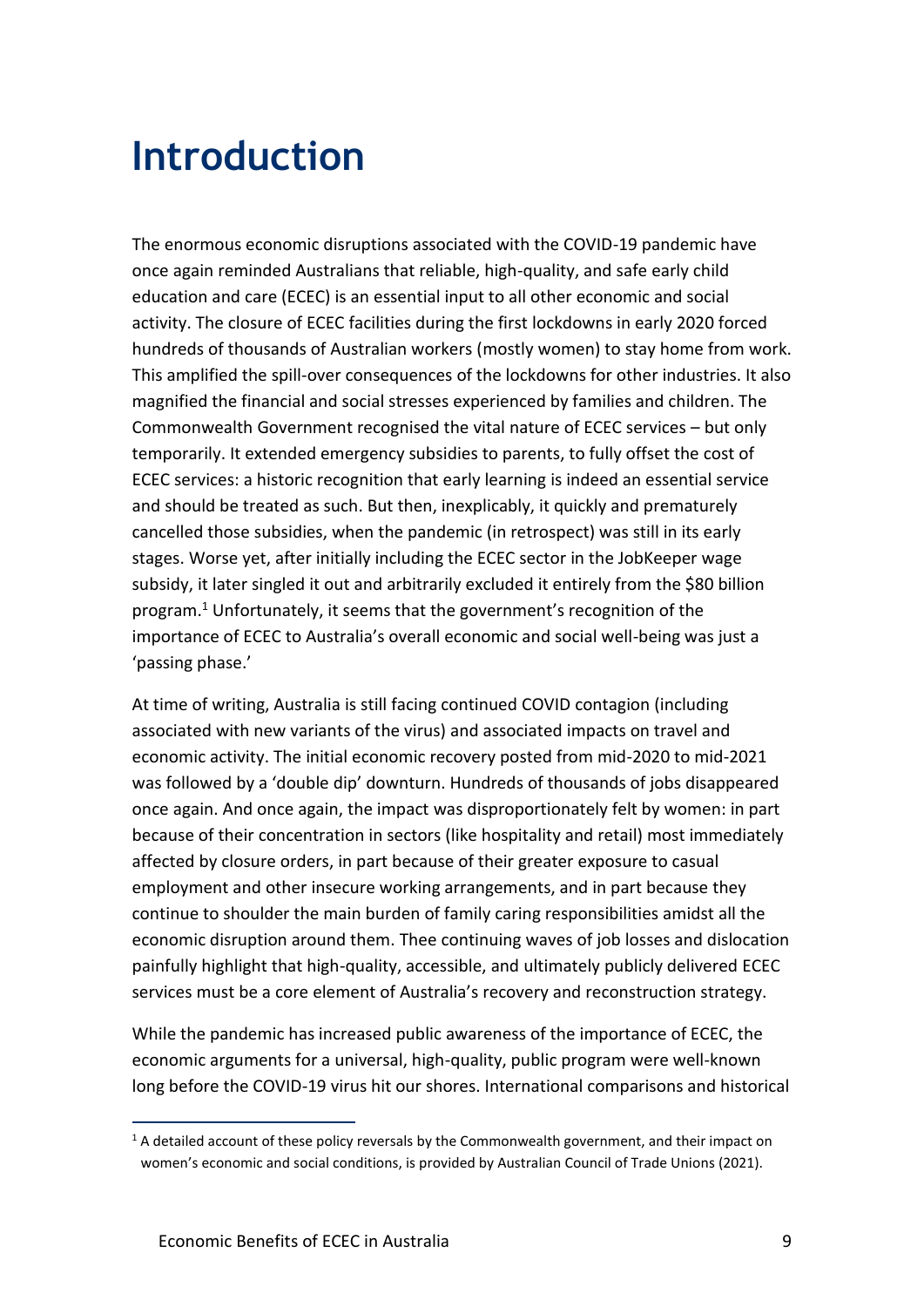experience have long confirmed the value of universal ECEC in supporting full participation by women in economic life, including the labour market. Moreover, as a value-adding service activity, the ECEC sector itself directly contributes to Australian output, employment, and incomes. Expanding ECEC, as part of a broader strategy to strengthen labour force participation, would add momentum to the post-COVID recovery – creating tens of thousands of new jobs in ECEC centres and associated supply industries. For all these reasons, the Commonwealth Government must finally take the necessary steps to create a universal, stable, accessible, and high-quality national ECEC system. Australian families need much more than the temporary halfmeasures implemented earlier in the pandemic, which were ripped away as soon as the government's focus shifted back to fiscal austerity (rather than supporting Australian families through the continuing crisis). We need a systematic and consistent plan to ensure that ECEC is provided accessibly, in adequate quantity, and with topnotch quality, so that Australia can catch up to other industrial countries in the investments it makes in early learning and achieve comparable levels of women's economic participation.

Moreover, it is not just that Australia needs ECEC services that are available and affordable. The *quality* of those services is just as important as the *quantity*. This is especially important with respect to the widely recognised effects of high-quality ECEC on children's cognitive and social development. Abundant empirical evidence from a range of disciplines has found that high-quality group care and schooling in the early years of a child's life contributes to brain development, social skills, and learning capacity that then enhances their employability, earnings, and life chances through the rest of their lives. That, in turn, underpins broader social and fiscal benefits arising from higher incomes, reduced poverty, reduced social dysfunction and criminality, and other important outcomes.<sup>2</sup> The goal, then, cannot be to simply 'warehouse' children in group settings to allow their parents (and their mothers, in particular) to go to work. The goal must be to provide those children with the best possible education and care, to maximise the benefits of high-quality ECEC for them and their families.

And on that score, the quality of education and care received by children depends crucially on the policy framework for ECEC. In particular, the connections between quality of ECEC care, and quality of the jobs in that industry, are powerful and obvious. ECEC is delivered most effectively by well-trained, well-supported professional educators and support staff, working in stable jobs that allow them to maintain stronger relationships with colleagues and children. Low child-to-staff ratios,

<sup>&</sup>lt;sup>2</sup> Surveys of published literature on the long-run benefits arising from children's' improved educational and social capacities through ECEC are provided by Cascio and Schanzenbach (2013), Executive Office of the U.S. President (2015), and Stanford (2020).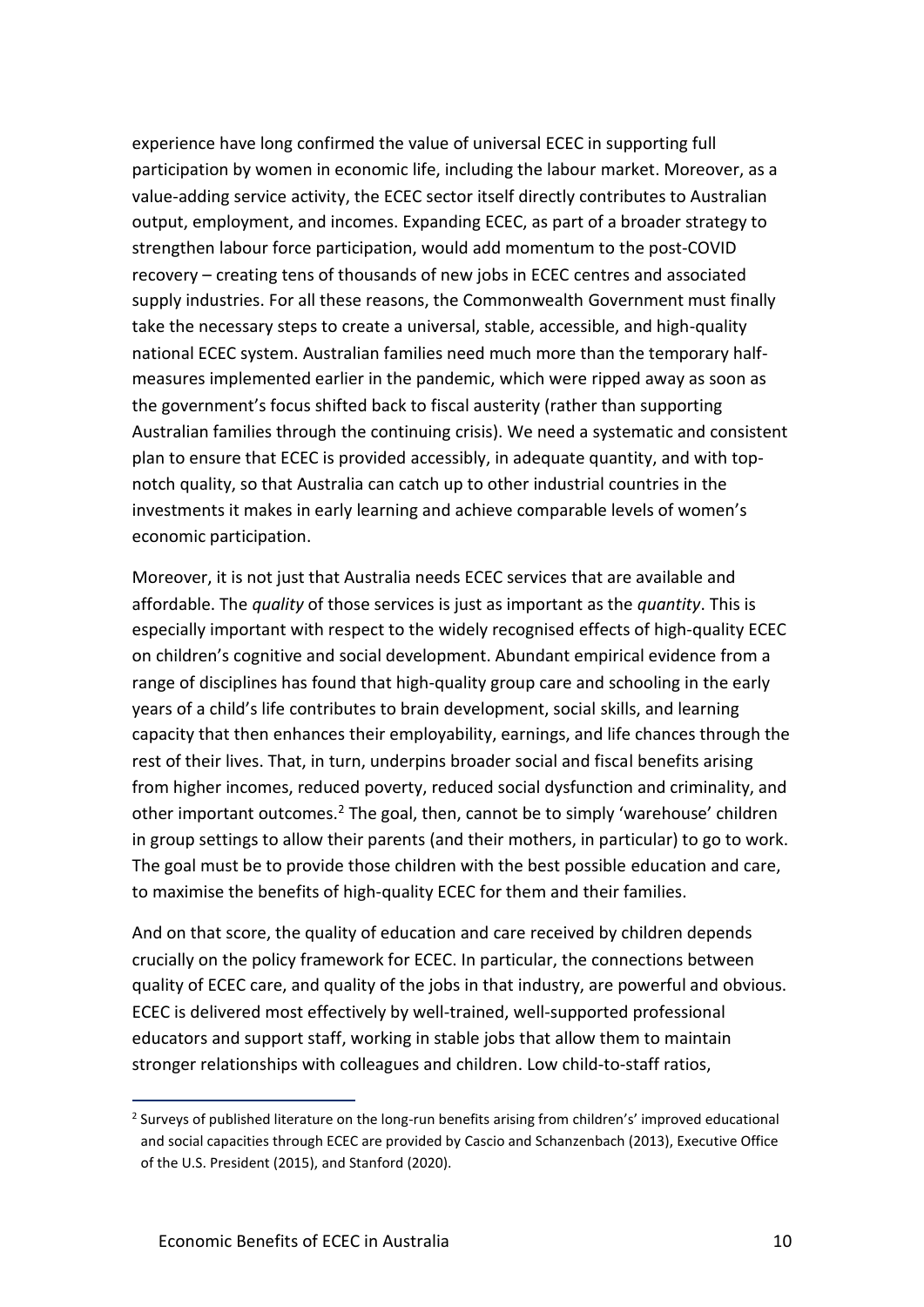manageable workloads, support for staff, and appropriate pay are all critical to ensuring top quality care and safety. Reducing job turnover and improving retention are also vital for enhancing the quality of education and care. These goals are better achieved in systems characterised by healthy funding, strong regulations on qualifications and working conditions, and unionisation.

Finally, all these outcomes are also best achieved through the provision of ECEC in non-profit or public facilities. When ECEC is delivered on a for-profit basis, private businesses are naturally guided by the incentive to cut costs and expand profit margins. This results in lower staffing, lower wages, more staff turnover, fewer support services – and hence lower quality care. Delivering ECEC services through a private, for-profit system (even one which depends on expensive public subsidies for its viability) will inevitably squander many of the long-run economic and pedagogical benefits which a universal ECEC program hopes to achieve.

This report considers several of the economic dimensions to be considered in designing Australia's future ECEC policy – at a moment in history when the importance of this vital service is more obvious than ever. The first section documents the inadequate funding base for ECEC services in Australia. It shows that overall funding is lower than the average of other industrial countries – and dramatically lower than the Nordic countries (which have very strong public ECEC systems). Moreover, Australia's funding base is uniquely dependent on private payments (mostly from households): Australian households pay more for ECEC services than their counterparts in other industrial countries, but get less. The next section considers evidence regarding the link between ECEC and women's employment, comparing Australia's laggard performance on both indicators to best practices in other industrial countries (and the high-achieving Nordic countries in particular). The third section traces the benefits of expanded female labour force participation and full-time employment (which would result from a stronger ECEC system) for overall macroeconomic and fiscal performance. By supporting the expanded participation and employment of hundreds of thousands more Australian parents, a top-quality ECEC roll-out would add considerable momentum to Australia' post-pandemic economic trajectory. Moreover, the tax revenues automatically generated by that expansion would more than offset the cost of providing ECEC services in the first place – confirming that ECEC services literally can 'pay for themselves'. The fourth section of the report evaluates the quality of work in the ECEC sector. It confirms that due to inadequate funding, and an overreliance on private provision, wages and conditions in the sector are sadly inadequate. This undermines the quality of services delivered to Australian children and families, negating many of the potential long-run economic and social benefits of a higher-quality system.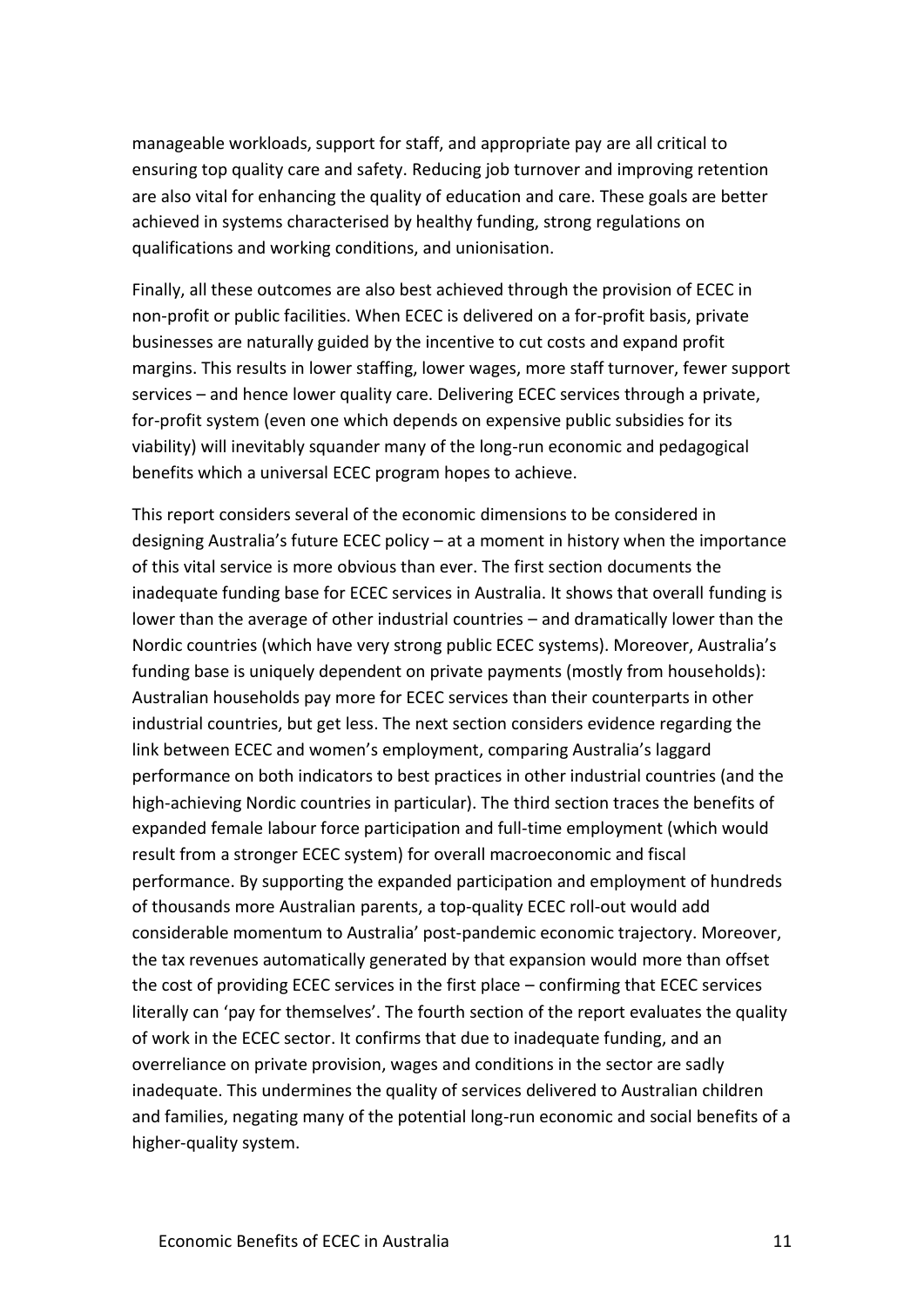Finally, the last major section addresses the critical issue of ECEC quality, and the benefits of ensuring that expanded ECEC services are delivered through a high-quality public and non-profit system – rather than by offering heavy public subsidies to private facilities that are shown to scrimp on staff ratios and other vital criteria of quality service. We conduct economic simulations of the effects of increased ECEC provision on employment, GDP, and government tax revenues. We show that by channelling future support through public and non-profit providers, the economic benefits of a universal ECEC system can be supercharged: the employment effects of increased ECEC provision are almost one-third larger when funding is directed to not-for-profit and public providers, rather than for-profit private firms.

The conclusion of the report summarises the key findings and recommends that the Commonwealth government move quickly to implement a universal high-quality ECEC system that would facilitate women's economic participation and enhance the longterm cognitive and social development of Australian children. That goal is best achieved by prioritising public and non-profit modes of service delivery.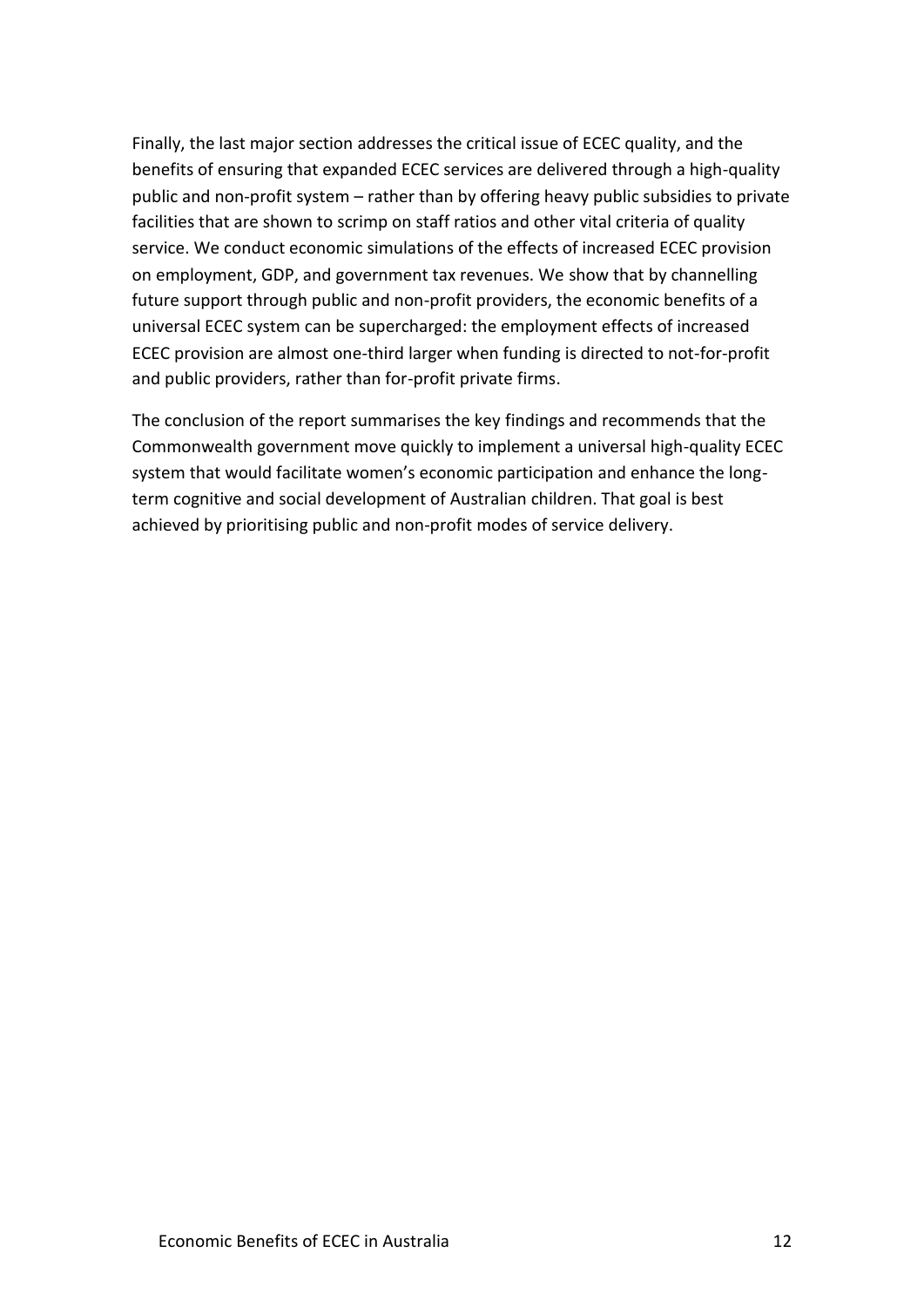### <span id="page-12-0"></span>**ECEC Funding Comparisons**

The economic benefits of high quality affordable ECEC are well established.<sup>3</sup> These include the lifelong economic benefits that flow from children's stronger educational and emotional outcomes, as well as the economic benefits from higher workforce participation by parents (especially women).

An important factor in decisions by parents about performing paid work after the birth of a child is the availability and affordability of high quality ECEC. If it is available, high quality, and affordable, then a family can make the decision to return to work more freely. Evidence suggests that when faced with a genuine choice, more families make the decision for parents to return to work.<sup>4</sup> Available and affordable high quality ECEC is thus shown to lift labour force participation rates, especially for women.



**Figure 1. Total Spending on Early Childhood Education, OECD Countries, 2020**

Source: OECD, "Total expenditure on early childhood education, public and private," OECD.Stat.

 $3$  Other published research on the economic benefits of ECEC for participation, employment, and government revenues in Australia and other countries is surveyed by Barnett (2008), Child Care Human Resources Sector Council (2008), McCain *et al*. (2011), Bivens *et al.* (2016), Executive Office of the President (2015), Calman and Tarr-Whelan (2005), Duncan and Magnuson (2013), Alexander and Ignjatovic (2012), and Australian Institute of Health and Welfare (2015).

<sup>&</sup>lt;sup>4</sup> This could include both parents returning to paid work in two-parent families, and sole parents working outside the home.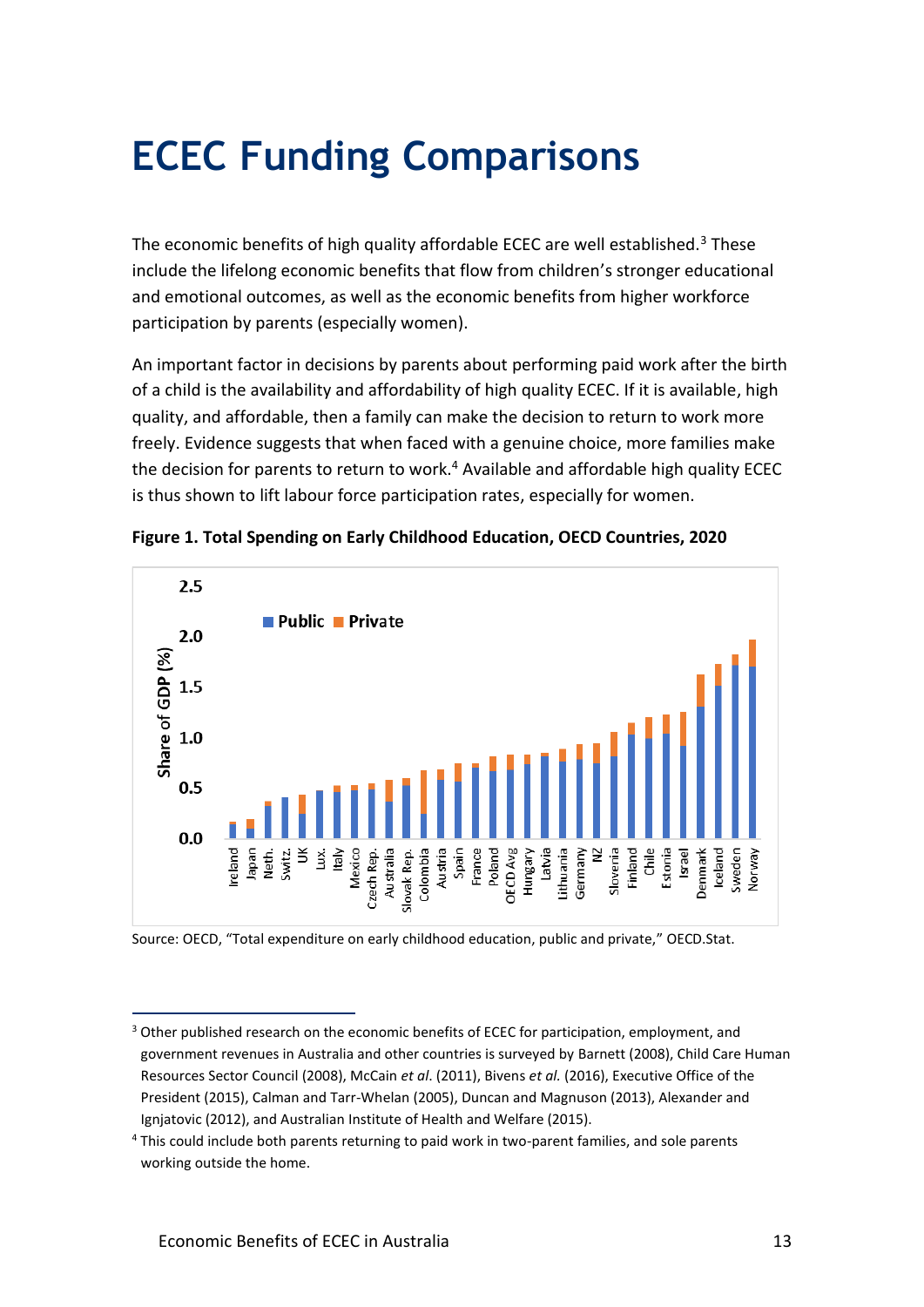The increase in workforce participation from high quality affordable ECEC is most pronounced in women with young children. This can be documented by comparing workforce participation rates by age and gender in Australia with those of other industrial countries. Our analysis compares Australia to both the broad set of industrial countries (the OECD), and the five Nordic countries – which have the best developed ECEC systems. Australia underspends on ECEC relative to both the OECD as a whole, and more dramatically in comparison to the Nordic countries (see Figure 1). Ranked by total spending on ECEC (from both government and private sources) as a percentage of GDP, the top four OECD countries are all Nordic countries (Norway, Sweden, Iceland, and Denmark). The remaining Nordic country, Finland, comes in seventh. By comparison, Australia ranks  $21^{st}$ : spending just 0.59 per cent of national GDP on ECEC (from all sources), barely two-thirds of the OECD average (0.83 per cent).





Source: Author's calculations from OECD, "Total expenditure on early childhood education, public and private," OECD.Stat.

It is not just that Australia spends less in total on ECEC services than other countries. It also generates a far larger proportion of its (inadequate) ECEC spending from private sources (mainly households), compared to other industrial countries. 37 per cent of Australia's total ECEC funding comes from private sources (mostly fees paid by parents). That is the fourth highest private funding share of the 30 OECD countries reporting data on this indicator (see Figure 2).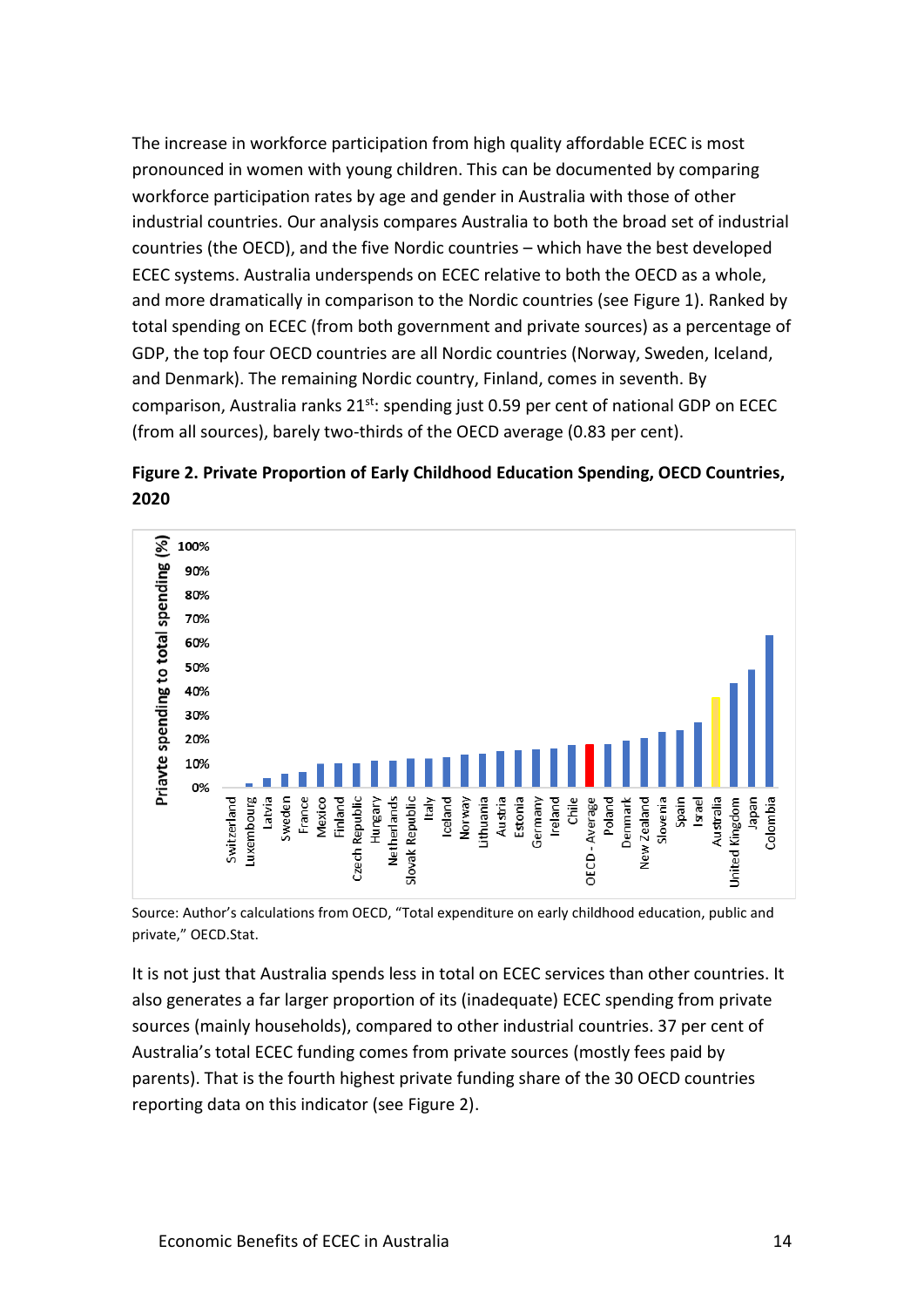In short, Australia spends less than the average for OECD nations on ECEC, but Australian households pay more. Of Australia's total spending on ECEC (0.59 per cent of GDP), households pay over one-third (or 0.22 per cent of GDP). The OECD average for total spending on ECEC is higher than Australia (at 0.83 per cent of GDP), but private sector spending is lower than Australia – both as a share of total spending, and as a share of GDP (0.15 per cent).

Australia fares even worse when compared with the Nordic countries, which have the most developed and well-funded ECEC systems. The average total spending on ECEC by the Nordic countries is 1.66 per cent of GDP (almost three times Australia's share). Yet Nordic households pay 0.21 per cent of GDP toward that care – slightly less than the 0.22 per cent of GDP collected in Australia (see Figure 3). Incredibly, then, Australian households pay more to a system of inadequate early child education and care than people in the Nordic countries, even though the latter benefit from a system that in total is three times better funded. A similarly unfavourable (if less dramatic) conclusion comes from comparing Australia to the broader OECD average: Australian households pay more for ECEC, but get less. This disproportionate reliance on private funding is matched by disproportionate reliance on private delivery of ECEC services, with consequences for the quality of care (and the quality of work) in the ECEC sector that will be considered in detail below.





Source: Author's calculations from OECD, "Total expenditure on early childhood education, public and private," OECD.Stat.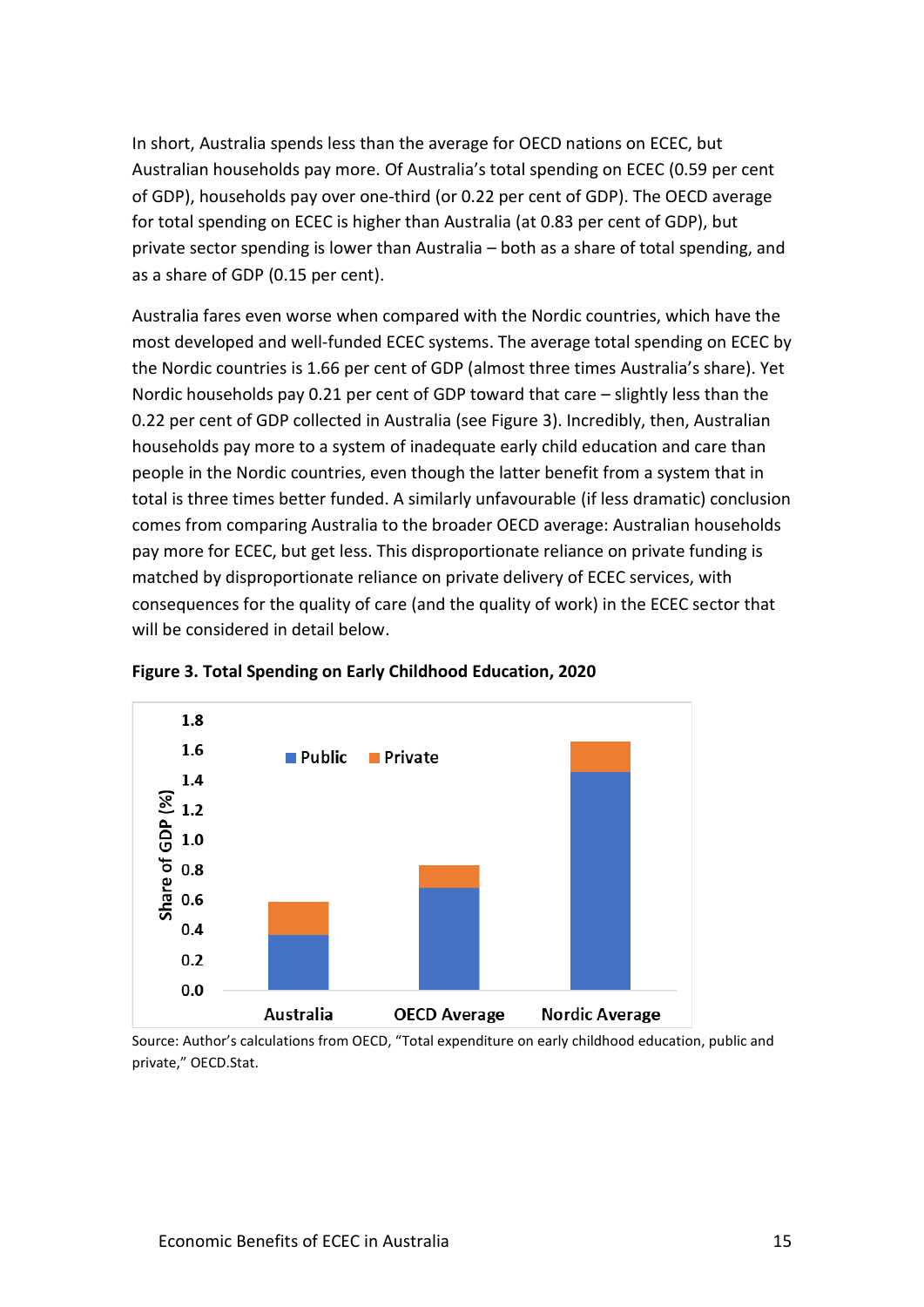### <span id="page-15-0"></span>**ECEC and Labour Force Participation**

Increased labour force participation generates many important economic, social and fiscal benefits. By facilitating higher employment (especially among parent-age women), it supports higher incomes, spending, production, employment and tax revenue. All this contributes to stronger economic growth and higher incomes.

Other industrial countries – and the Nordic countries in particular – spend significantly more on ECEC than Australia. This has a large effect on female workforce participation, particularly for those age groups most likely to be raising young families. This can be confirmed by comparing male and female participation rates by age.



**Figure 4. Male Labour Force Participation, Australia and Nordic Countries, 2018**

Source: OECD, "Labour force statistics by sex and age," OECD.Stat.

For men, participation rates in the Nordic countries are similar to those for Australia (as illustrated in Figure 4). Australia's male participation rates are slightly higher for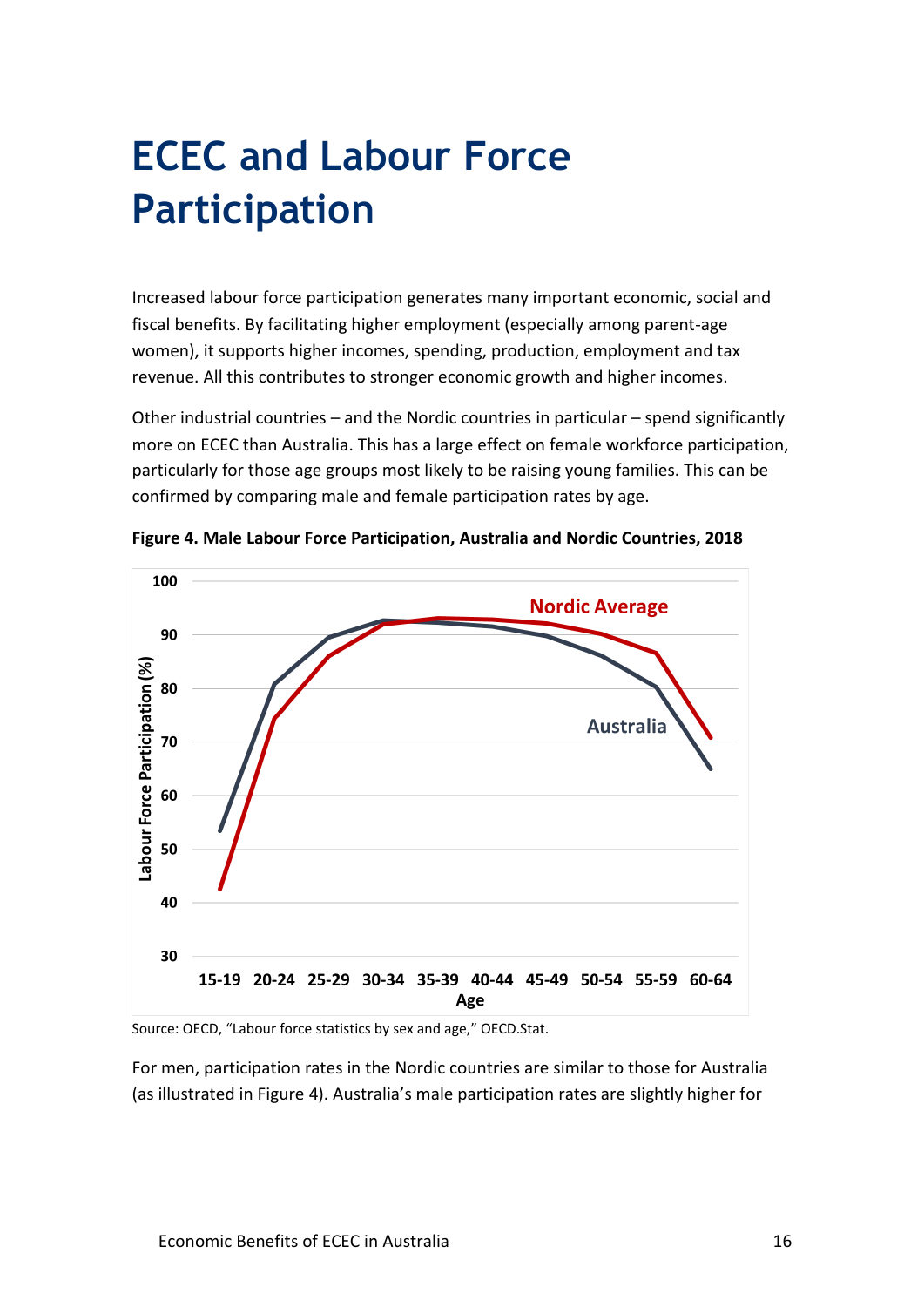those under the age of 35, while Nordic participation rates<sup>5</sup> are slightly higher for those over 35. In both cases, participation reaches peak levels (of around 90%) by age 30, and then starts to decline after the mid-50s.

However, female labour force participation differs greatly between Australia and the Nordic countries (Figure 5). For Australia, female participation rates rise for women until their late 20s. But then they dip starting in the early 30s – the prime parenting years. The participation rate doesn't recover until women are in their 40s. For Nordic countries, no such dip occurs. The female labour force participation rate rises with age until it peaks in the late 40s, before plateauing and eventually falling when women begin retiring in their late 50s.



**Figure 5. Female Labour Force Participation, Australia and Nordic Countries, 2018**

Source: OECD, "Labour force statistics by sex and age," OECD.Stat.

High-quality affordable ECEC also influences decisions on whether to work part time or full time. In Australia, a 'second' income earner (in two-parent families) often faces very high effective marginal 'tax' rates for additional days of work beyond the first three, because of the increasing expense of childcare. As a result, many Australian women (who are more likely to be considered the family's 'second' income earner, due

<sup>5</sup> Nordic participation and full-time employment rates in this section are calculated as unweighted averages of Denmark, Finland, Iceland, Norway and Sweden.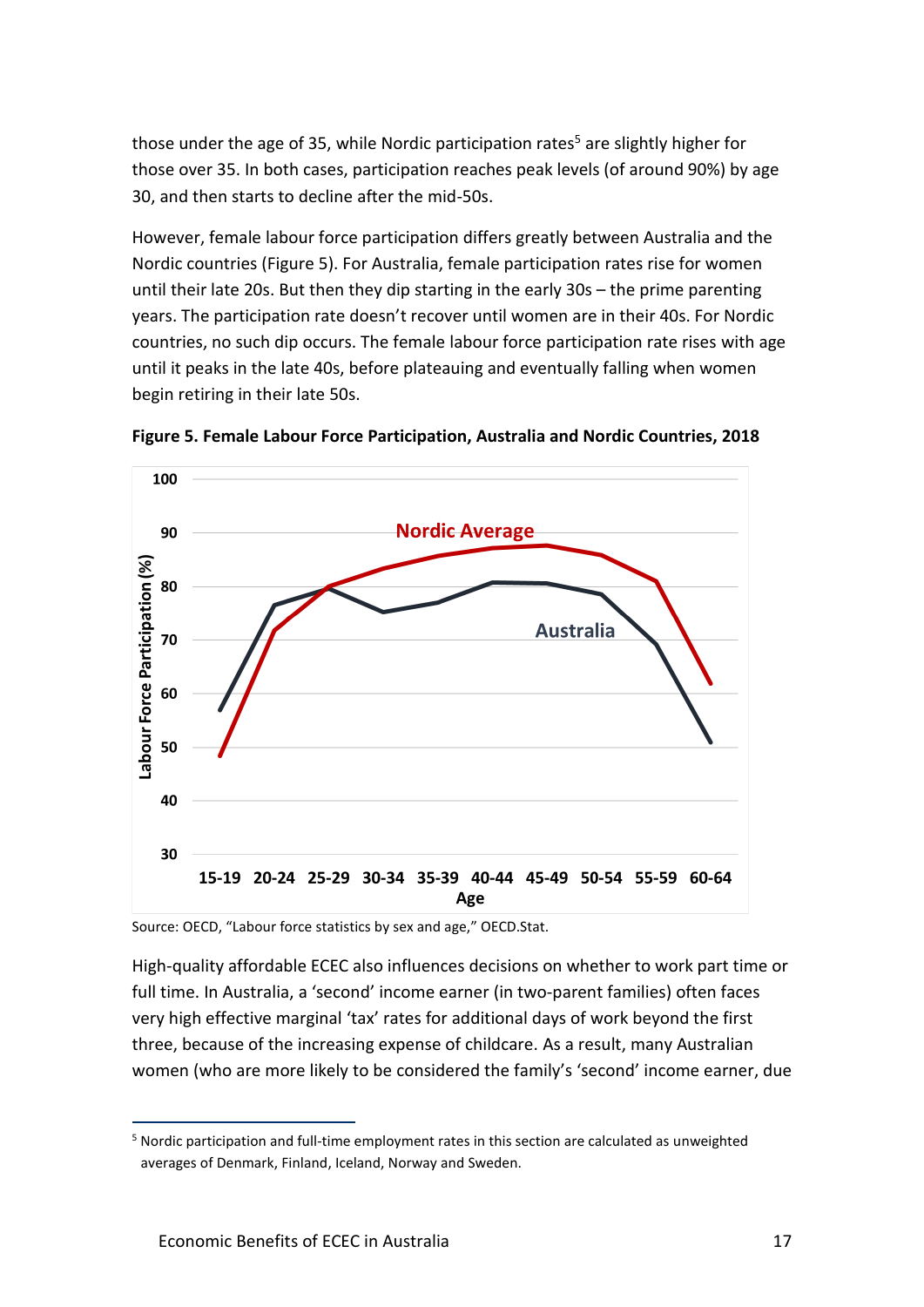to the large and persistent gap in earnings between men and women as well as traditional sexist attitudes within families) choose to return to work part time rather than full time – if they return to work at all.

Again, this effect can be documented by comparing the incidence of full-time employment across genders and age categories. The proportion of males working fulltime by age is almost identical for Australia and Nordic countries (as shown in Figure 6). 6

**Figure 6. Male Incidence of Full-Time Employment, Australia and Nordic Countries, 2015**



Source: OECD, "Full-time part-time employment - common definition: incidence," OECD.Stat.

Again, however, the proportion of females working full-time by age is very different in Australia compared with the average for Nordic countries (see Figure 7). Beginning in the early 30s, the proportion of women working full-time in Australia falls dramatically until their mid-40s. No such decline in the incidence of full-time work occurs for women in Nordic countries: not only do they stay in the workforce (as indicated above), but most continue working full-time.

 $6$  Data in Figures 5 and 6 are for 2015, the most recent year for which complete data on full-time employment incidence is available for all five Nordic countries.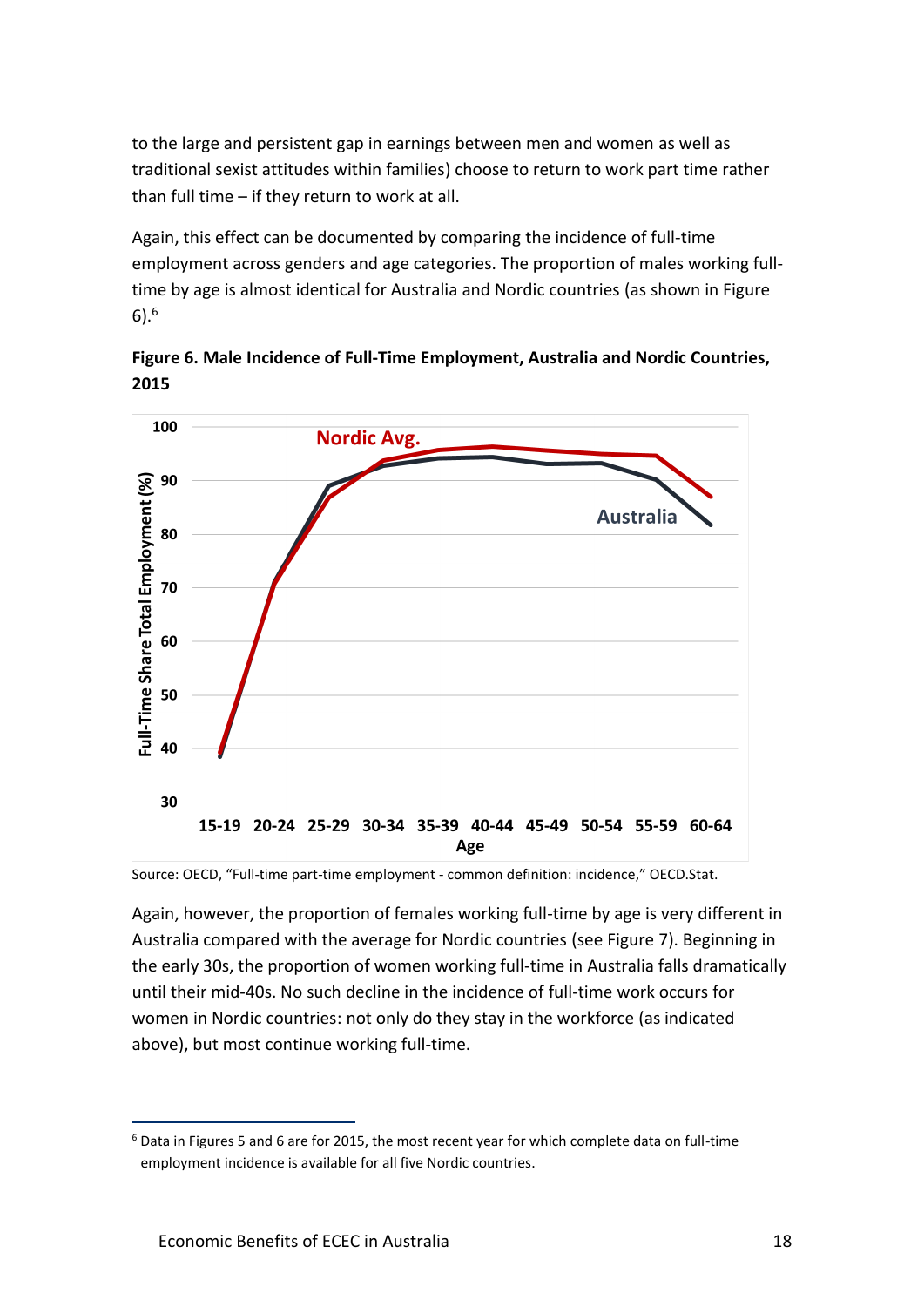



At its widest, the gap between female full-time employment incidence in Australia and the Nordic countries is over 25 percentage points. And the proportion of Australian women working full-time never recovers back to the peak recorded by females in their late 20s. While the proportion of females working full-time does increase slightly in their late 40s and early 50s, it still remains significantly lower than females in their late 20s. In contrast, the proportion of females in full-time work in Nordic countries follows a similar shape to that of males in Nordic countries and males in Australia. It increases until females are in their 30s, and then flattens out before finally declining in the 60s.

These large differences in female labour force participation and hours of work have significant effects on many aspects of women's working lives. The larger reliance on part-time work means that females earn significantly less over their lifetimes: both because they work less hours, and because hourly compensation tends to be lower for part-time workers. Working part-time impacts women's ability to gain promotion and advance to higher-paying roles. Lower lifetime earnings also flow through to retirement, as women accumulate significantly smaller superannuation accounts.

Access to high quality and affordable ECEC helps equalise male and female participation and the incidence of full-time work. Women in Nordic countries have

Source: OECD, "Full-time part-time employment - common definition: incidence," OECD.Stat.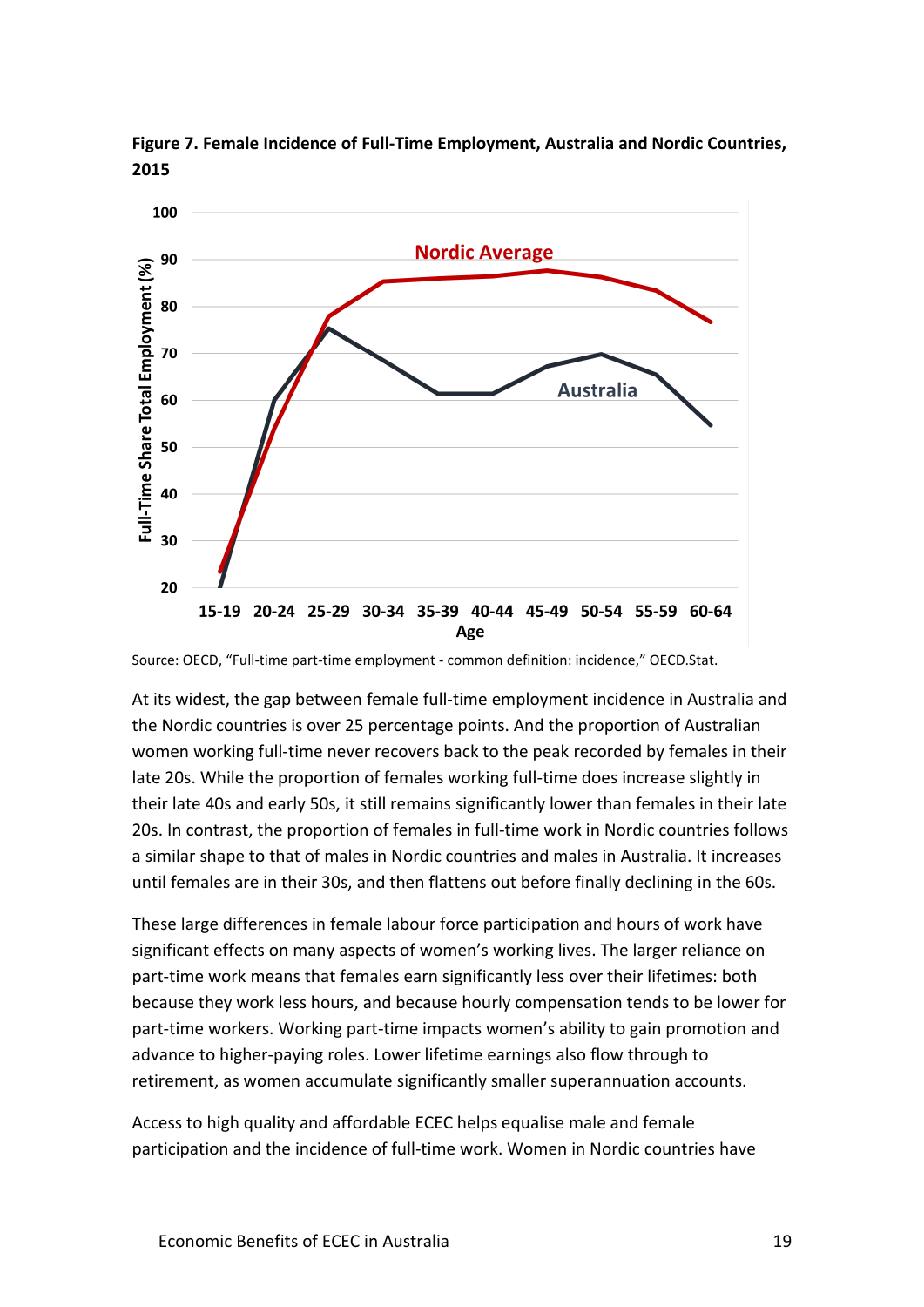similar participation as men across all age groups. Female participation rates are only slightly lower in Nordic countries when compared to males, but those differences are very modest compared to the large gender gaps in participation rates in Australia.

Similarly, the differences between the proportion of males and females at various age groups working full-time in Nordic countries are also relatively modest. Females are about 10 percent more likely to work part-time than males; that difference is consistent across all age groups. In contrast, the difference between the proportion of males and females working full-time in Australia is much more significant. The female proportion falls rapidly while the male proportion continues to steadily rise. At its widest (in the early 40s), there is a 33-percentage-point gap between the incidence of full-time work for men and women.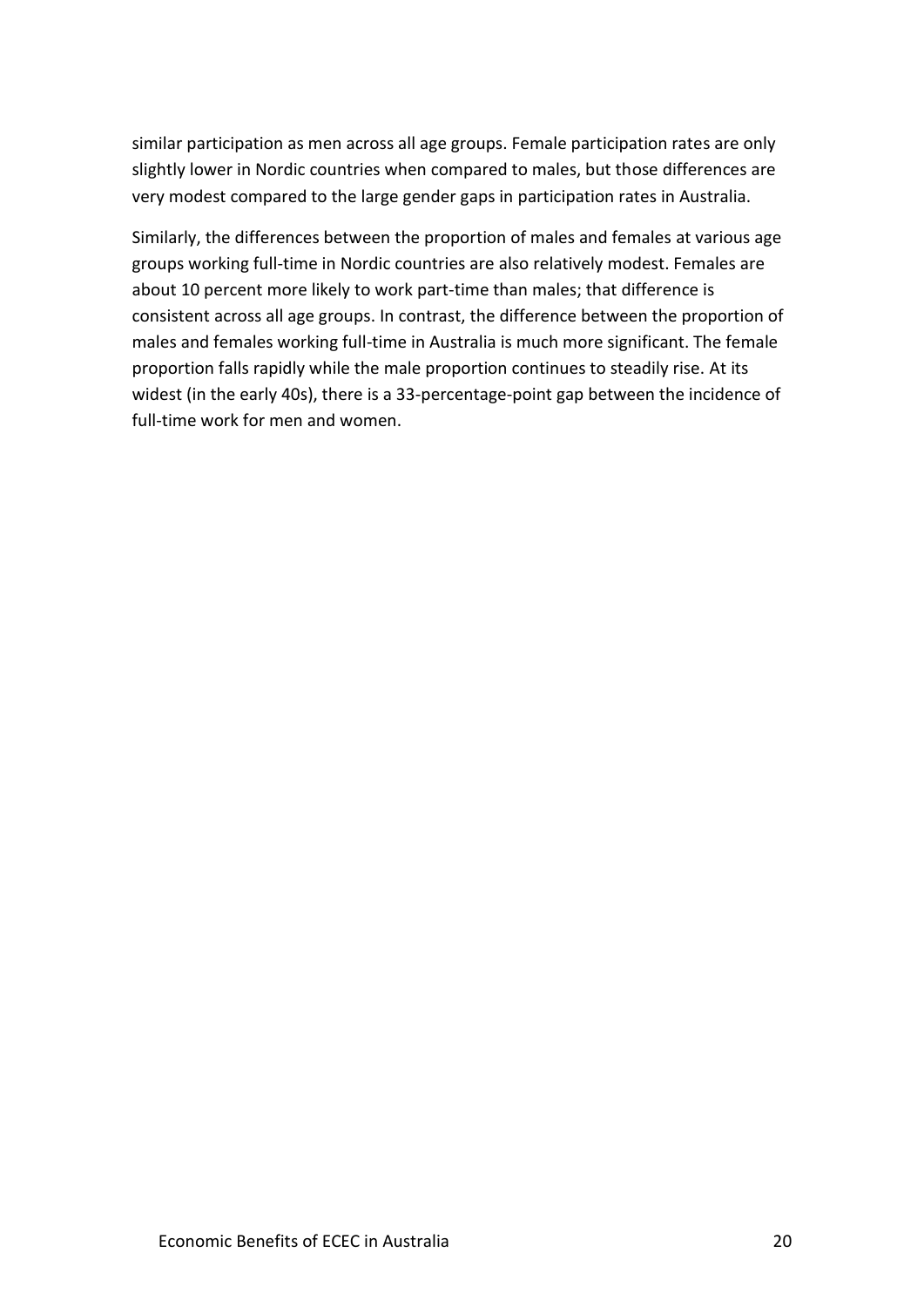### <span id="page-20-0"></span>**Macroeconomic and Fiscal Impacts of Greater Female Labour Supply**

Women's reduced participation and incidence of full-time work do not just suppress female and household incomes. They also have a significant impact on national economic performance, including GDP, aggregate demand, and the fiscal performance of governments. If female labour force participation rates were higher and women had more opportunity to work full-time, women's employment would increase and the country would produce more goods and services. The size of this effect can be illustrated by estimating Australian employment and GDP if the labour force participation and full-time employment incidence of women matched the rates demonstrated in the Nordic countries (where extensive, affordable, and mostly publicly funded ECEC services constitute a key element in their social welfare systems).

| <b>Table 1</b>                                                                                                                                                                                                               |         |           |       |       |                                  |           |        |       |       |       |                       |
|------------------------------------------------------------------------------------------------------------------------------------------------------------------------------------------------------------------------------|---------|-----------|-------|-------|----------------------------------|-----------|--------|-------|-------|-------|-----------------------|
| <b>Incremental Female Labour Supply and Output from Expanded ECEC</b>                                                                                                                                                        |         |           |       |       |                                  |           |        |       |       |       |                       |
| <b>Age Group</b>                                                                                                                                                                                                             | 15-19   | $20 - 24$ | 25-29 | 30-34 | 35-39                            | $40 - 44$ | 45-49  | 50-54 | 55-59 | 60-64 | <b>Total</b><br>15-64 |
|                                                                                                                                                                                                                              |         |           |       |       | <b>Additional Participation</b>  |           |        |       |       |       |                       |
| Australia Female<br>Participation (%)                                                                                                                                                                                        | 57.0    | 76.6      | 79.7  | 75.3  | 77.0                             | 80.8      | 80.6   | 78.6  | 69.2  | 50.9  |                       |
| Nordic Advtge.<br>$(% \mathcal{L}_{0})$ (% pts)                                                                                                                                                                              | $-8.5$  | $-4.8$    | 0.4   | 8.1   | 8.7                              | 6.4       | 7.1    | 7.4   | 11.8  | 11.0  |                       |
| Australia Female<br>Population (000)                                                                                                                                                                                         | 721.2   | 785.5     | 909.4 | 969.8 | 940.9                            | 830.4     | 830.8  | 821.5 | 786.1 | 750.7 |                       |
| Extra Labour<br>Supply (000)                                                                                                                                                                                                 | $-61.5$ | $-37.7$   | 3.4   | 78.5  | 82.0                             | 53.2      | 58.7   | 60.5  | 93.1  | 82.3  | 412.5                 |
| Extra GDP $(\$b)^1$                                                                                                                                                                                                          |         |           |       |       |                                  | \$64.0    |        |       |       |       |                       |
| Extra Govt. Revenue $(\text{5b})^2$                                                                                                                                                                                          |         |           |       |       |                                  |           | \$18.4 |       |       |       |                       |
|                                                                                                                                                                                                                              |         |           |       |       | <b>Additional Full-Time Work</b> |           |        |       |       |       |                       |
| Australia Female<br>FT Incidence (%)                                                                                                                                                                                         | 20.0    | 60.0      | 75.4  | 68.5  | 61.4                             | 61.3      | 67.2   | 69.8  | 65.4  | 54.7  |                       |
| Nordic Advtge.<br>$(% \mathcal{L}_{0})$ (% pts)                                                                                                                                                                              | 3.4     | $-6.0$    | 2.6   | 16.8  | 24.6                             | 25.1      | 20.5   | 16.6  | 18.0  | 22.0  |                       |
| Australia Female<br>Emplmt (000)                                                                                                                                                                                             | 359.5   | 571.2     | 695.7 | 728.4 | 722.2                            | 645.6     | 659.4  | 622.6 | 538.5 | 384.4 |                       |
| Extra Labour<br>Supply (000 FTE)                                                                                                                                                                                             | 6.2     | $-17.1$   | 9.0   | 61.2  | 88.9                             | 81.0      | 67.5   | 51.5  | 48.6  | 42.3  | 439.1                 |
| Extra GDP (\$b) <sup>1</sup>                                                                                                                                                                                                 |         |           |       |       |                                  | \$68.2    |        |       |       |       |                       |
| Extra Govt. Revenue (\$b) <sup>2</sup>                                                                                                                                                                                       |         |           |       |       |                                  | \$19.6    |        |       |       |       |                       |
| Source: Author's calculations from OECD and ABS data. 1. Assumes 5% unemployment rate and average produc-<br>tivity at 2021 level (\$163,400/employed). 2. Assumes tax share of GDP equal to 2018-19 financial year (28.7%). |         |           |       |       |                                  |           |        |       |       |       |                       |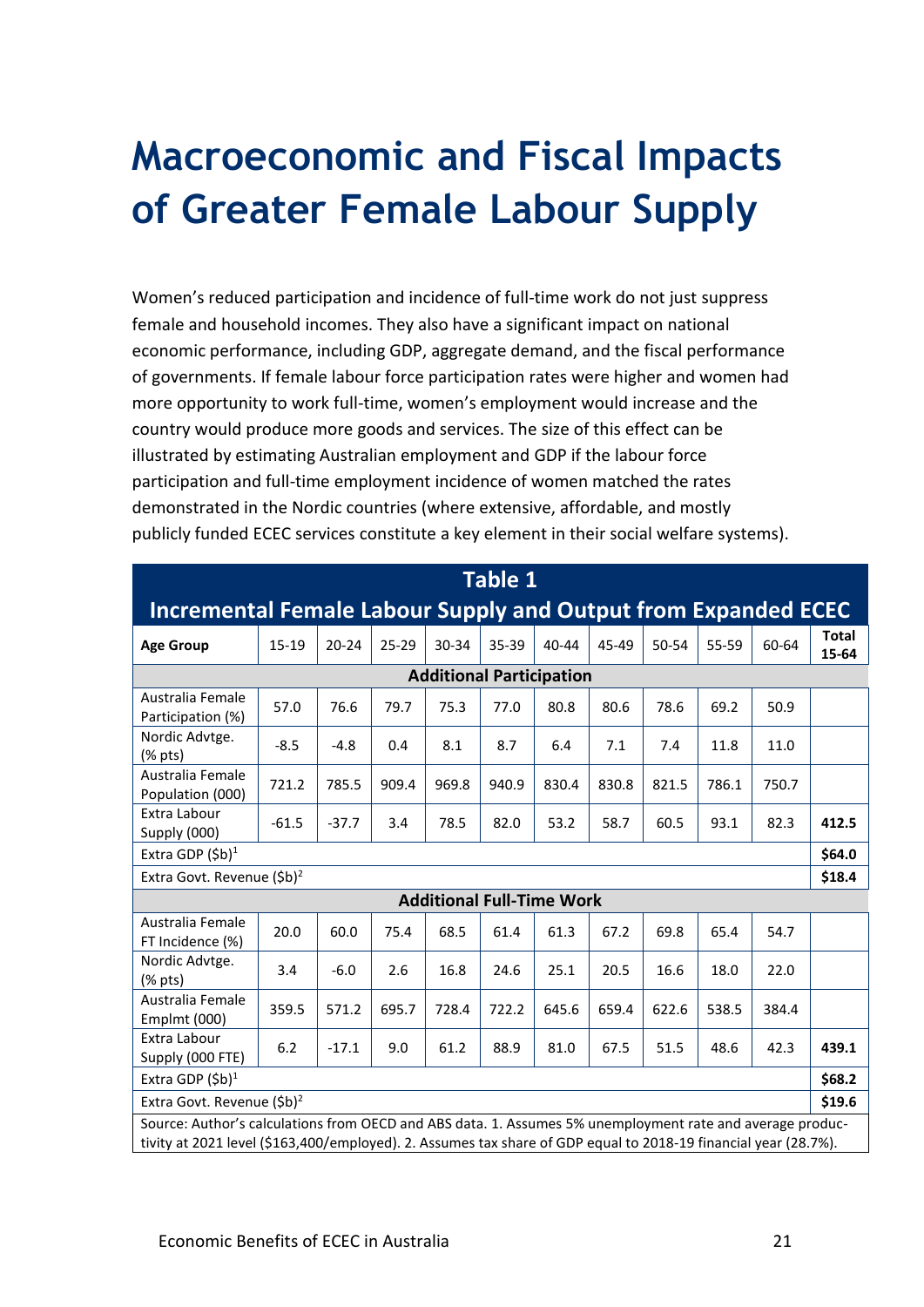Table 1 reports the difference in labour force participation rates by age group for women in Australia, compared to the average of the Nordic countries. For women under 25, participation rates are higher in Australia (due to increased paid work participation by school-goers). For all other age categories, participation rates are lower. Across the full 15-64 working age population, if Australian women had the same labour force participation as their Nordic counterparts, $<sup>7</sup>$  an additional 412,500 women</sup> would be in the labour force. 80% of this additional labour supply is generated within the prime parenting ages of 30-55.

More labour supply will translate into increased employment, output, incomes, and tax revenues for government. We assume the same unemployment rate (about 5%) for this incremental labour supply as exists for women in the labour market. We also assume equivalent productivity per worker as is presently demonstrated in the broader economy. On this basis, achieving equivalent labour force participation as the Nordic countries would boost Australian GDP by \$64 billion per year, or around 3%.

Based on government's normal revenue share of that incremental GDP (derived solely from existing taxes and tax rates, not new levies),<sup>8</sup> that additional output and income would then translate into an additional \$18.4 billion in tax revenue.<sup>9</sup> That incremental revenue alone would be sufficient to cover most of the cost of a high-quality universal ECEC program.

However, there is a second large channel of economic and fiscal benefits that would be unlocked by universal ECEC. With quality child care support, more women could work normal full-time hours, instead of restraining employment to try to juggle family responsibilities. Ideally, this should be complemented by a more equal division of unpaid labour at home (to further ratify women's increased paid work). In 2019, the last full year before the COVID-19 pandemic, almost half of employed women worked part-time hours (versus less than one-fifth of men). By allowing women to work longer

 $<sup>7</sup>$  The gap between Australia and the Nordic countries is widest for women in prime parenting years, but</sup> the suppression of female labour supply during those years would reasonably be expected to carry on through later age cohorts: women's absence from work during prime parenting years would restrict their options for employment and promotion in the remaining years of their careers. Since male labour force participation in Australia is very similar to the Nordic countries, this suggests that other national characteristics (such as industrial relations laws, tax settings, etc.) cannot explain reduced female participation; this difference is mostly attributable to gender-specific factors.

<sup>&</sup>lt;sup>8</sup> In the last financial year before the onset of the COVID-19 pandemic and recession, the general government sector collected tax revenue equal to 28.7% of GDP.

 $9$  That revenue is shared across all levels of government, with about two-thirds flowing to the Commonwealth.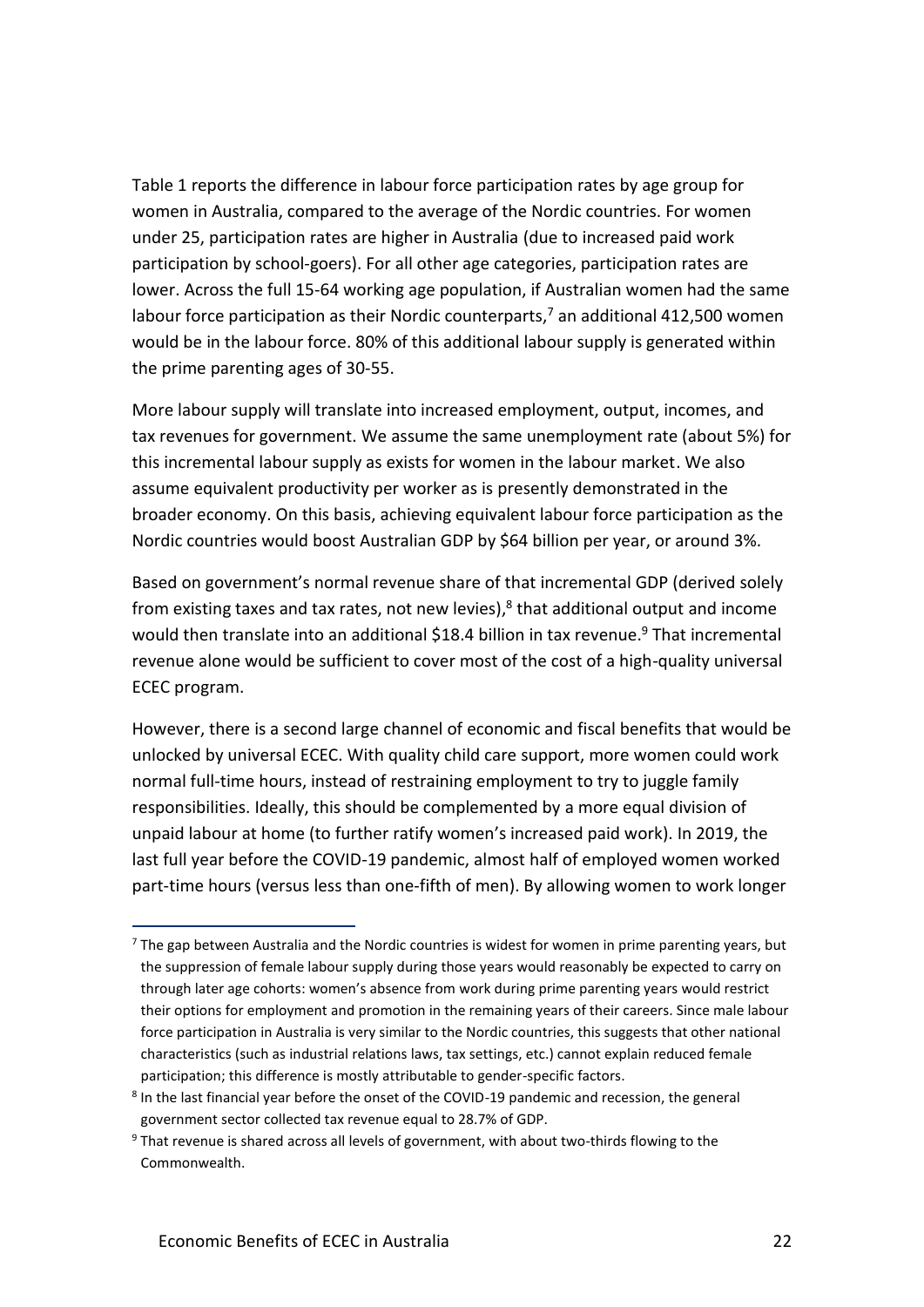hours, universal and affordable ECEC would support additional gains in hours worked, total output, incomes, and government revenues.

Indeed, this gain in female labour supply resulting from greater incidence of full-time employment exceeds the increase resulting from higher participation. As shown in the lower half of Table 1, additional labour supply equal to 439,000 full-time equivalent (FTE) female workers would be mobilised if the full-time employment incidence of employed Australian women rose to match the average in Nordic countries.<sup>10</sup> That new labour supply (employing the same assumptions noted above regarding unemployment and average productivity) would facilitate incremental GDP of \$68.2 billion per year, and additional tax revenues (across all levels of government) of another \$19.6 billion. The benefits of child care for facilitating full-time paid work by women are thus slightly larger than the benefits of facilitating more labour force entry. In addition, greater access to full-time work could have additional flow-through benefits resulting from an eventual reduction in the gender wage gap experienced by women – since full-time work offers for opportunities for career advancement and graduating to higher hourly pay rates.

Across both of these channels, therefore, the provision of high-quality, affordable, and (preferably) publicly-delivered ECEC services would unlock an enormous reservoir of female labour supply, leading to large gains in output, income, and government tax revenue.

 $10$  This estimate assumes female part-time workers on average work half as many hours per year as female full-time workers. This is a conservative assumption: in 2019, female part-time workers worked an average of 900 hours, slightly less than half the average annual hours of full-time employed women (1900 hours), hence the increase in FTE labour supply from higher full time incidence could be even higher than indicated in Table 1 (author's calculations from ABS Labour Force data). Furthermore, this estimate applies higher full-time incidence only to Australia's *current* female workforce – and not to the expansion of that workforce resulting from higher labour force participation. For both reasons, therefore, this estimate likely understates the true potential gain in labour supply from harmonising full-time incidence with the Nordic countries.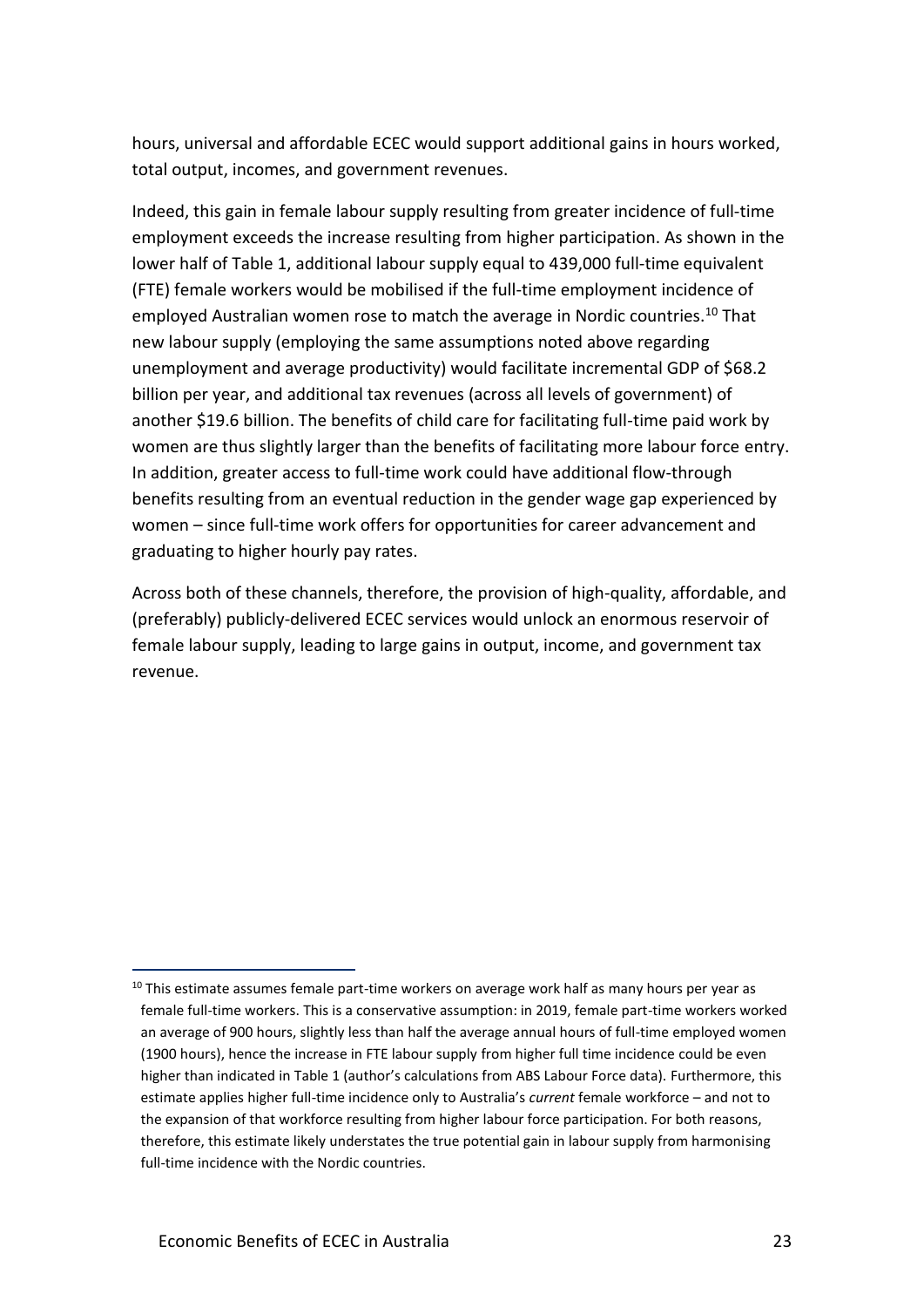### <span id="page-23-0"></span>**Work in the ECEC Sector**

The ECEC workforce in Australia is relatively young, composed overwhelmingly of women, and concentrated in part-time, often casual roles. Workers in this sector are keen to improve the quality of their jobs, including through more training and qualifications, opening up improvements in career pathways, job stability, and earnings potential. The sector boasts a large and growing workforce of almost 200,000. But they receive wages that are well below the Australian average, and many workers feel the industry lacks opportunities for promotion.

According to the 2016 Early Childhood Education and Care National Workforce Census, a total of 195,000 staff were employed in the ECEC sector during the reference week.<sup>11</sup> This was an increase of 27 per cent from the 2013 census.<sup>12</sup> ECEC is thus one of the fastest-growing sources of employment in the whole economy.

The industry's workforce is overwhelmingly female: over 90 percent of the sector's workers are women, and this intense feminisation of work has been true for decades. The ECEC workforce is also relatively young: the median age for female workers is 34 years, and for male workers it is 28 years.<sup>13</sup> This is largely unchanged from previous censuses.

More than half of the ECEC sector works part-time (56 per cent), with 27 per cent working very short part-time hours (less than 20 hours per week) and 29 per cent working long part-time hours (20 to 34 hours per week). Only 44 per cent worked fulltime; one-quarter of those (or 11 per cent of the entire workforce) worked long hours (41 hours or more in the reference week).

ECEC workers are relatively well qualified, and the average level of qualifications continues to rise. Some 85 per cent of the workforce held an ECEC-related qualification in 2016, with 12 per cent holding a bachelor's degree or higher. More than a quarter of the workforce were studying while they worked. And the level of qualification in the workforce is increasing steadily: the share of paid "contact staff" (ie. those providing direct care for children) without a formal ECEC qualification declined by about 5 percentage points to 15 per cent) since the 2013 census. The share of those qualified

 $11$  Social Research Centre (2017). The fourth census in this occasional series was conducted in early 2021, but no published results were available at time of writing.

<sup>12</sup> Social Research Centre (2017).

<sup>&</sup>lt;sup>13</sup> The median age for Australia's overall labour force is 39 years; see Labour Market Information Portal, https://lmip.gov.au/default.aspx?LMIP/GainInsights/IndustryInformation.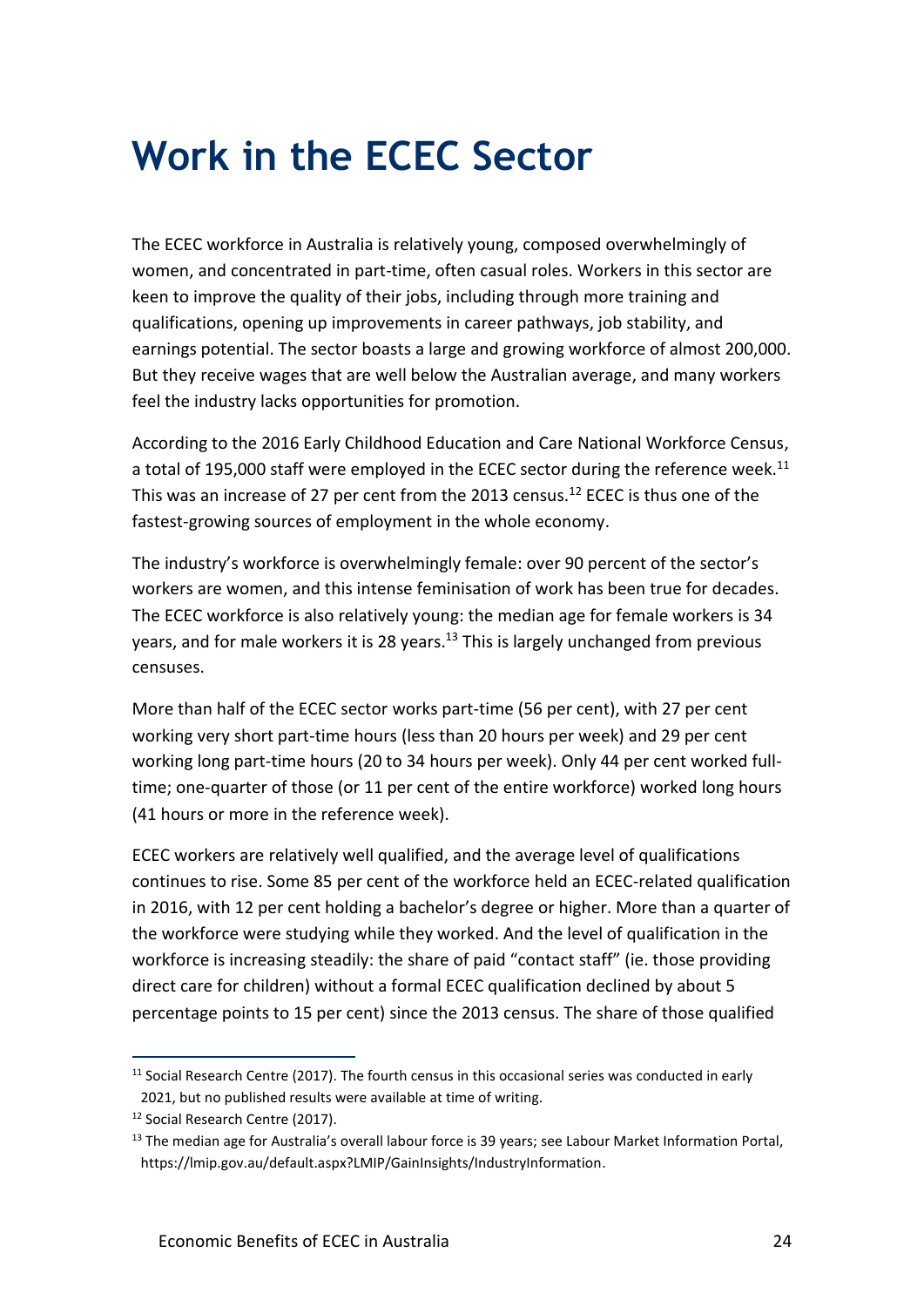with a Diploma or Advanced Diploma had increased by about 4 percentage points in the same period, to 34 per cent.

Average ECEC experience for paid contact staff was 6.6 years in 2016. Staff with more qualifications were also likely to have more years of experience – confirming the mutually reinforcing relationship between training, job stability, and quality of care. Workers with ECEC qualifications had an average of 7.4 years of experience, compared to just 2.1 years of experience for those without qualifications. Average tenure for paid contact staff at their current early learning centre was 3.3 years.

The industry faces significant challenges in recruiting, retaining, and training more staff, as the scale of ECEC service provision continues to expand. These challenges were documented in a United Workers Union workforce survey, covering over 3,800 ECEC educators performed in March 2021.<sup>14</sup>

Over one-third of ECEC workers (37 per cent) do not intend to continue working in the industry in the long term. Worryingly, ECEC educators who are upskilling are more likely to leave the industry than those that aren't. Of those currently working toward an Early Childhood Teaching degree, 40 per cent said they intended to leave the sector. That proportion increases to 51 per cent for those working on a master's degree. In contrast, just 29 per cent of workers not currently pursuing a higher qualification expected to leave the industry – likely because they feel their lack of portable qualifications does not equip them well to seek alternative positions (rather than because of greater satisfaction with working conditions). The top reasons for ECEC workers wanting to leave the industry included excessive workload, insufficient time to provide quality care, and the low rates of pay typical in the industry.

Further evidence regarding the unacceptable working conditions in much of the ECEC sector was provided by a subsequent report from the United Workers Union (2021b), which highlighted the damaging impacts of private ownership in much of Australia's ECEC sector on the quality of jobs in privately-operated centres – and consequently on the quality of care for children and families using those centres. After all, evidence from other research on child care, aged care, and other human and caring services has long demonstrated that the quality of care depends strongly on the quality of work – since care workers need time, training, and support to deliver the best-quality service possible.<sup>15</sup>

<sup>&</sup>lt;sup>14</sup> See United Workers Union (2021a) for detailed findings and methodology.

<sup>&</sup>lt;sup>15</sup> Other research documenting the connection between working conditions and quality of caring service delivery includes Baines and Armstrong (2015), Martin (2007), and Baines et al. (2020).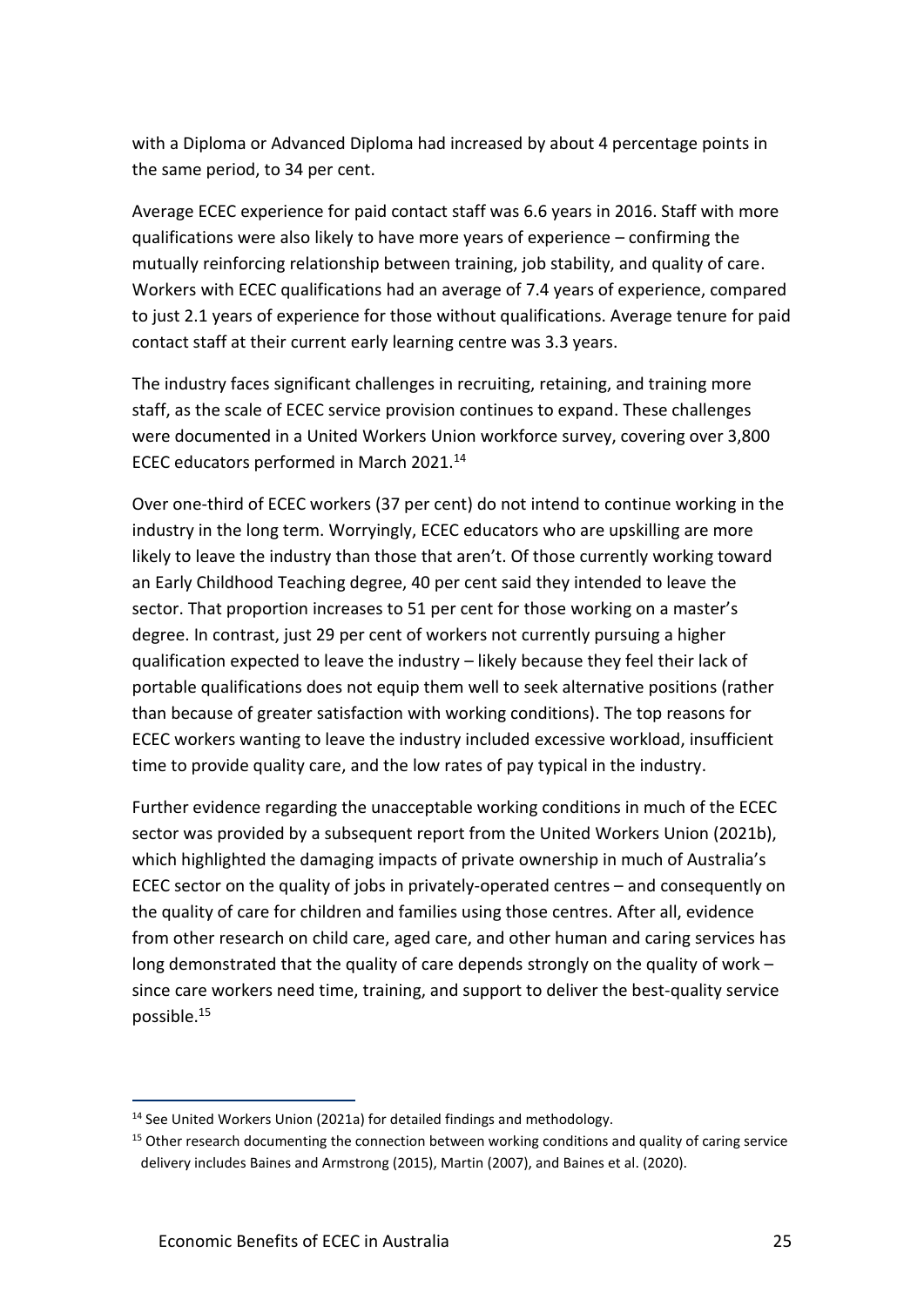Another survey performed in 2021 by the superannuation fund HESTA (which covers many ECEC workers) reported similar findings regarding the challenges faced by the ECEC workforce. It found that ECEC workers felt underpaid and lacked opportunities for promotion.<sup>16</sup> Negative sentiments towards the sector within the ECEC workforce were common: 43 per cent of workers reported they would not recommend a career in ECEC. For those planning to leave the sector, the main reasons given were low pay and few opportunities for promotions.

According to Australia Bureau of Statistics data, this perception of underpayment accords with reality. Figure 8 below illustrates average weekly earnings for full time workers in the 18 main industry groups tracked by the ABS at the 2-digit level. Figure 8 also depicts average earnings in the specific sub-sector which includes ECEC workers: namely, social assistance services (a part of the broader health and social services sector).





Source: ABS, Employee Earnings and Hours. 'ECEC' includes all social assistance services.

This sub-sector reports among the lowest full-time average weekly earnings of any industry. The only two broad industries (at the 2-digit level) which pay less – accommodation and food services, and retail trade – have much lower required qualifications. Moreover, Figure 8 understates the low weekly earnings in ECEC, given that most ECEC workers are employed part-time. For them, weekly earnings are further held back by inadequate hours of work as well as low hourly wages.

<sup>&</sup>lt;sup>16</sup> See Health Employees Superannuation Trust Australia (2021) for detailed findings and methodology.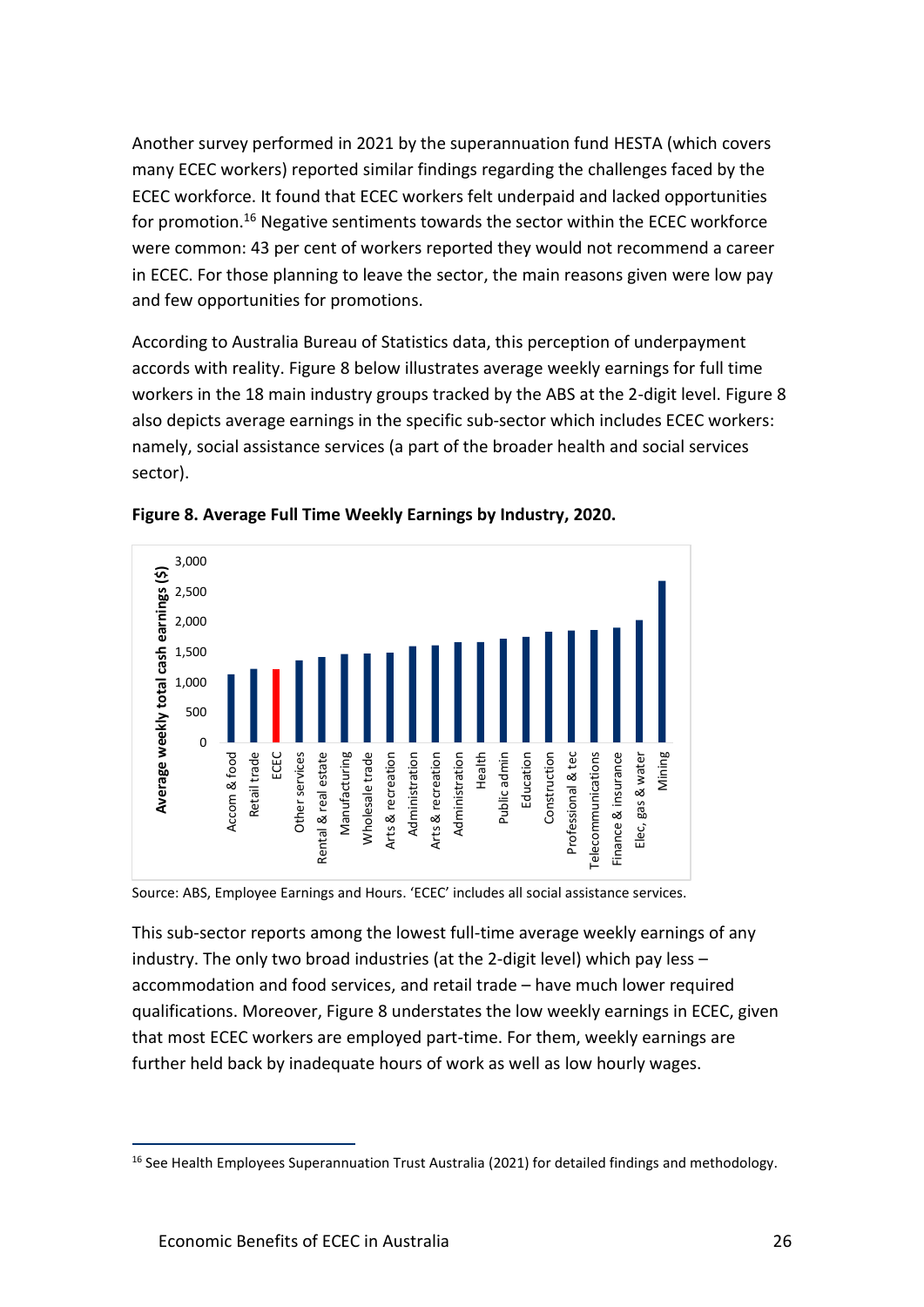The Commonwealth government has the lead responsibility to address the crisis in job quality and compensation in the ECEC sector. Through its public subsidies for ECEC services (which, unfortunately, are too often channelled through private for-profit providers), it possesses the economic and regulatory power to bring job quality and pay into line with the high qualifications, job demands, and responsibility demonstrated by ECEC workers.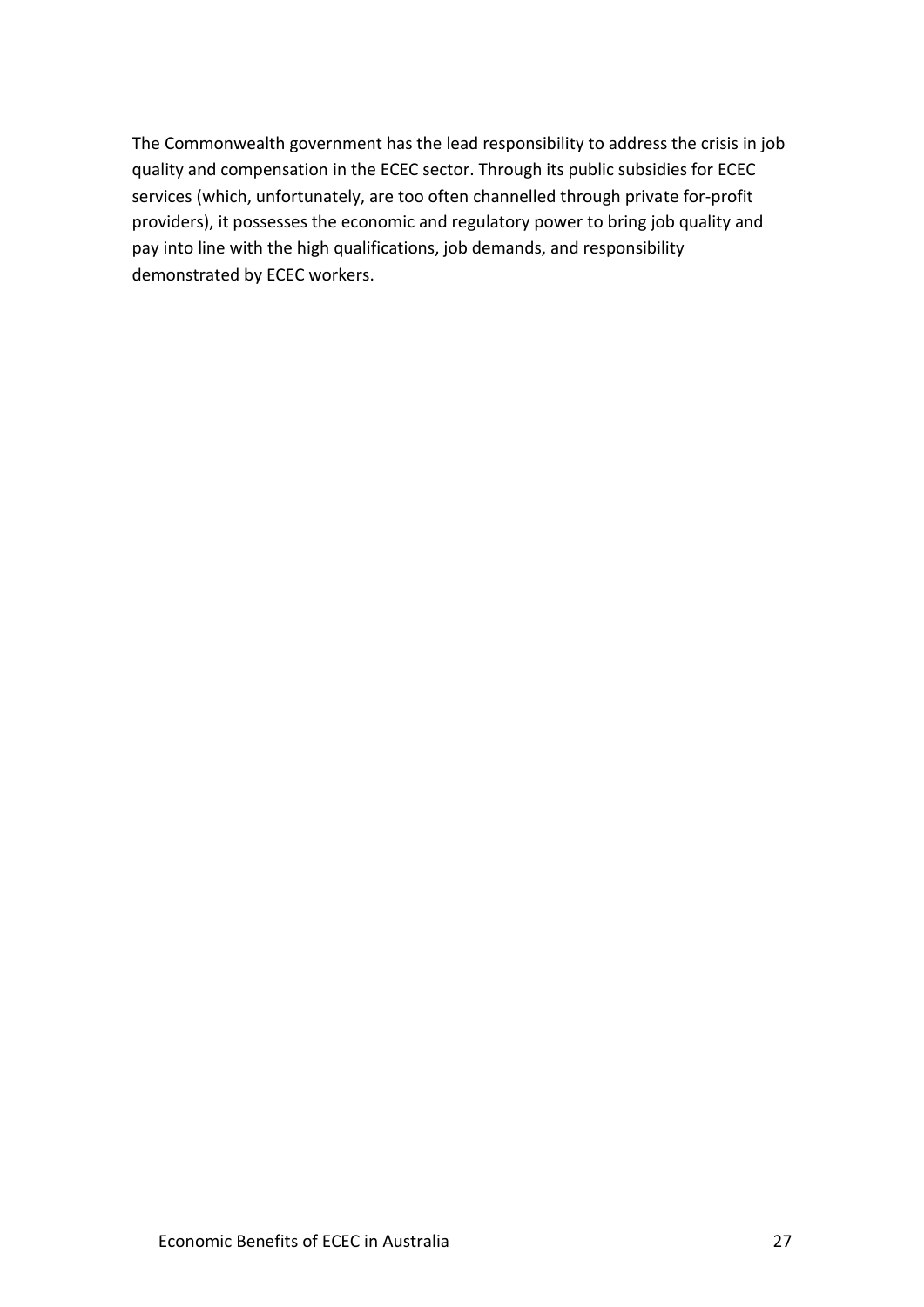#### <span id="page-27-0"></span>**Why Public Provision is Better**

In Australia, early childhood education and care services are delivered via several different ownership models. These include private for-profit centres (FP), not-for-profit centres (NFP), and government-run public providers. At present in Australia, about half of ECEC is delivered by FP providers. The NFP sector (in which we include Independent and Catholic school providers) make up 39 per cent of services. <sup>17</sup> Governments, including services in state and territory schools, deliver 11 per cent of services.





The private for-profit sector of the ECEC industry is marked by serious quality problems. The National Quality Framework was introduced in 2012 to improve education and care across the ECEC sector. It introduced a National Quality Standard which sets a benchmark for all ECEC services. The overall quality rating of FP centres was 12 per cent lower than other management types.<sup>18</sup>

FP centres were also underrepresented among overachieving centres. Only 16 per cent of FP centres exceeded the National Quality Standards, whereas 36 per cent of NFP centres and over 40 per cent of government run centres exceed those standards.

Concerningly, the FP sector was also overrepresented in enforcement actions taken against ECEC providers since 2015. Despite making up 50 per cent of all centres, FP

Source: Australian Children's Education and Care Quality Authority (2021).

<sup>&</sup>lt;sup>17</sup> "Services" are defined in this data as individual centres (not chains or networks).

<sup>&</sup>lt;sup>18</sup> United Workers Union (2020).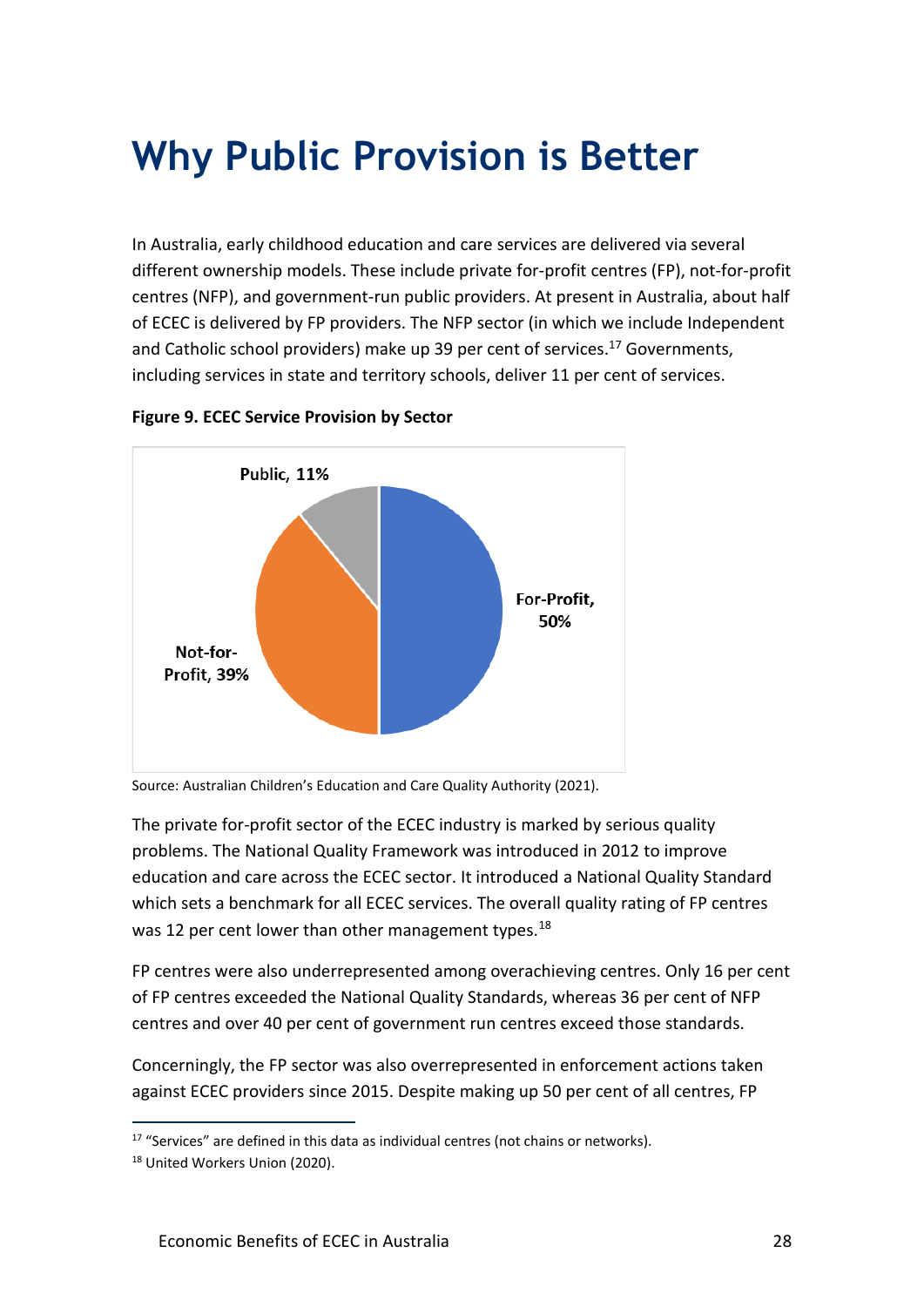centres were the target of almost three quarters of enforcement actions. FP centres in Victoria accounted for almost 90 per cent of enforcement activity in that state. Similarly, in South Australia and the Northern Territory, where FP providers constitute less than one third of the sector, they accounted for more than half of enforcement actions.

Comparing the largest FP and NFP providers was also revealing. 15 per cent of the three largest FP providers' centres did not meet the National Quality Standard. Only two per cent of the three largest NFP centres did not meet the standard.

Subsequent research published by the United Workers Union (2021b) documents the significant diversion of fiscal resources in the FP child care industry: away from direct caring services (including staffing) and toward dividend payouts, other financalised transactions, and million-dollar executive compensation packages. This validates concerns regarding the value-for-money received by Australian families from services which are publicly-subsidised but privately-delivered. And it reaffirms the conclusion that public resources should be directed toward ECEC centres operating on a not-forprofit or public basis.

It is clear, therefore, that focusing public ECEC support on NFP and public government providers will lead to improvements in the quality of education and care. But there are also economic advantages for channelling additional ECEC funding to these same providers.

As discussed previously, despite Australia's generally underfunded ECEC system, the majority of funding for ECEC services comes from public sources. 63 per cent of total ECEC funding comes from the government. The remaining 37 per cent is paid privately, mostly by households. Despite their proportionately larger direct payments toward ECEC services, Australian families receive less services back.

All forms of ECEC are subsidised through public financial support delivered to both parents and to ECEC providers. But private provision of ECEC has different economic impacts than public or NFP provision. This is because private, for-profit ECEC must include a margin for financial return to the owners of the firm delivering the service. This profit diverts resources away from direct service provision; it also distorts incentives for ECEC providers, encouraging them to sacrifice quality and cut corners in order to maximise financial returns for the owners. In contrast, public and NFP providers retain all revenues within the service; these funds are used mostly to increase employment levels. Therefore, each additional dollar of spending on NFP and government-provided ECEC generates more ECEC service provision and employment than is the case with FP providers – since there is no diversion of finances into profit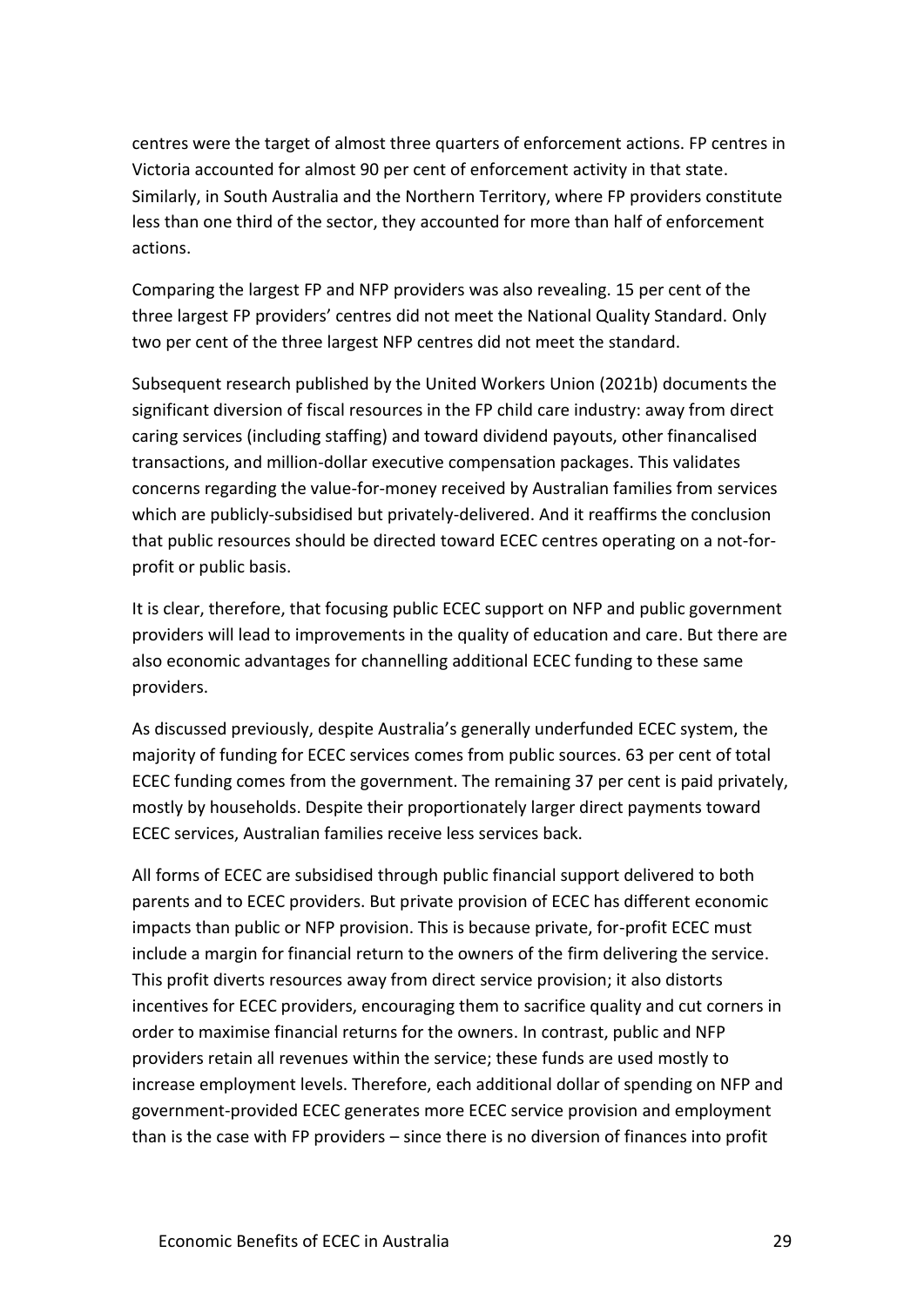margins for investors and owners. This supports additional service delivery, employment, and GDP.

The impact of for-profit ECEC delivery on the macroeconomic spin-offs from expanded ECEC funding can be estimated on the basis of ABS Input-Output Tables, supplemented with data from surveys of the ECEC industry undertaken and published by IBIS World.<sup>19</sup> The foregone output represented by the diversion of profit margins in FP ECEC providers can be estimated, as well as the number of additional full-time equivalent positions that would be created by channelling incremental spending through public and NFP providers (which do not 'leak' revenues to profit payouts) rather than forprofit centres. More details on the methodology of these estimates is provided in Appendix A.

Please note that the estimated increments in employment, GDP, and government revenue provided here only consider the economic effects of ECEC provision (including direct jobs in ECEC centres, and resulting indirect jobs in the sector's supply chain and downstream consumer industries). These are *in addition to* the macroeconomic benefits of improved female labour force participation and full-time employment that were discussed above.

#### <span id="page-29-0"></span>**CASE A: FUNDING AT THE OECD AVERAGE**

As previously indicated, Australia's spending on ECEC is relatively low compared to other industrial countries. Australia ranks  $21<sup>st</sup>$  out of 30 OECD nations reporting data in terms of overall ECEC spending (both public and private). Australia also relies more heavily on private funding, mainly in the form of user fees paid by parents, than the OECD average. In Australia, 37 per cent of all funding comes from private sources, with the rest coming from the government. This represents the fourth-highest proportion of private funding of any of the OECD countries reporting data.

Given the economic, developmental and educational advantages of high quality ECEC, at a minimum Australia should fund these services at the same average level as other developed nations. To do this, Australia would have to increase funding from 0.53 per cent of GDP to the OECD average of 0.83 per cent of GDP. This would represent additional spending of \$4.8 billion per year.

While the OECD average for funding for ECEC is higher than Australia, the amount raised from private sources is lower. If Australia was to spend at the OECD average, then it would need to increase overall spending by \$4.8 billion per year. But if Australia

<sup>19</sup> Richardson (2021).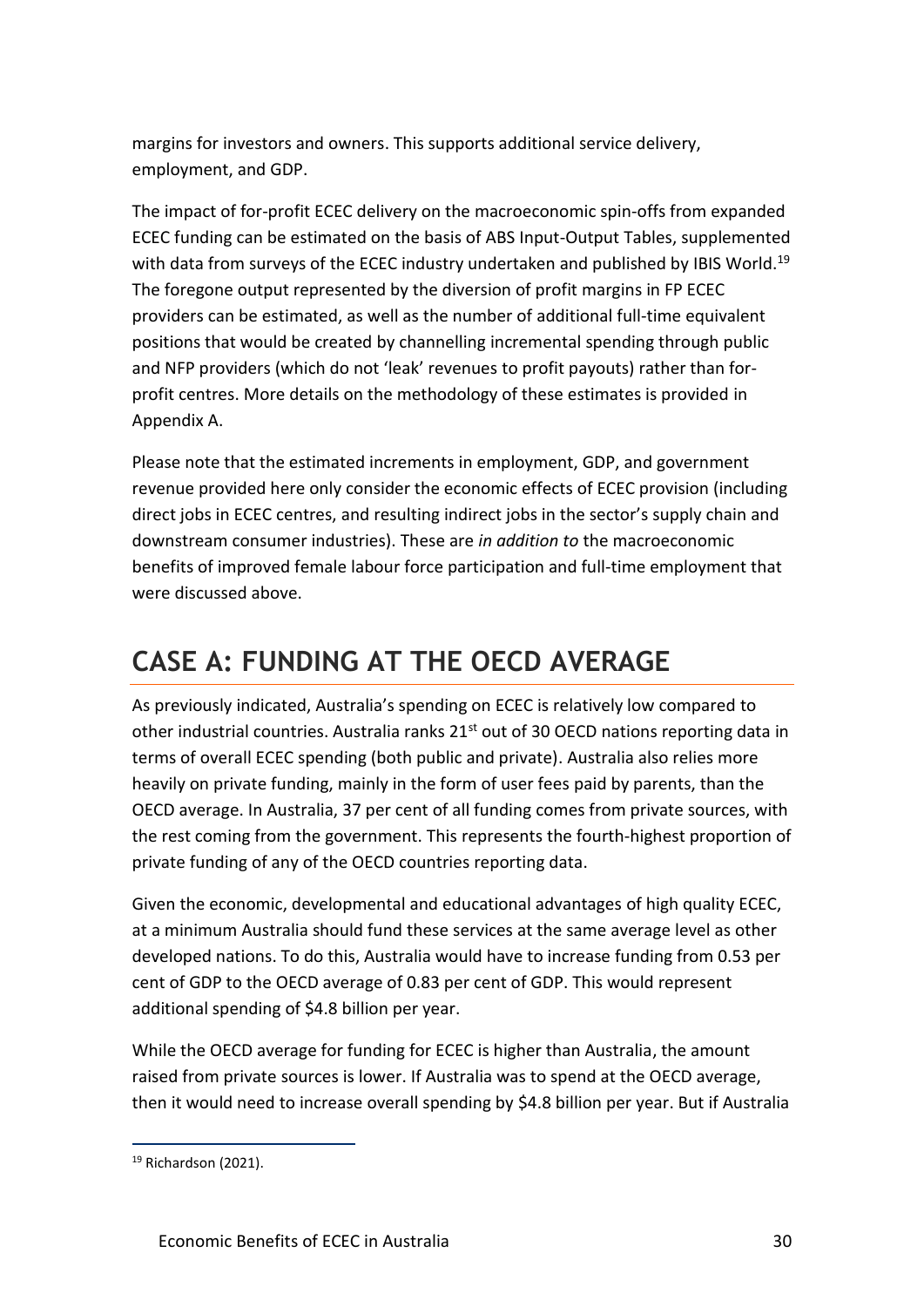were to also achieve the same public/private split in total funding as the OECD average, then public funding would increase by \$6.2 billion, but private funding would decline by \$1.4 billion.

This means that overall funding for ECEC would increase, but the fees paid by households would decrease. The split between public and private funding is important, because along with the availability and quality of ECEC, an important determining factor on parents' decision to take up ECEC (normally to participate in paid work) is the cost of those services. Higher public funding can support lower costs for families and hence more participation in ECEC – with consequent benefits for participating children (who receive a head start in education and socialisation), parents (who can better participate in paid work), and the economy (through resulting gains in employment, incomes, GDP, and government revenues).

Using the methodology described in Appendix A, if Australia was to increase total ECEC funding by \$4.8 billion, to match the OECD average, this would lead to estimated additional employment of 58,358 FTE positions. This includes direct jobs in ECEC centres, indirect jobs in the various industries which supply ECEC providers with the range of input goods and services, and induced jobs in downstream consumer industries which benefit from the spending power of ECEC workers. Including all these channels of impact, the increase in ECEC funding would lead to an ultimate increase in total GDP of \$7.7 billion.<sup>20</sup> This result assumes the current mix of for-profit, not-forprofit and government providers.

In turn, the increase in GDP from this additional funding would also increase government tax receipts. The current ratios of taxes to GDP (for all levels of government) in Australia is 28.7 per cent.<sup>21</sup> This means that the additional \$7.7 billion in GDP would increase revenues for governments at all levels by \$2.2 billion.

Our analysis shows that multipliers for employment and GDP are higher for the NFP and government providers when compared to the FP providers. This is because NFP and government providers do not require a profit to be paid to the owners of the service. Instead, all revenues are allocated to expanded service, including higher employment.

<sup>&</sup>lt;sup>20</sup> The increase in GDP exceeds the increase in ECEC funding thanks to multiplied impacts experienced in the supply chain which feeds into the ECEC sector, and downstream spending effects resulting from additional employment and personal incomes.

 $21$  Author's calculations from ABS Government Financial Statistics and National Accounts, for 2018-19 financial year (last full financial year before the COVID-19 pandemic).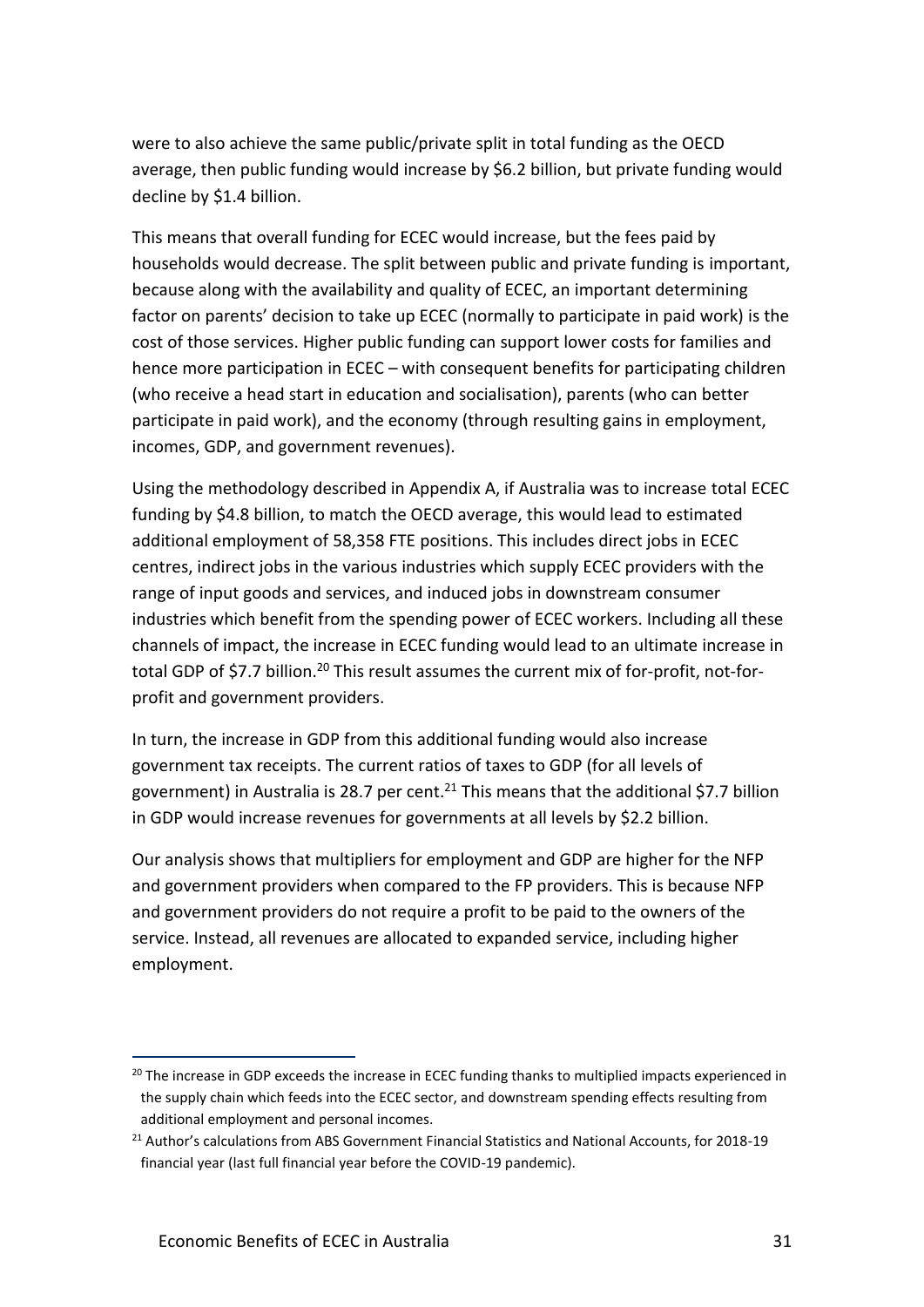If all the new funding was directed only to government and NFP providers, then the employment and GDP gains resulting from the expansion in ECEC funding would be higher than if allocated according to the current 50-50 split between FP and NFP and government providers. If all the new funding was directed to NFP and government services, it would create an additional 66,802 FTE positions. This is 8,444 (or almost 15 per cent) more than if the additional funding was allocated according to the current split of FP, NFP and government providers. In addition to improved employment effects, of course, that would also underpin stronger pedagogical outcomes for children – thanks to more plentiful and better qualified staff, and the elimination of the profit motive which leads current FP providers to cut corners and drive down quality.

The macroeconomic and fiscal gains from a focus on public and NFP delivery would also be substantial (See Table 2). If all incremental funding were allocated solely to public and NFP providers, GDP would increase by \$8.2 billion.<sup>22</sup> This is \$480 million more than if the additional funding went to the current split of providers. In turn, this additional GDP would generate additional tax revenues – further offsetting the costs of expanded ECEC spending.





Source: Author's compilation from Australian Children's Education and Care Quality Authority (various issues)*.*

However, an additional factor must be taken into account in our simulations: the current mix of services is not reflective of the future evolution of the sector under

<sup>&</sup>lt;sup>22</sup> The ultimate gain in GDP from a public and non-profit focused ECEC spending strategy arise from larger employment effects and consequently larger downstream spending multipliers.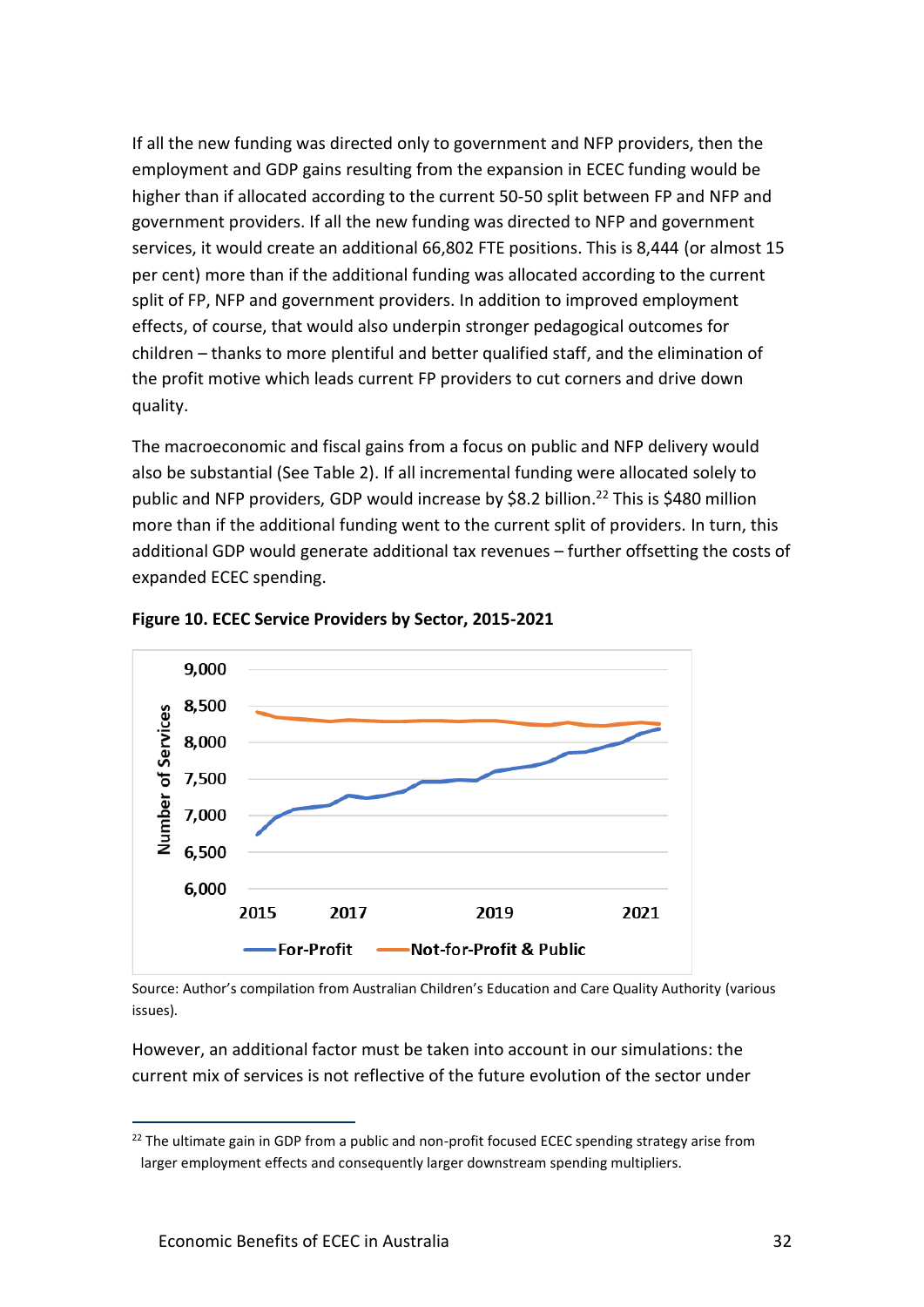status quo policy settings. Over the last several years, the number of NFP and government providers has declined slightly; meanwhile, all the growth in ECEC provision has come from the growing FP sector. This worrisome trend is indicated in Figure 10.

If *all* additional funding was to be received solely by the FP sector, as this recent historical pattern suggests (in the absence of a deliberate effort to channel public subsidies toward NFP and public provision), this would have an additional dampening impact on the employment, GDP, and tax revenue effects of expanded ECEC provision. If all of the additional \$4.8 billion in funding went to the FP sector, employment would increase by only 50,870 FTEs. This is 15,933 positions fewer than if all the incremental funding were directed to NFP and public providers.

At the macroeconomic level, if all incremental funding went to the FP sector, the final impact on GDP would be an increase of \$7.2 billion. This is about \$1 billion less than if the funding was directed solely to NFP and government services. The additional tax revenues flowing from that expansion in GDP would also be inferior: almost \$300 million less than if all the funding were focused on NFP and government services. In this way, the Commonwealth government's facilitation of creeping private delivery in ECEC services is actually undermining its own revenue base.

| Table 2<br><b>Macroeconomic Benefits of OECD Average ECEC Spending</b> |                      |                         |                        |  |  |  |
|------------------------------------------------------------------------|----------------------|-------------------------|------------------------|--|--|--|
| <b>Providers</b>                                                       | Additional GDP (\$m) | <b>Additional</b>       | <b>Additional Govt</b> |  |  |  |
|                                                                        |                      | <b>Employment (FTE)</b> | Revenues (\$m)         |  |  |  |
| <b>Current Split</b>                                                   | 7,678                | 58,358                  | 2,204                  |  |  |  |
| (50-50)                                                                |                      |                         |                        |  |  |  |
| All Not-for-profit                                                     | 8,158                | 66,802                  | 2,341                  |  |  |  |
| and Government                                                         |                      |                         |                        |  |  |  |
| All For-profit                                                         | 7,199                | 50,870                  | 2,066                  |  |  |  |

Sources and methodology described in Appendix A. Simulated macroeconomic effects of spending additional \$4.8 billion per year to reach average OECD ECEC funding levels. Excludes benefits of increased female labour force participation.

#### <span id="page-32-0"></span>**CASE B: FUNDING AT THE NORDIC AVERAGE**

The five Nordic countries of Denmark, Finland, Iceland, Norway and Sweden spend considerably more on ECEC than most countries. They have the strongest and most universal programs as a result of that fiscal commitment, typically enrolling around 90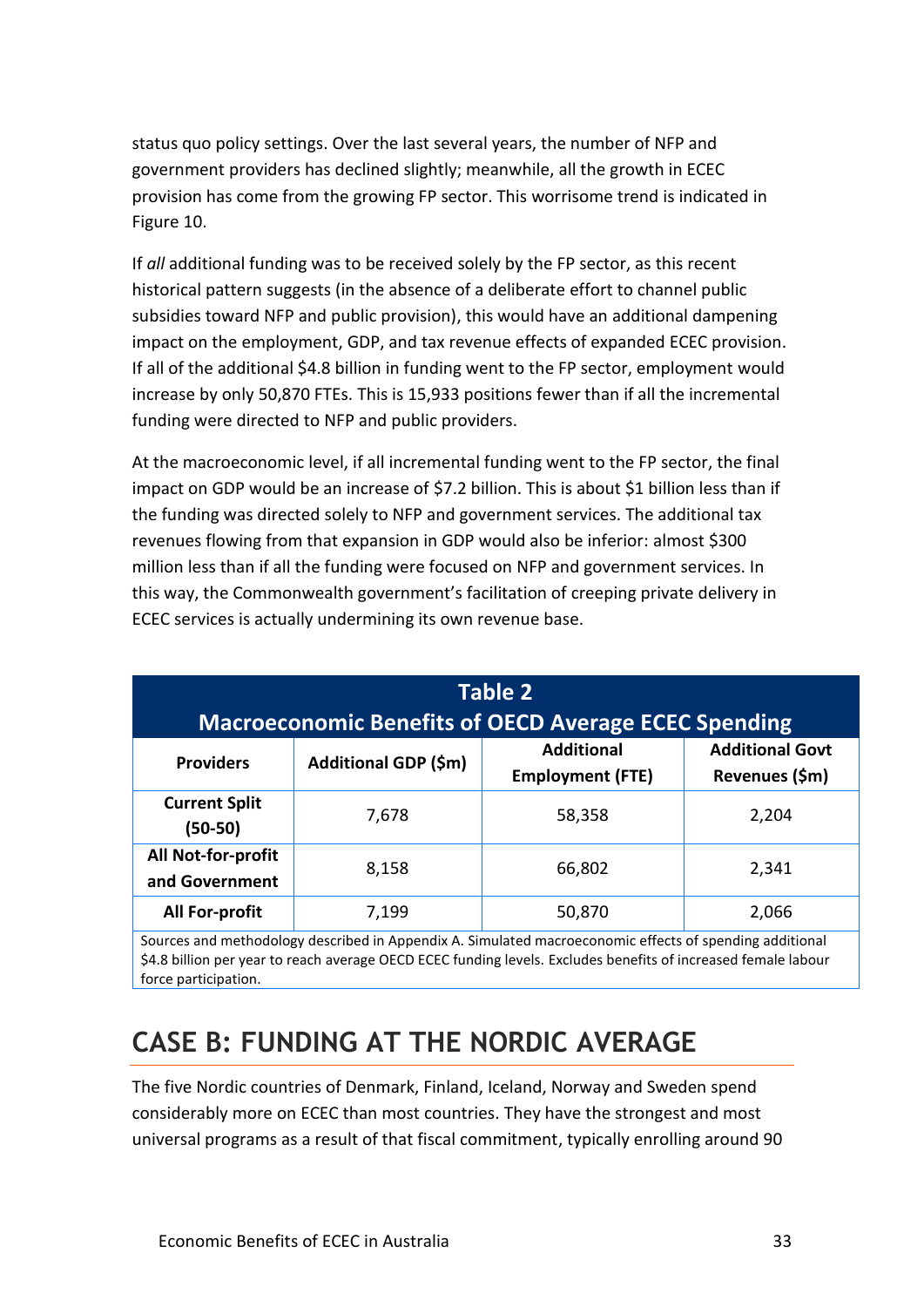per cent of 2-4 year-olds in organised education programs. <sup>23</sup> As a result, these countries also benefit from superior female labour force participation rates (especially during prime parenting years), with resulting increases in employment, GDP, and government revenues. Where Australia spends 0.59 per cent of GDP on ECEC (from all sources), the Nordic countries spend an average (unweighted) of 1.66 per cent of GDP: almost three times more. Even though the Nordic countries spend considerably more in total, private spending (primarily by households with children) is actually slightly lower than in Australia (amounting to 0.21 per cent of GDP, compared to 0.22 in Australia).

If Australia were to allocate the same resources to ECEC as the Nordic countries, it would need to spend \$21 billion more than it does now. If this dramatic expansion of ECEC services maintained the same split between private and public funding as prevails at present, then the government would need to spend \$21.2 billion more, and households would spend \$219 million less.

This ambitious step forward in ECEC provision would not only lead to much better child development and female labour force participation rates. It would also generate much larger increments in employment, GDP, and government revenues. Using the methodology described in Appendix A, if Australia were to increase its funding of ECEC by that scale, it would lead to additional employment of 255,166 FTE positions – including direct jobs in ECEC provision, indirect jobs in the supply chain, and induced jobs in downstream consumer industries.<sup>24</sup>

National GDP would increase by an impressive \$33.6 billion (or about 1.5 per cent; see Table 3). And if the ratio of taxes to GDP in Australia were held constant at present levels, then that additional output would generate \$9.6 billion in additional taxation. These impacts assume the existing proportions of FP, NFP and government providers are maintained in the expanded system.

However, if the additional \$21 billion in ECEC funding was channelled solely to NFP and public providers, then the gains in employment, GDP and taxation would be even larger – since funds are no longer diverted into profit margins for the investors who own FP providers. Employment would then increase by 292,088 FTE positions (36,922, or 15 per cent more than if funds were allocated according to the current 50-50 split between FP and other providers). GDP would increase by \$35.7 billion (\$2.1 billion

<sup>&</sup>lt;sup>23</sup> In contrast, Australia's ECEC system enrolled barely 40 per cent of 2-4 year-old children in organized ECEC, third lowest in the OECD (Alexander et al., 2017, Chart 3).

 $24$  Of course, the major increases in employment, GDP, and government revenues described here would be experienced over the several years required to roll out such an ambitious expansion of ECEC services.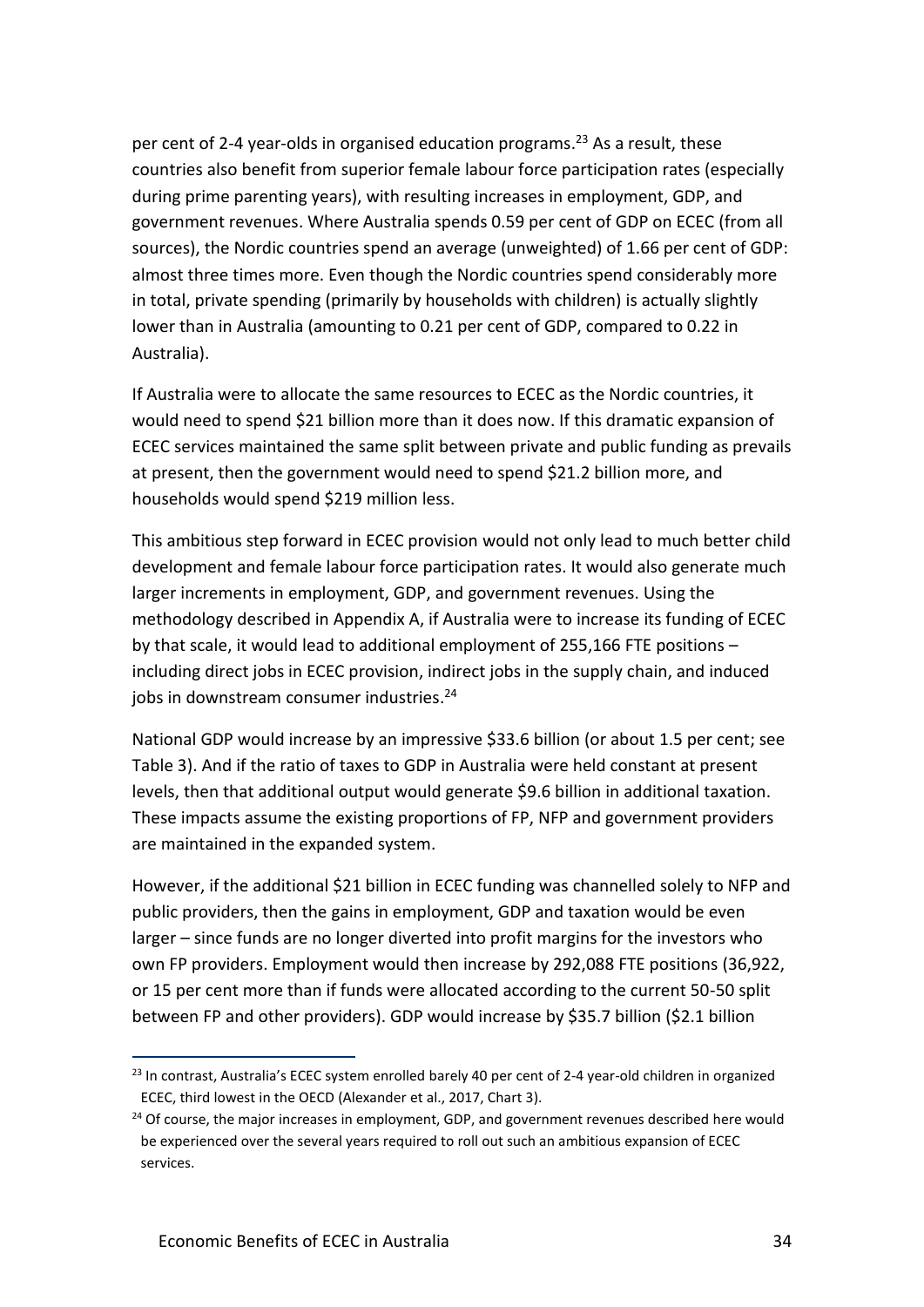more than under the 50-50 split). And government taxation revenues would increase \$10.2 billion (\$600 million more than in the 50-50 scenario).

Remember, however, that recent growth in the ECEC sector has been dominated by for-profit providers. Under status quo policy settings, the additional funding would likely flow solely to the FP sector, and this would have very different macroeconomic effects. An additional \$21 billion in funding received exclusively by the FP sector would create 222,423 direct and indirect FTE positions. This is 69,665 fewer new jobs than if the funding had gone to the NFP and public providers. Channelling new funds to higher-quality NFP and public providers thus generates more macroeconomic bang for the buck: the employment gains from a strictly non-profit expansion of ECEC services would be almost one-third larger than under a FP-only scenario.

Moreover, if all additional funding went to FP providers GDP would increase by \$4.2 billion less than if the funding had gone to the NFP and public providers. And the flowback revenues received by government would be \$1.2 billion smaller than if the funding had gone only to NFP and public providers.

| Table 3<br><b>Macroeconomic Benefits of Nordic-Level ECEC Spending</b>                                                                                                                                                      |                             |                                              |                                          |  |  |  |
|-----------------------------------------------------------------------------------------------------------------------------------------------------------------------------------------------------------------------------|-----------------------------|----------------------------------------------|------------------------------------------|--|--|--|
| <b>Providers</b>                                                                                                                                                                                                            | <b>Additional GDP (\$m)</b> | <b>Additional</b><br><b>Employment (FTE)</b> | <b>Additional Govt</b><br>Revenues (\$m) |  |  |  |
| <b>Current Split</b><br>(50-50)                                                                                                                                                                                             | 33,573                      | 255,166                                      | 9,636                                    |  |  |  |
| All Not-for-profit<br>and Government                                                                                                                                                                                        | 35,672                      | 292,088                                      | 10,238                                   |  |  |  |
| All For-profit                                                                                                                                                                                                              | 31,475                      | 222,423                                      | 9,033                                    |  |  |  |
| Sources and methodology described in Appendix A. Simulated macroeconomic effects of spending additional<br>\$21 billion per year to reach average Nordic country ECEC funding levels. Excludes benefits of increased female |                             |                                              |                                          |  |  |  |

labour force participation.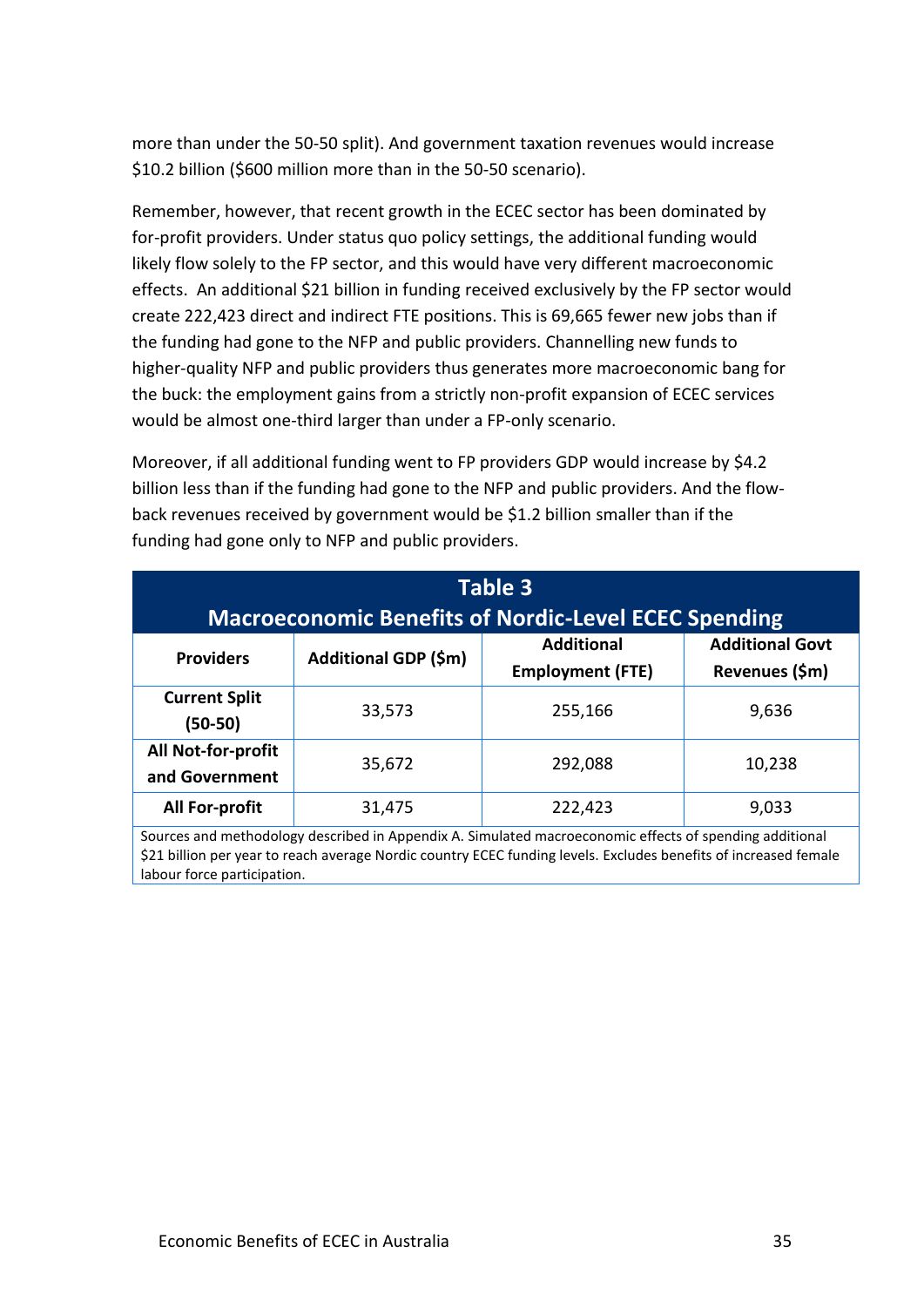### <span id="page-35-0"></span>**Combined Macroeconomic Benefits**

Previous sections of this report described the economic potential that could be unlocked by the provision of universal ECEC services, which would facilitate increased participation in paid work by Australian women, and hence greater employment, output, incomes, and government revenues. A universal ECEC program which supported a harmonisation of female labour force participation with the levels achieved in Nordic countries would support an increase in national GDP of \$64 billion, and an automatic increase in government revenues of \$18 billion (shared across all levels of government). A second equivalent economic and fiscal boost would result from the enhanced capacity of women to work full-time hours (rather than being constrained by the unavailability of child care and unequal division of unpaid labour to working only part-time). Achieving rates of full-time employment (as a share of total employment) equivalent to the Nordic countries would support another \$68 billion in incremental output and over \$19 billion in additional government revenues.

Then, the preceding input-output simulations have confirmed an additional channel of macroeconomic and fiscal benefits from the provision of universal ECEC services. On top of the possibilities opened up for hundreds of thousands of Australian women to engage more fully in paid work, the expansion of ECEC services would also create potentially hundreds of thousands of new jobs in the child care industry itself and related indirect activities. (Some of those new ECEC jobs, of course, could be filled by new female entrants to the labour force. <sup>25</sup>) If Australia were to match Nordic levels of ECEC expenditure, and then channel those funds through public and not-for-profit centres (rather than private centres which squander significant resources on payments to investors and executives), that would support another expansion in national GDP of \$35.6 billion. Existing taxes would channel over \$10 billion of that new income into government revenue streams.

Table 4 summarises the combined macroeconomic and fiscal benefits of a Nordic-style public and non-profit universal ECEC system. All told, the combined impact of

 $25$  If the economy were starting from a position of full employment, then the jobs created in ECEC provision (and indirectly in the ECEC supply chain and downstream consumer sectors) would need to be filled, on a net basis, from the increase in female labour supply, and hence these two sources of job creation could not be summed; however, given the substantial underutilised labour supply in Australia it is reasonable to consider both sources of employment and economic expansion additively.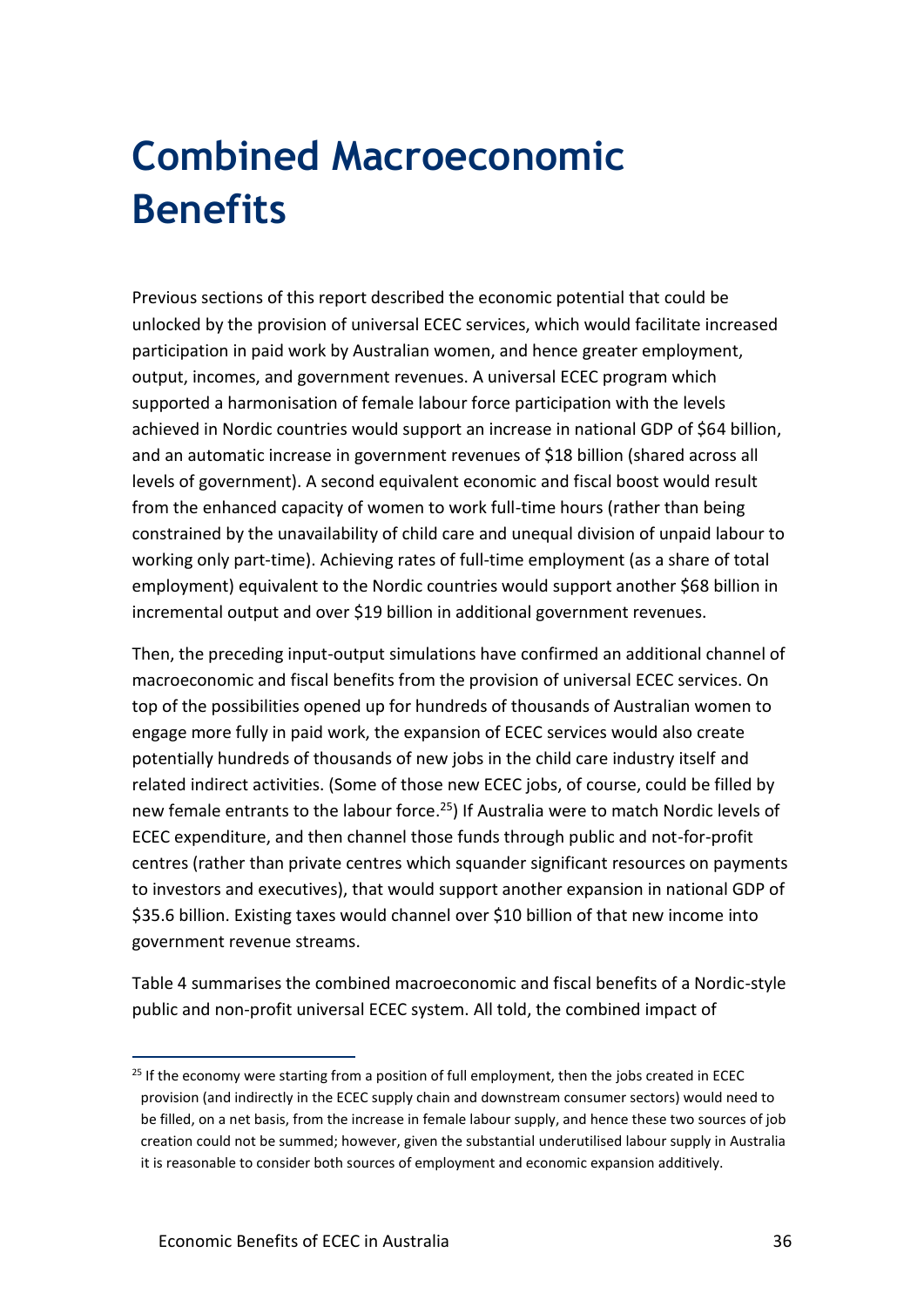increased female paid work, direct jobs in ECEC provision, and indirect jobs supported by ECEC activities could boost Australia's annual GDP by \$168 billion (about 8%) and lift government revenues by a combined \$48 billion per year.<sup>26</sup> The new revenues automatically flowing to government from this program would exceed by a large margin the cost of providing the service. As noted above, to match the Nordic countries' expenditure on ECEC services (as a proportion of GDP), Australia would have to spend an additional \$21 billion per year (and also redistribute the incidence of that expenditure from households toward government).<sup>27</sup> That amount, while substantial, is less than half the flow of new revenues to government arising from additional employment and GDP opportunities unlocked by the provision of universal ECEC services.

| <b>Table 4</b><br><b>Combined Macroeconomic &amp; Fiscal Benefits of</b>                        |                                 |                                                             |  |  |  |  |
|-------------------------------------------------------------------------------------------------|---------------------------------|-------------------------------------------------------------|--|--|--|--|
| <b>Nordic-Style Universal ECEC</b>                                                              |                                 |                                                             |  |  |  |  |
|                                                                                                 | <b>Impact on GDP</b><br>(\$bil) | <b>Impact on Government</b><br>Revenue <sup>1</sup> (\$bil) |  |  |  |  |
| Increased female labour force<br>participation                                                  | \$64.0                          | \$18.4                                                      |  |  |  |  |
| Increased incidence of female<br>full-time work                                                 | \$68.2                          | \$19.6                                                      |  |  |  |  |
| Direct and indirect jobs in ECEC<br>provision <sup>2</sup>                                      | \$35.6                          | \$10.2                                                      |  |  |  |  |
| <b>TOTAL</b>                                                                                    | \$167.8                         | \$48.2                                                      |  |  |  |  |
| Source: Author's estimates as described in text.<br>Received by all levels of government.<br>1. |                                 |                                                             |  |  |  |  |

2. Incremental funds directed fully to public and not-for-profit providers.

In this regard, universal high-quality ECEC is a public service that literally pays for itself.<sup>28</sup> The only barriers holding back government from providing a service that would not only enrich the lives of parents and children, but actually strengthen governments' own fiscal bottom lines, is adherence to old-fashioned ideas that young children should be raised at home, and an ideological commitment to enriching the often-global

 $26$  Again, these large benefits would be experienced over the several years required to scale up a Nordicstyle ECEC program.

<sup>&</sup>lt;sup>27</sup> Other direct estimates of the cost of providing universal ECEC services in Australia suggest a required incremental investment of similar magnitude; see, for example, Evershed (2020).

<sup>&</sup>lt;sup>28</sup> This finding of the neutral or positive net fiscal impact of accessible public ECEC provision is also reported in other work, such as Fortin et al. (2012), Fairholm and Anderson (2017), or Stanford (2020).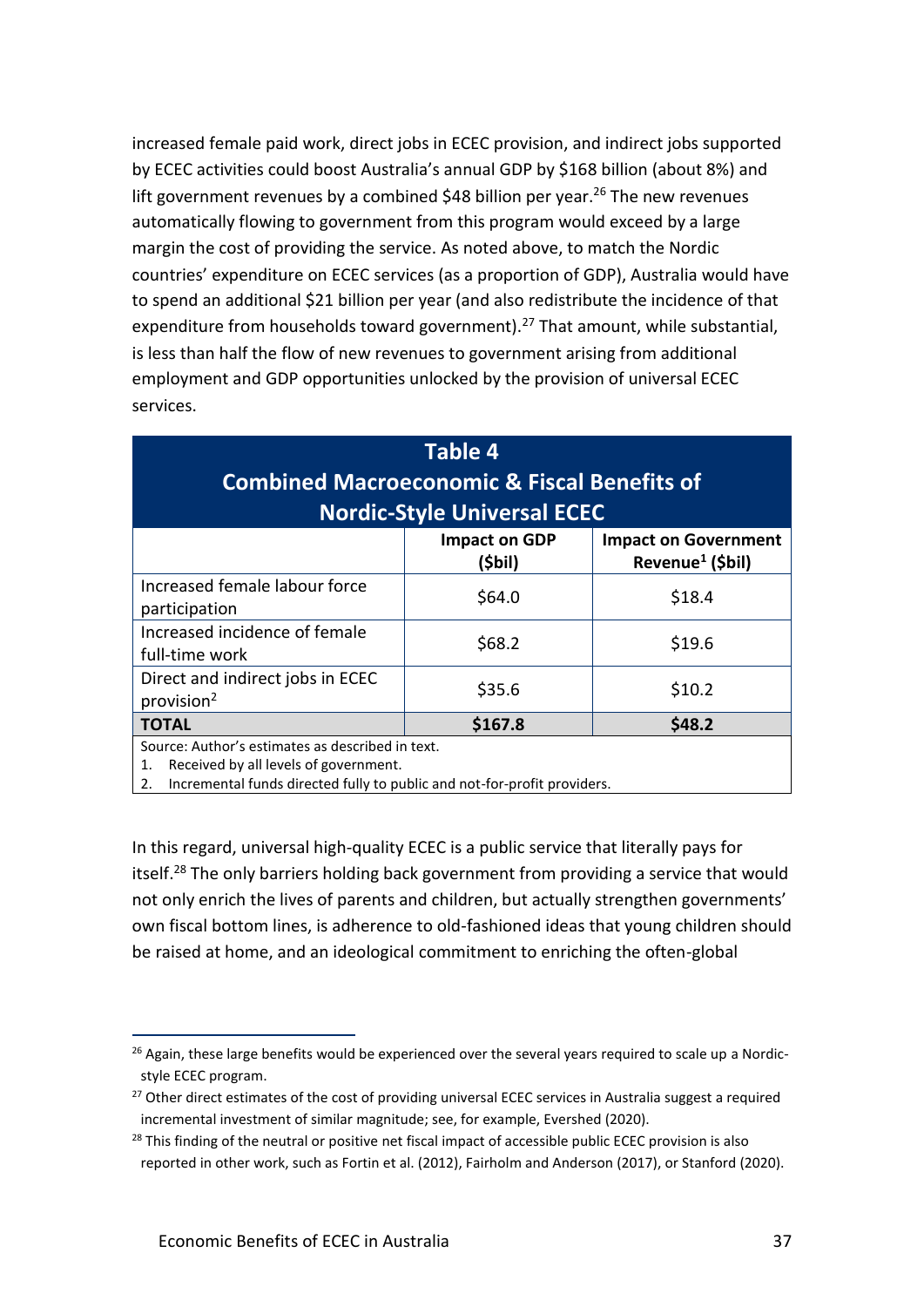corporations that are currently profiting so mightily from Australia's increasingly privatised ECEC system.

Even these impressive estimates of the macroeconomic and fiscal benefits of a universal ECEC system may understate the ultimate long-run benefits. We have not here attempted to model any of the broader economic, social, and fiscal benefits arising from a better-educated and socialised generation of children. Extensive empirical literature<sup>29</sup> attests to the superior educational, employment, and health life outcomes enjoyed by people who received the benefit of high-quality early child education. The very long-run and diffuse nature of these effects (including higher employment rates, higher earnings, better health, more stable familial status, and reduced criminality) makes them challenging to quantify – but they are real nonetheless. In this regard, the estimates presented in this paper of the effects of universal ECEC should be considered conservative.

 $29$  See the sources cited in footnote 2 for surveys of this extant research.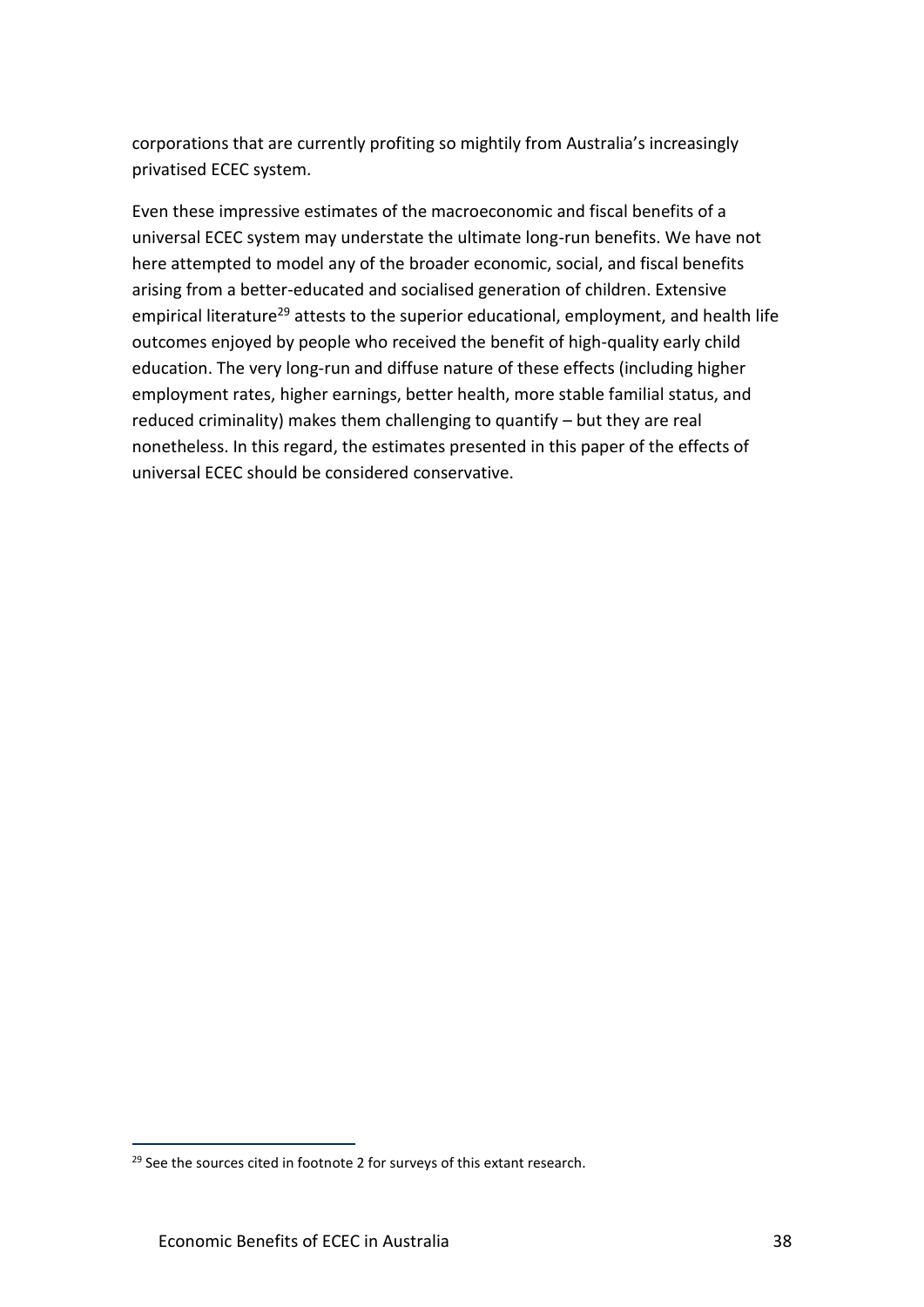### <span id="page-38-0"></span>**Conclusion and Recommendations**

By international standards, Australia badly underfunds its ECEC system. Australia would need to spend several billions more each year to meet the OECD average of ECEC support – and over \$20 billion more per year to match the average for the Nordic countries.

Australia is also becoming increasingly reliant on private for-profit companies to deliver ECEC services. All recent growth in the sector has been captured by the forprofit sector, which now constitutes fully half of all service provision. Not-for-profit and public provision has declined in both absolute and relative terms. However, strong evidence indicates that private for-profit delivery is associated with serious quality problems, arising from lower staffing levels, inadequate attention to training and quality, lower compensation and higher turnover among staff, and a built-in incentive to cut costs in order to expand profit margins for private owners of those facilities. Just one indicator of this structural underperformance is the fact that for-profit centres had an overall National Quality Standard rating 12 per cent lower than other management types. A significant share of the public subsidies flowing to for-profit ECEC providers is siphoned away from direct care (including staffing) in favour of dividend payouts, other financial activities, and lucrative executive compensation for corporate executives, with negative consequences for quality of care.<sup>30</sup>

Additional funding for expanded ECEC would generate significant economic benefits in the form of additional employment, tax revenue and increased participation rates. These economic benefits are large because of the long term benefits arising from increased female labour supply (experienced through both higher participation rates, and greater opportunity for full-time employment). Substantial economic benefits also result from the high labour intensity of ECEC production, and the strong input-output linkages (to both the ECEC sector's supply chain, and downstream consumer goods and services industries) which characterise this industry.

All these macroeconomic and fiscal benefits would be maximised if the additional funding was directed only to public and not-for-profit providers. By dedicating all new funding to public and not-for-profit centres, the employment impact of universal ECEC provision would be expanded by almost 67,000 additional jobs (one-third more than if new funds were allocated solely to for-profit providers, as has been the recent practice). Even more important, of course, is that the quality of education and care for

<sup>&</sup>lt;sup>30</sup> As documented in United Workers Union (2021b).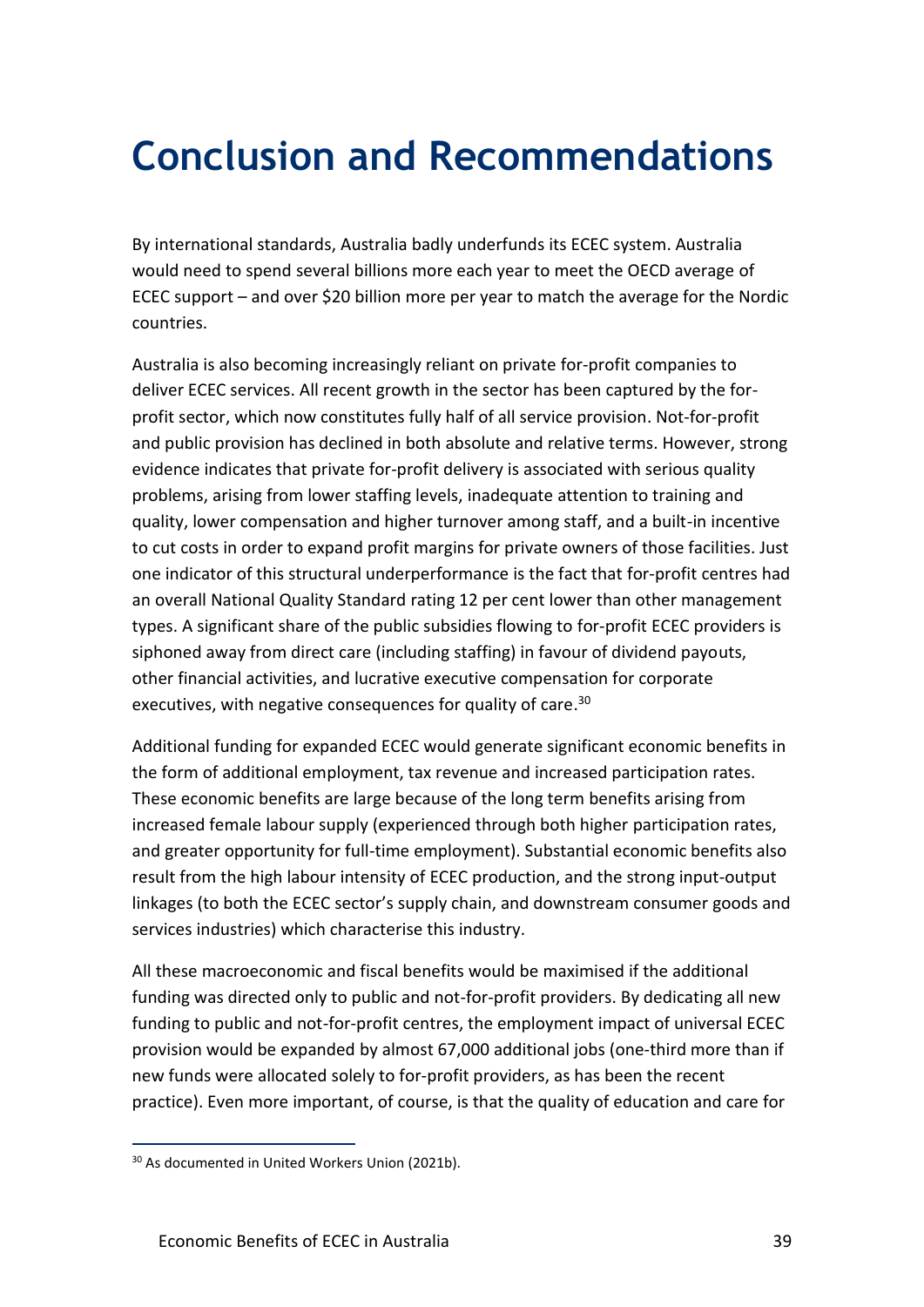participating children will also be greatly enhanced – in large part thanks to the better, more stable jobs for ECEC workers that are possible in not-for-profit and public ECEC centres.

This review of both the level and composition of Australia's fiscal support for ECEC services, and the macroeconomic impacts of that spending, suggests several clear policy recommendations.

First, it is obvious that Australia's level of fiscal support for ECEC – among the lowest in the industrial world – needs to be quickly and substantially increased. Australia's recovery from COVID-19 will be considerably enhanced if Australia increases its public support for ECEC services: first to at least match the average of other industrial countries (implying additional spending of around \$5 billion per year), and then in the longer term to emulate the world-leading performance of the Nordic countries.

Secondly, the composition of ECEC funding should be adjusted in order to obtain a fairer and more efficient mix of public and private funding sources. Ultimately, ECEC services should be essentially free for parents – in the same way that public schooling is meant to be free.<sup>31</sup> As the total envelope of ECEC funding is expanded, therefore, parent fees should be radically reduced, and the share of total funding sourced from government increased.

A third obvious recommendation is that the focus of future ECEC expansion must be placed on public and not-for-profit providers. They provide more jobs, more economic benefits, and demonstrated quality advantages compared to private for-profit ECEC providers. ECEC is not a 'child minding' service: it is meant to constitute a critical stage in children's education and social development. And Australia's children should not be seen as a 'profit centre'. This early care and education must be delivered with attention firmly focused on providing the best care possible. That means not diverting resources to profit margins, and not creating financial incentives for providers to cut corners and sacrifice quality and safety.

Some specific parameters of a universal, affordable, and publicly-delivered ECEC system were mapped out in the plan for national post-COVID reconstruction recently advanced by the Australian Council of Trade Unions (2020). That program described how Australia could transition from its current inadequate patchwork of ECEC arrangements, toward a more equitable and consistent system:

 $31$  Of course, public education in Australia is not genuinely free, due to the concerning rise in user fees and supplementary expenses of various kinds, not to mention the substantial scope of private schools, that together pose a significant threat to the principles of public education.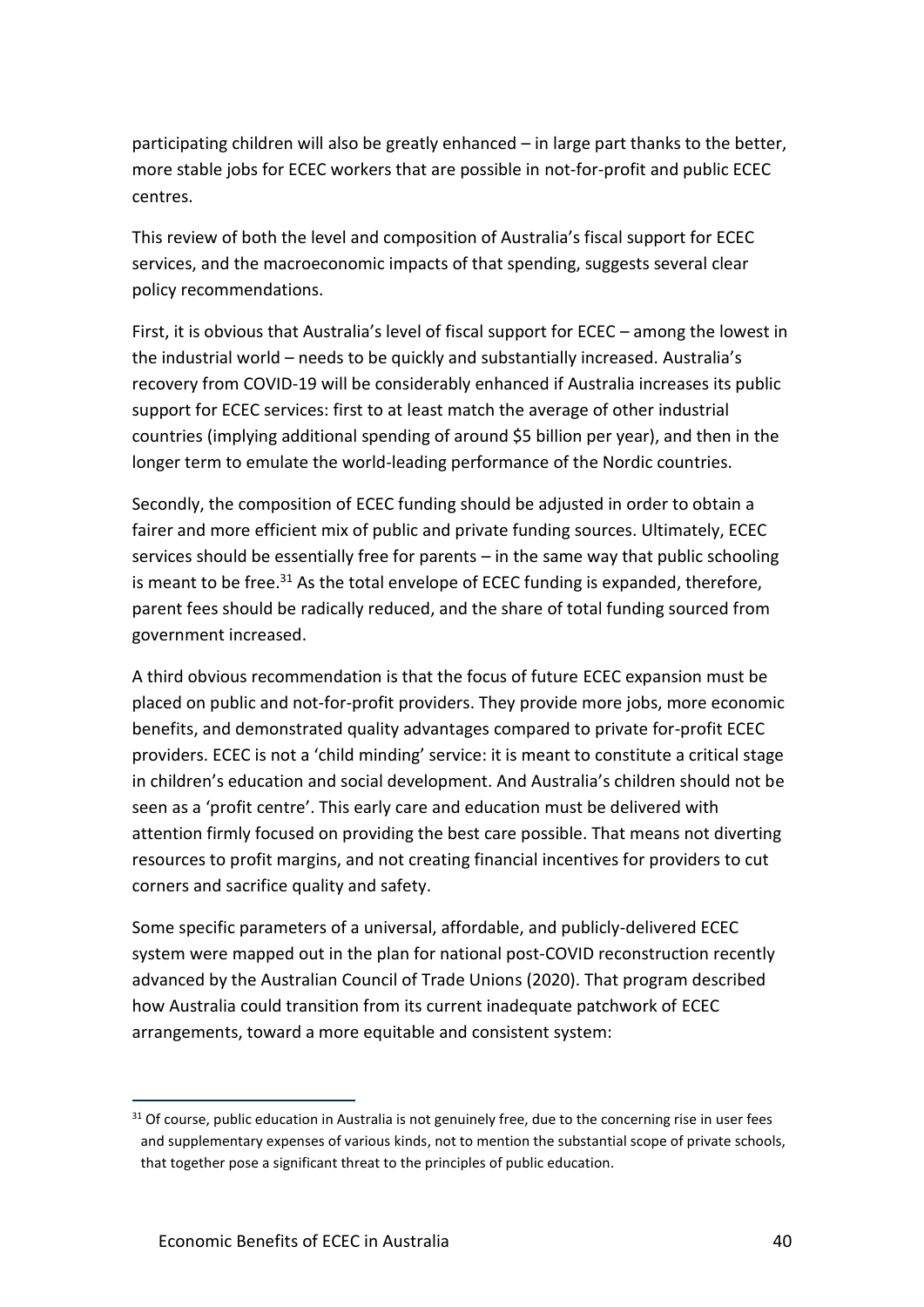- Reintroduce the free childcare crisis arrangements that were in place earlier in the pandemic, for a 12-month period. Increase the minimum funding rate to providers from 50% of fee income to 60%-65%.
- Design and implement a new free universal public ECEC system within that 12 month period. The new system should include permanent ongoing funding for preschool education for all 3- and 4-year-old children.
- Construct new high-quality publicly-funded not-for-profit ECEC facilities. An initial capital endowment allocated over three years would create thousands of jobs in construction, and make a significant contribution to alleviating capacity constraints in ECEC as women return to paid work after the pandemic.
- Extend the current 25% wage subsidy for ECEC workers to support the ongoing employment of staff, with the level of support increased to 30-35% of fee revenue.
- Address gendered pay discrimination in ECEC, with increased funding targeted at delivering wages at a level consistent with the attainment of pay equity relative to the market value of equivalently skilled workers in mostly male industries.

A universal ECEC system should be viewed as a fundamental goal for the future Australian economy. Achieving the superior quality and economic benefits of the Nordic systems cannot be done instantly, of course. But our ECEC policies should be reoriented and expanded, with a universal, publicly-delivered, high-quality, and affordable system akin to the Nordic benchmark as its end goal. That will require more substantial investments in ECEC funding, and its reallocation toward the not-for-profit and public facilities which deliver the best quality, and the largest economic benefits.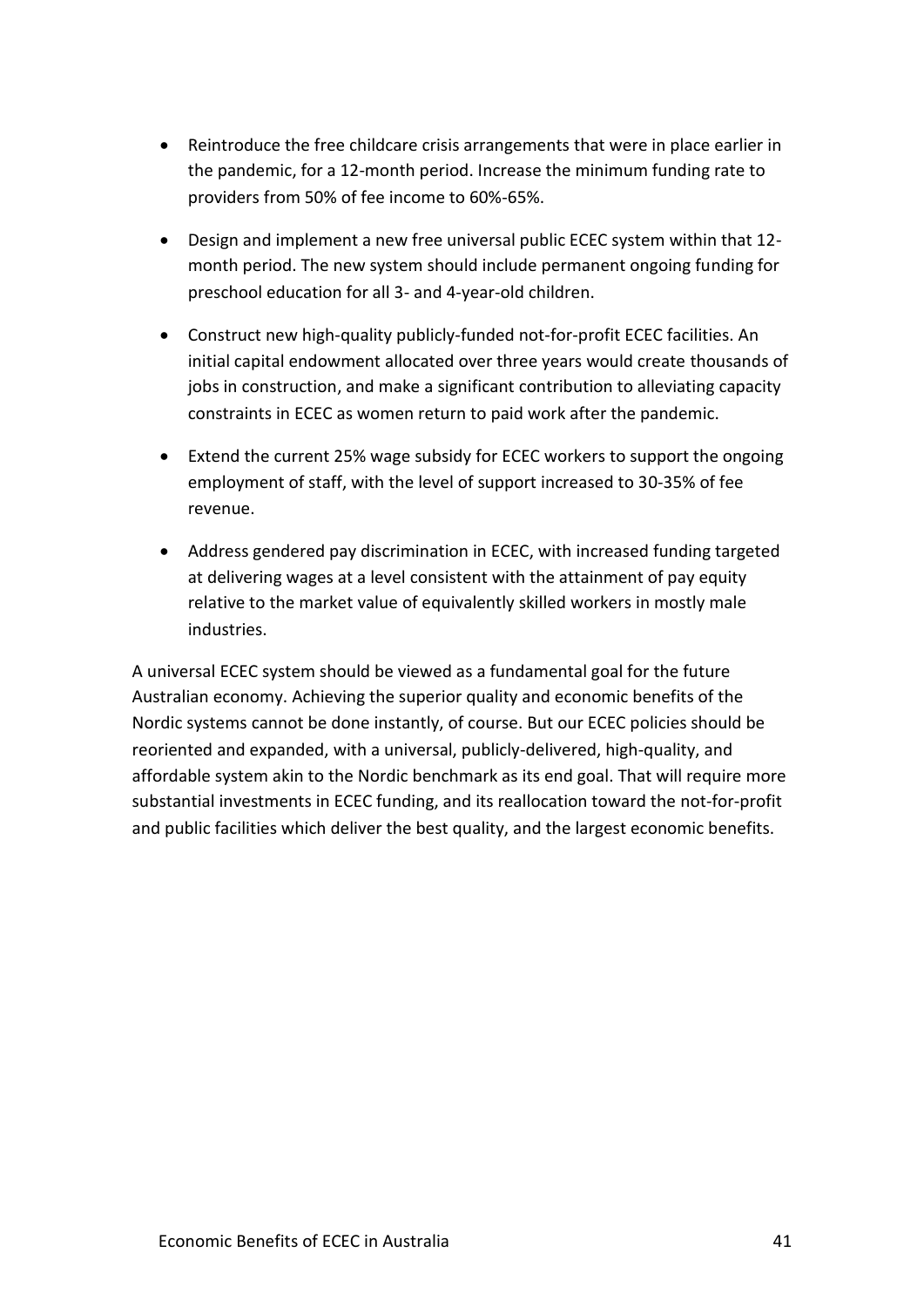## <span id="page-41-0"></span>**Appendix A: The Macroeconomic Benefits of ECEC Funding**<sup>32</sup>

Using the ABS Input-Output tables and IBISWorld data sources, a set of indirect and induced impact multipliers were developed for the Australian child-care sector, including separate multipliers for non-profit $33$  and for-profit providers.

#### **Methodology**

The analysis began with the ABS I-O tables for the year 2018-19. Within that I-O system, ECEC services are included as part of the *Residential Care and Social Assistance Services* sector.

We disaggregated that sector into *Childcare* and *Other* segments, on the basis of data contained in the ABS's *Australian National Accounts: Input-Output Tables (Product Details)* and IBISWorld's *Child Care Services in Australia* (Richardson, 2021). The IBISWorld data was used to disaggregate total revenues in the sector into output, value-added, and intermediate usage. The ABS data was used to split the final demand pattern between final users (mainly households and government).

The disaggregation was performed on a self-balancing method such that the *Other* component of *Residential Care and Social Assistance Services* acted as a residual. This ensured that, overall, the Australian I-O table remained in balance and equal in aggregate terms to the original table.

The next step was to disaggregate the childcare sector into its for-profit and non-profit components. In this exercise, we are concerned primarily with whether a profit 'wedge' is introduced into the allocation of a provider's total revenues to various uses. Therefore, we combined public services and those offered by various NFP and community agencies, into a unified non-profit amalgam. Data reported in Figure 9 above (from Australian Children's Education and Care Quality Authority, various issues) indicated a 50/50 split between for-profit childcare providers and the aggregated

 $32$  This Appendix and associated modeling was prepared by Matt Saunders, whose contribution is gratefully acknowledged.

 $33$  As discussed below, in this Methodology section we have constructed an amalgamated non-profit sector that includes both public ECEC providers and services offered by not-for-profit and community agencies; these two sub-sectors were described separately in the preceding sections of the report.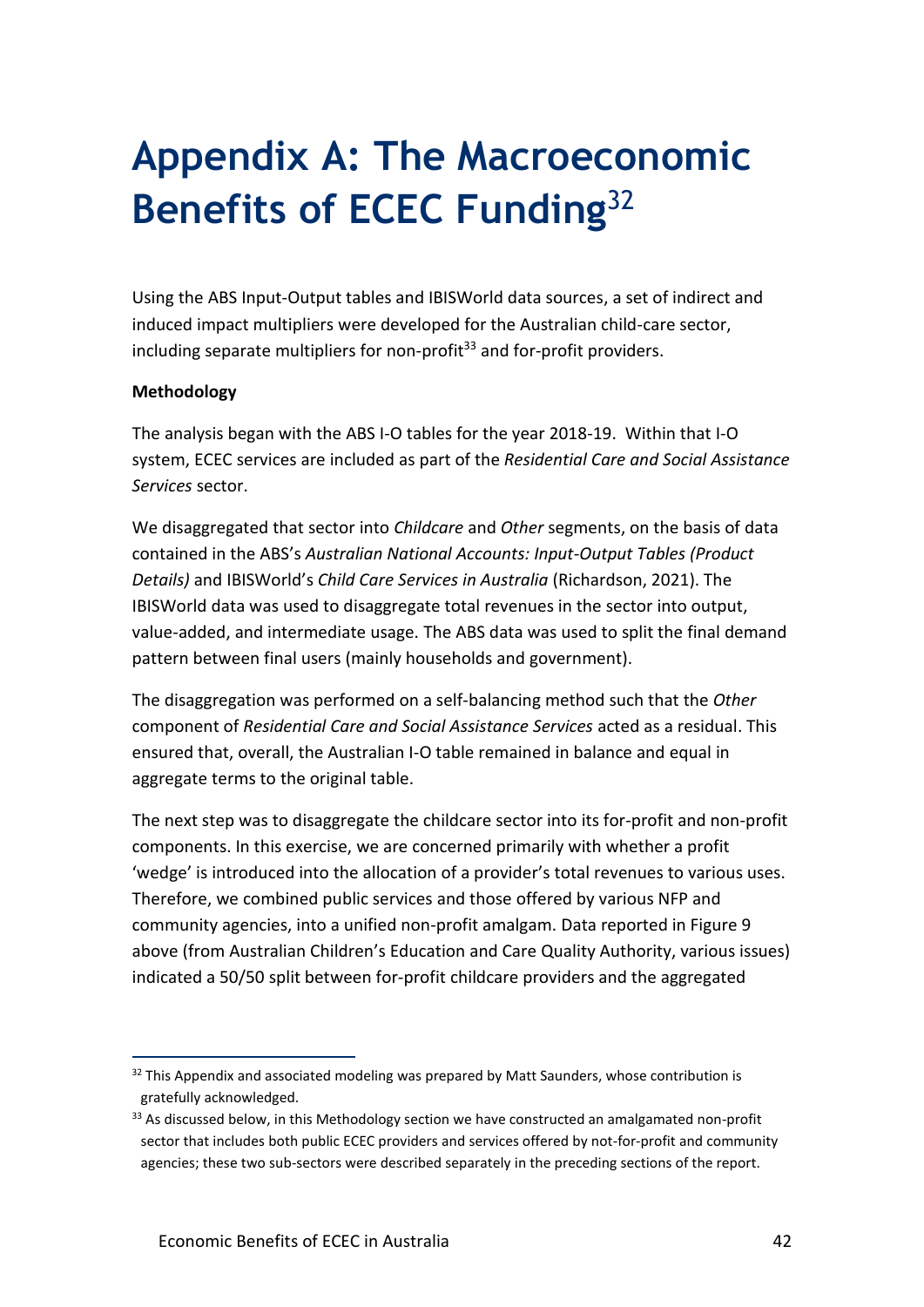combination of public and not-for-profit providers, so this disaggregation was preserved in our analysis.

The IBISWorld report (Richardson, 2021) also included a number of case studies of NFP and FP providers that provided illustrative profit shares for each sector to guide this disaggregation. Intermediate costs shares were assumed to be equal between the forprofit and non-profit segments,<sup>34</sup> with payments to wages the balancing factor (implying the NFP sector is more labour intensive than the FP sector).

The composition of final demand for the NFP and FP sectors was assumed to be the same. Childcare is primarily 'sold' to households and government (government 'buys' the final output of the industry, ECEC services, through the subsidies it pays to parents for it), likely at a similar ratio for each sector.

With this new disaggregated I-O Table estimated, output, employment and GDP multipliers could then be calculated.

#### **Multipliers**

Table A1 provides a summary of the output, employment and valued added multipliers. Direct multipliers represent effects experienced within the ECEC sector. Simple multipliers include upstream spending and production experienced in the ECEC sector's supply chain: that is, the various industries which provide supplies, equipment, and services to ECEC sectors. The total multiplier includes downstream spending effects resulting from subsequent consumer spending by the people employed in the ECEC sector and its supply chain.

| <b>Table A1</b><br><b>ECEC Multipliers, Per \$1 Million of Output</b>                                |                                                           |      |            |           |            |           |  |
|------------------------------------------------------------------------------------------------------|-----------------------------------------------------------|------|------------|-----------|------------|-----------|--|
|                                                                                                      | Output, \$m<br>Value Added, \$m<br><b>Employment, FTE</b> |      |            |           |            |           |  |
|                                                                                                      | <b>NFP</b>                                                | FP   | <b>NFP</b> | <b>FP</b> | <b>NFP</b> | <b>FP</b> |  |
| <b>Direct</b>                                                                                        | 1                                                         | 1    | 6.35       | 4.35      | 0.62       | 0.62      |  |
| <b>Simple</b>                                                                                        | 1.59                                                      | 1.59 | 8.58       | 6.58      | 0.89       | 0.89      |  |
| <b>Total</b>                                                                                         | 3.09                                                      | 2.72 | 13.92      | 10.60     | 1.70       | 1.50      |  |
| Source: Estimates from analysis of ABS National Accounts: Input-Output Tables, as described in text. |                                                           |      |            |           |            |           |  |

<sup>&</sup>lt;sup>34</sup> It does not seem reasonable to assume that a FP provider could purchase fewer of the inputs required to operate a regulated ECEC centre, such as buildings, utilities, and supplies.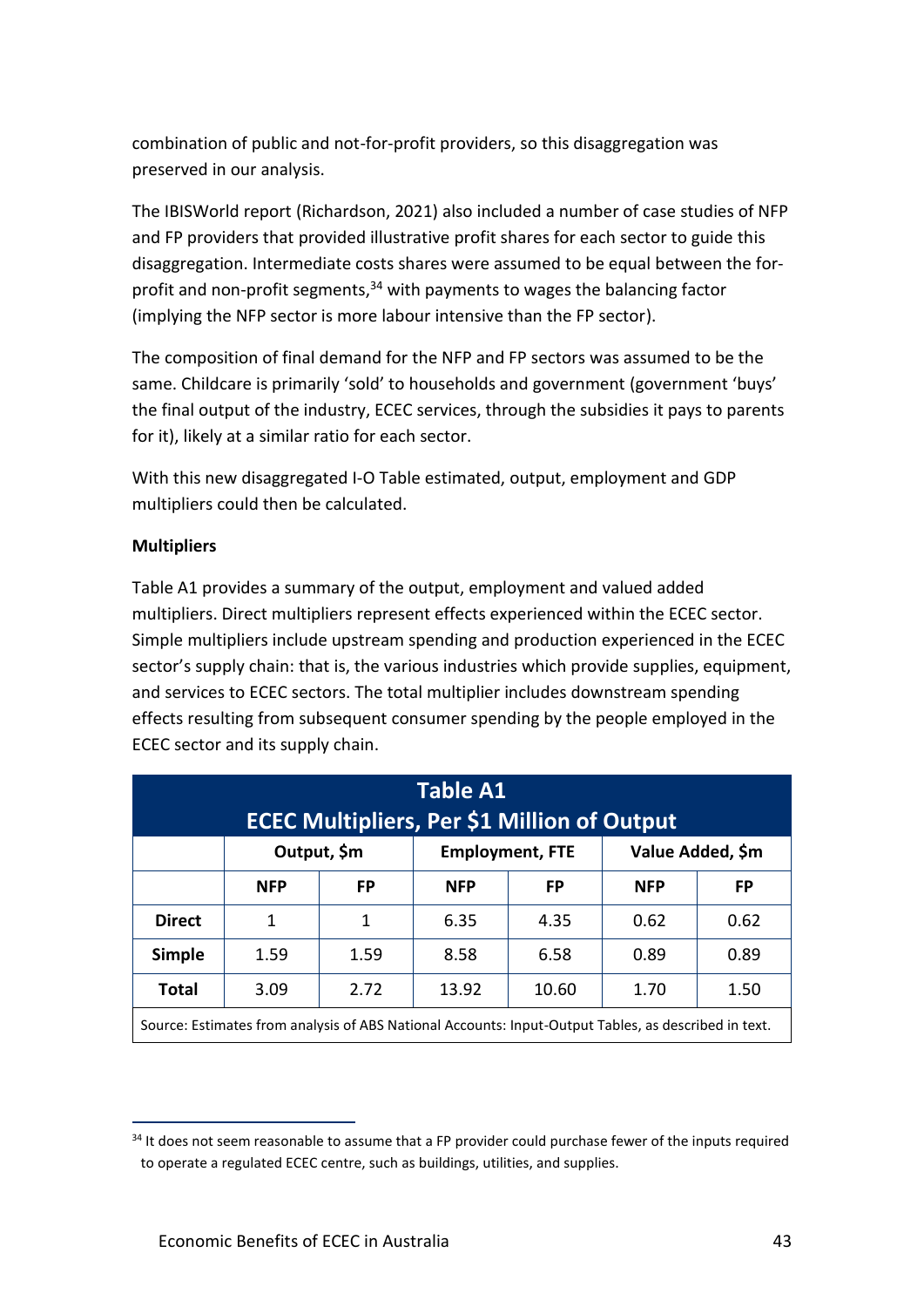The simple output multipliers are somewhat lower than those in other sectors of the economy: in part because ECEC production is very labour intensive, and also because some of the ECEC sector's intermediate inputs (especially toys, play equipment, etc.) are imported. The simple output multipliers are equal for NFP and FP segments as a result of the assumption of equal intermediate cost shares used in the disaggregation. However, the simple output multipliers are higher than those recorded in other caring services such as Primary and Secondary Schooling, Tertiary Education, and Health Care.

Because of the stronger employment-generating impacts of non-profit ECEC centres (including both NFP and public provider), the total output multipliers are higher than in FP provision. They are also higher compared to many other service industries (including Primary and Secondary Schooling, Tertiary Education, Health Care, Creative and Performing Arts, Sports and Gambling). This reflects the highly labour-intensive nature of ECEC production. Across the spectrum of industries considered in the Australian I-O system, the total employment multipliers for non-profit ECEC services fall within the top quarter of all industries. A million dollars spent on non-profit ECEC generates more direct employment than most other industries. And ECEC workers, given their low incomes, are more likely to fully and immediately spend their resulting wages, generating still-stronger employment benefits through consumer industries.

It should be noted that the direct and indirect spin-off employment benefits arising from public and non-profit ECEC provision described in these simulations do not include the other key source of economic benefit generated by accessible quality child care services: namely, the greater employment and output possibilities arising from increased women's labour force participation and greater opportunity for full-time work. The magnitude of these benefits was discussed on pages 23-25 above.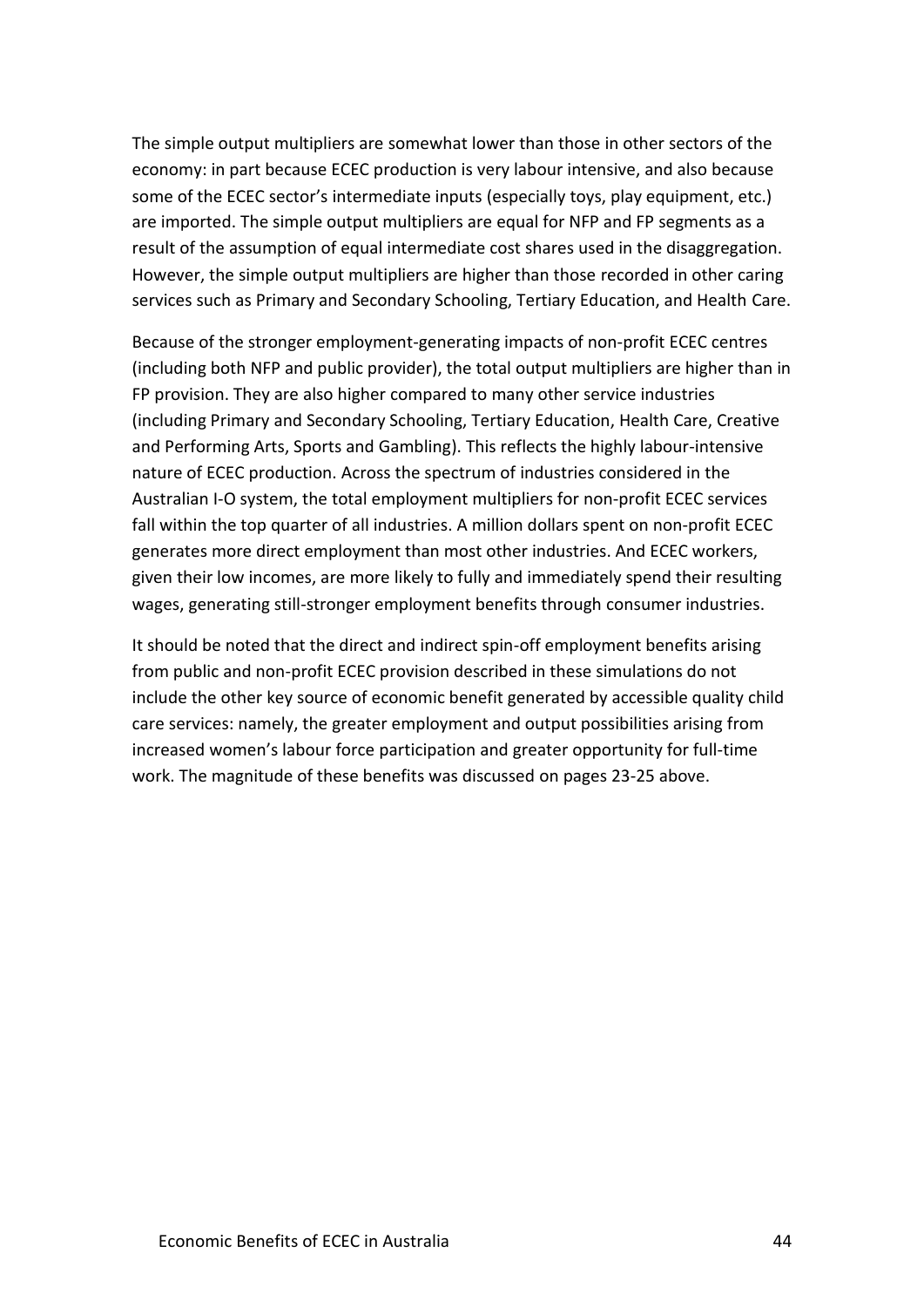### <span id="page-44-0"></span>**References**

Alexander, Craig, and Dina Ignjatovic (2012). *Early Childhood Education has Widespread and Long Lasting Benefits* (Toronto: TD Economics).

Australian Children's Education and Care Quality Authority (various issues). "NQF Snapshot" (Sydney: ACECQA).

Australian Council of Trade Unions (2021). *Leaving Women Behind: The Real Cost of the Covid Recovery* (Melbourne: ACTU).

Australian Institute of Health and Welfare 2015. "Literature Review of the Impact of Early Childhood Education and Care on Learning and Development," Working paper, Cat. no. CWS 53. Canberra: AIHW.

Baines, Donna, and Pat Armstrong (2015). *Promising Practices in Long-term Care: Ideas Worth Sharing* (Ottawa: Canadian Centre for Policy Alternatives).

Baines, Donna, Fiona Macdonald, and Jim Stanford (2020). "Zero-sum Social Policy: Going Gig and the Australian National Disability Insurance Scheme," *Studies in Political Economy* 101(1), pp. 17-34.

Barnett, W. Steven (2008). "Preschool Education and Its Lasting Effects: Research and Policy Implications," Boulder and Tempe: Education and the Public Interest Center & Education Policy Research Unit.

Bivens, Josh, Emma García, Elise Gould, Elaine Weiss, and Valerie Wilson (2016). "It's Time for an Ambitious National Investment in America's Children" (Washington: Economic Policy Institute).

Calman, Leslie, and Linda Tarr-Whelan (2005). *Early Childhood Education for All: A Wise Investment* (New York: Legal Momentum).

Cascio, Elizabeth U. and Diane Schanzenbach (2013). "The Impacts of Expanding Access to High Quality Preschool Education," *Brookings Papers on Economic Activity*: pp. 127- 192.

Child Care Human Resources Sector Council (2009). *Literature Review of Socioeconomic Effects and Net Benefits* (Ottawa: Child Care Human Resources Sector Council).

Duncan, Greg J. and Katherine Magnuson (2013). "Investing in Preschool Programs," *Journal of Economic Perspectives* 27(2): 109-132.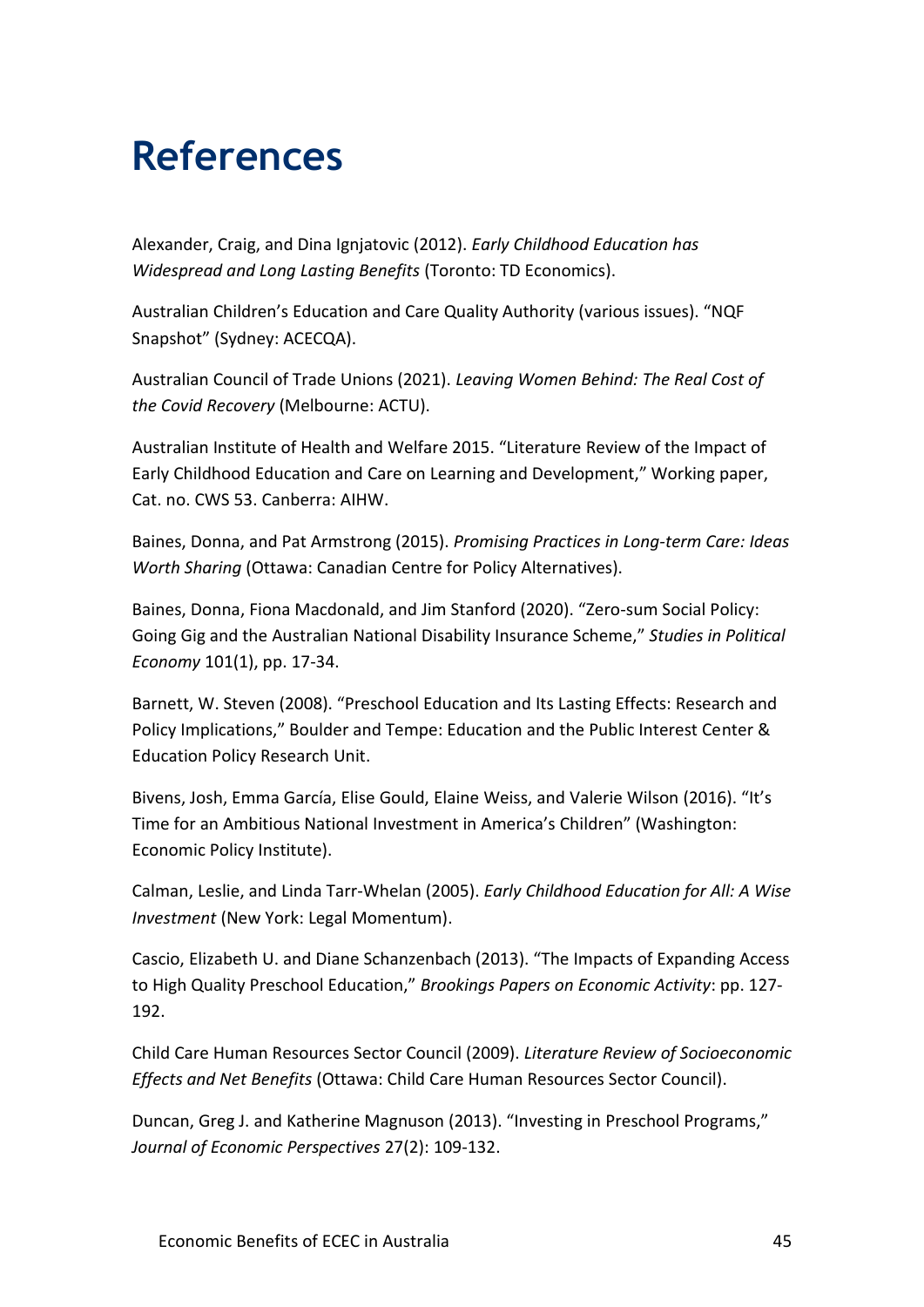Evershed, Nick (2020). "How Much Would it Cost to Make Free Childcare Permanent, and Would it be a Good Idea?," *The Guardian*, 30 May.

Executive Office of the President of the United States (2015). *The Economics of Early Childhood Investments* (Washington: Executive Office of the President of the United States).

Fairholm, Robert, and Lynell Anderson (2017). "Socio-economic Impact Analysis of the \$10 a Day Child Care Plan for British Columbia" (Vancouver: Early Childhood Educators of BC), https://d3n8a8pro7vhmx.cloudfront.net/10aday/pages/357/ attachments/original/1484678670/10aDay C4SE economist report.pdf?1484678670.

Fortin, P., L. Godbout, and S. St-Cerny (2012). "Impact of Quebec's Universal Low-Fee Childcare Program on Female Labour Force Participation, Domestic Income, and Government Budget" (Sherbrooke: Université de Sherbrooke, Chaire de récherche en fiscalité et en finances publiques), https://www.oise.utoronto.ca/atkinson/ UserFiles/File/News/Fortin-Godbout-St\_Cerny\_eng.pdf.

Health Employees Superannuation Trust Australia (2021). *COVID and Beyond: State of the Sector 2021, Early Childhood Education and Care Workforce Insights* (Melbourne: HESTA), https://www.hesta.com.au/ECECreport21.

Martin, Bill (2007). "Good Jobs, Bad Jobs?: Understanding The Quality of Aged Care Jobs, and Why It Matters," *Australian Journal of Social Issues* 42(2), pp. 183-197.

McCain, Margaret, Fraser Mustard, and Kerry McCuaig (2011). *Early Years Study 3: Making Decisions, Taking Action* (Toronto: McCain Family Foundation).

Richardson, Arna (2021). *Child Care Services in Australia* (Melbourne: IBISWorld).

Social Research Centre (2017). *2016 Early Childhood Education and Care National Workforce Census* (Melbourne: Social Research Centre, ANU).

Stanford, Jim (2020). *The Role of Early Learning and Child Care in Rebuilding Canada's Economy after COVID-19* (Vancouver: Centre for Future Work).

United Workers Union (2020). *Unsafe and Non-Compliant: Profits above Safety in Australia's Early Learning Sector* (Melbourne: United Workers Union), https://bigsteps.org.au/wp-content/uploads/2021/10/Unsafe-and-Non-compliant.pdf.

United Workers Union (2021a). *Exhausted, Undervalued and Leaving: The Crisis in Early Education* (Melbourne: United Workers Union), https://bigsteps.org.au/wpcontent/uploads/2021/08/Exhausted-undervalued-and-leaving.pdf.